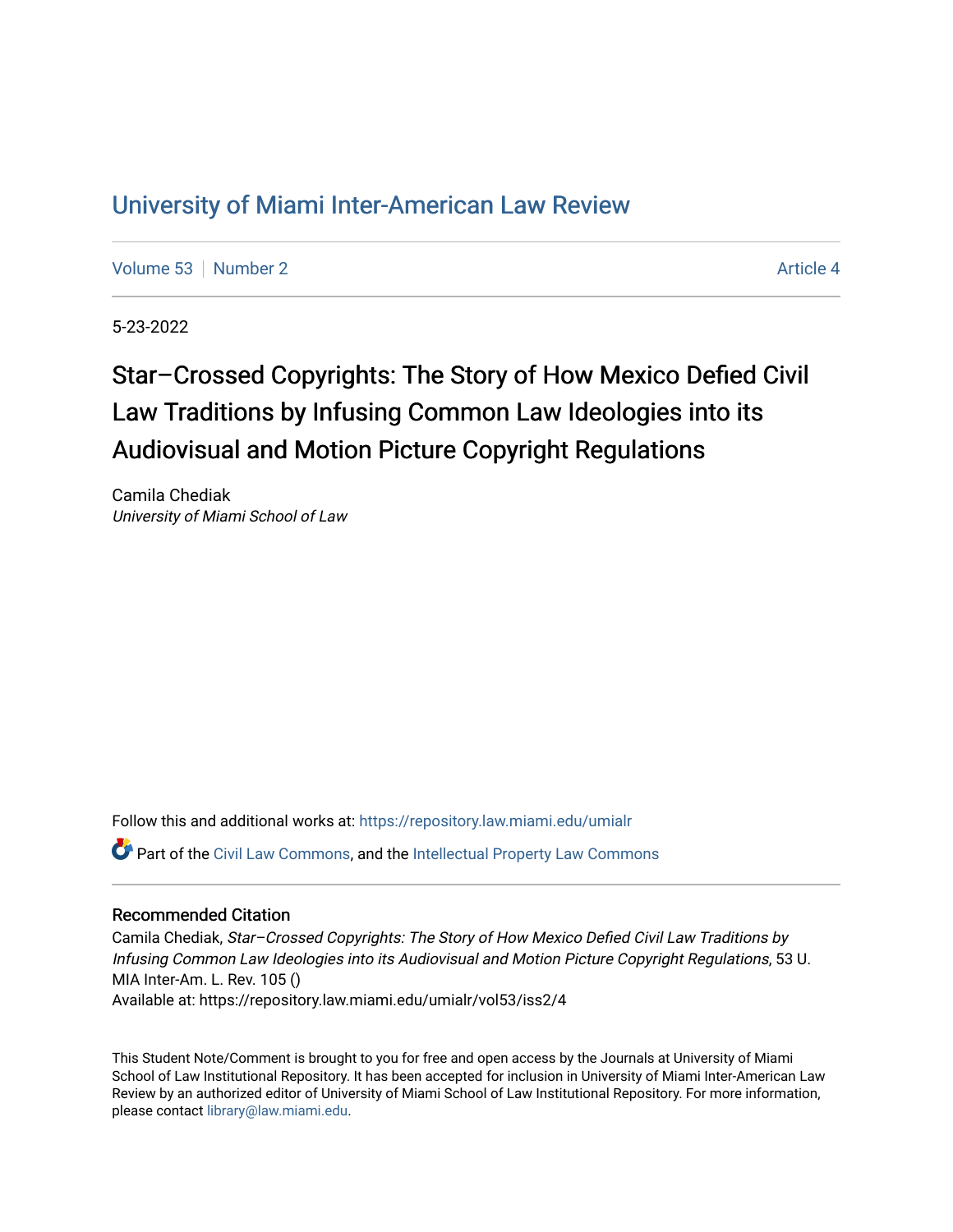## **Star–Crossed Copyrights: The Story of How Mexico Defied Civil Law Traditions by Infusing Common Law Ideologies into its Audiovisual and Motion Picture Copyright Regulations**

Camila Chediak[†](#page-1-0)

*This Note was inspired by the out–of–the–ordinary, yet practical approach that Mexico chose to implement when it waived certain longstanding copyright moral rights principles in favor of the U.S. common law work–made–for–hire approach for its audiovisual and motion picture regulations. Since the inception of its copyright law, Mexico has strictly adhered to the civil law ideologies that are generally standard to civil law countries, particularly in its loyalty to the original creators of creative works through the moral rights doctrine. The United States, on the other hand, favors utilitarian ideologies that emphasize the societal importance of fostering innovation through the balance of creator rights and limitations. This Note will breakdown and analyze Mexico's unique "hybrid law" that incorporates a work–made– for–hire exception to its moral rights ideologies through (1) the examination of each country's traditional copyright* 

<span id="page-1-0"></span> <sup>†</sup> Student Writing Editor, University of Miami Inter–American Law Review, Volume 53; J.D. Candidate 2022, University of Miami School of Law; B.S. 2018, Public Relations, University of Miami School of Communication. This Note and my future legal career are thanks to the unconditional love and unrelenting support of the Chediak family. To my biggest advocates, Mauricio and Pipina Chediak, who have dedicated their lives to raising and preparing their four daughters to take on any challenge life sends their way. To my sisters, Andrea, Victoria, and Emiliana, who continuously inspire me with their drive, passion, individualism, and style. This one is for you.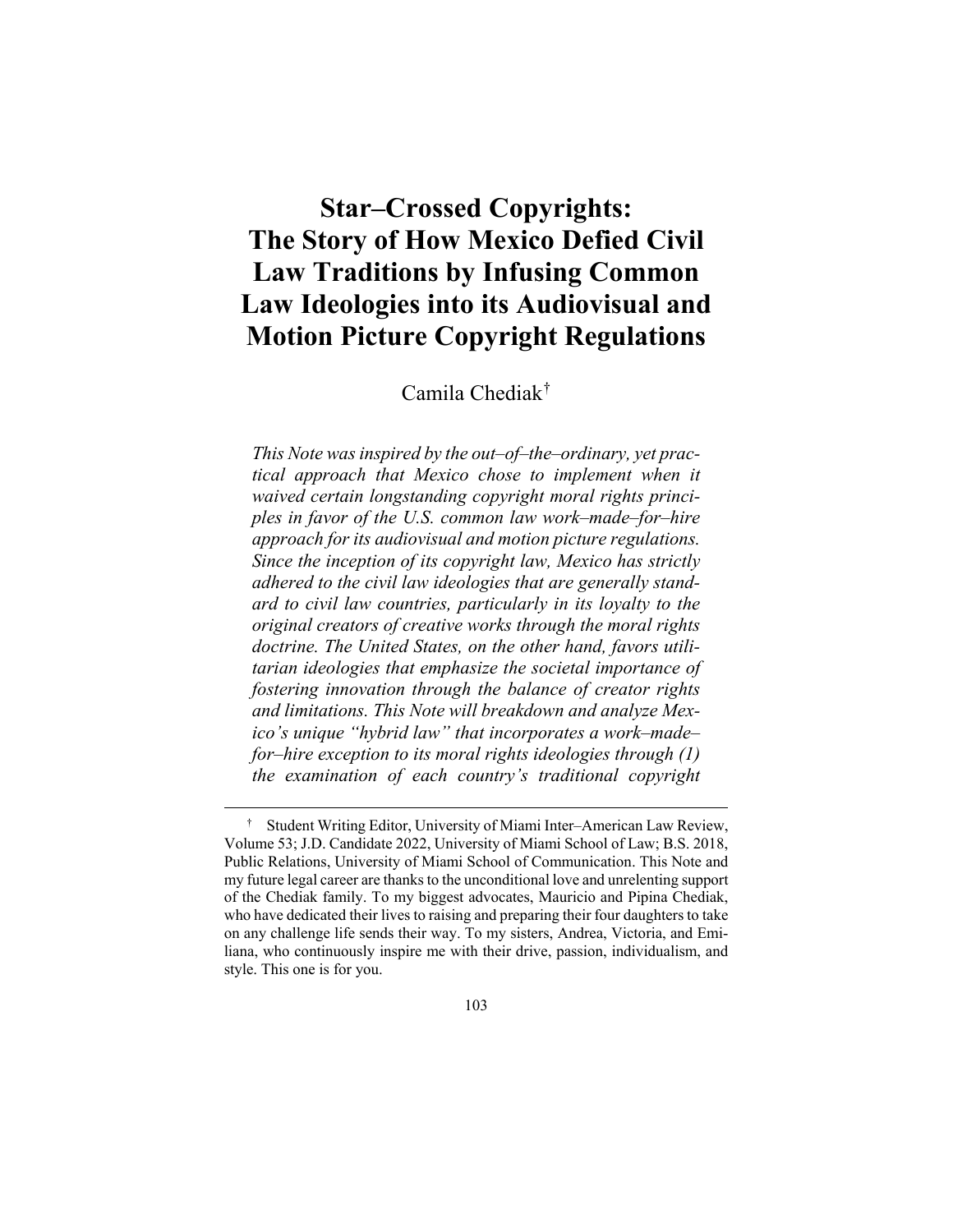*laws, (2) the analysis of two international treaties that influenced the creation of the copyright exception, and (3) the effects of the hybrid law on the audiovisual and motion picture industries. Furthermore, this Note will discuss how the hybrid law created the flexibility to promote greater collaboration between the United States and Mexico.*

| I.  |                                                        |  |
|-----|--------------------------------------------------------|--|
| II. |                                                        |  |
|     | A. The Dichotomy that Exists Between Common Law and    |  |
|     |                                                        |  |
|     | i. United States Copyright Law and Ideologies,         |  |
|     | Including the Work-Made-for-Hire Approach 107          |  |
|     | ii. Mexican Copyright Law and Ideologies, Including    |  |
|     |                                                        |  |
|     | B. American Chain of Title Compared to the Mexican     |  |
|     |                                                        |  |
|     | III. THE SCRIPT                                        |  |
|     | A. Trailer: Mexico's Original Copyright Law115         |  |
|     | B. Antihero: The Berne Convention and the (Almost)     |  |
|     | Universal Acceptance of its Copyright Provisions117    |  |
|     | The Berne Convention's Basic Principles117<br>i.       |  |
|     | ii. The Berne Convention's Cinematographic             |  |
|     |                                                        |  |
|     | iii. United States' Take on the Berne Convention's     |  |
|     |                                                        |  |
|     | C. Guest Star: NAFTA and its Implications on Copyright |  |
|     | 123<br>Laws                                            |  |
|     | D. Sequel: Introducing the New LFDA Copyright Law      |  |
|     |                                                        |  |
|     | IV. THE PRODUCERS: REASONS FOR SHOOTING                |  |
|     | AMERICAN RUNAWAY PRODUCTIONS IN MEXICO                 |  |
|     |                                                        |  |
| V.  | ROTTEN TOMATOES: REVIEWS OF MEXICO'S                   |  |
|     |                                                        |  |
|     |                                                        |  |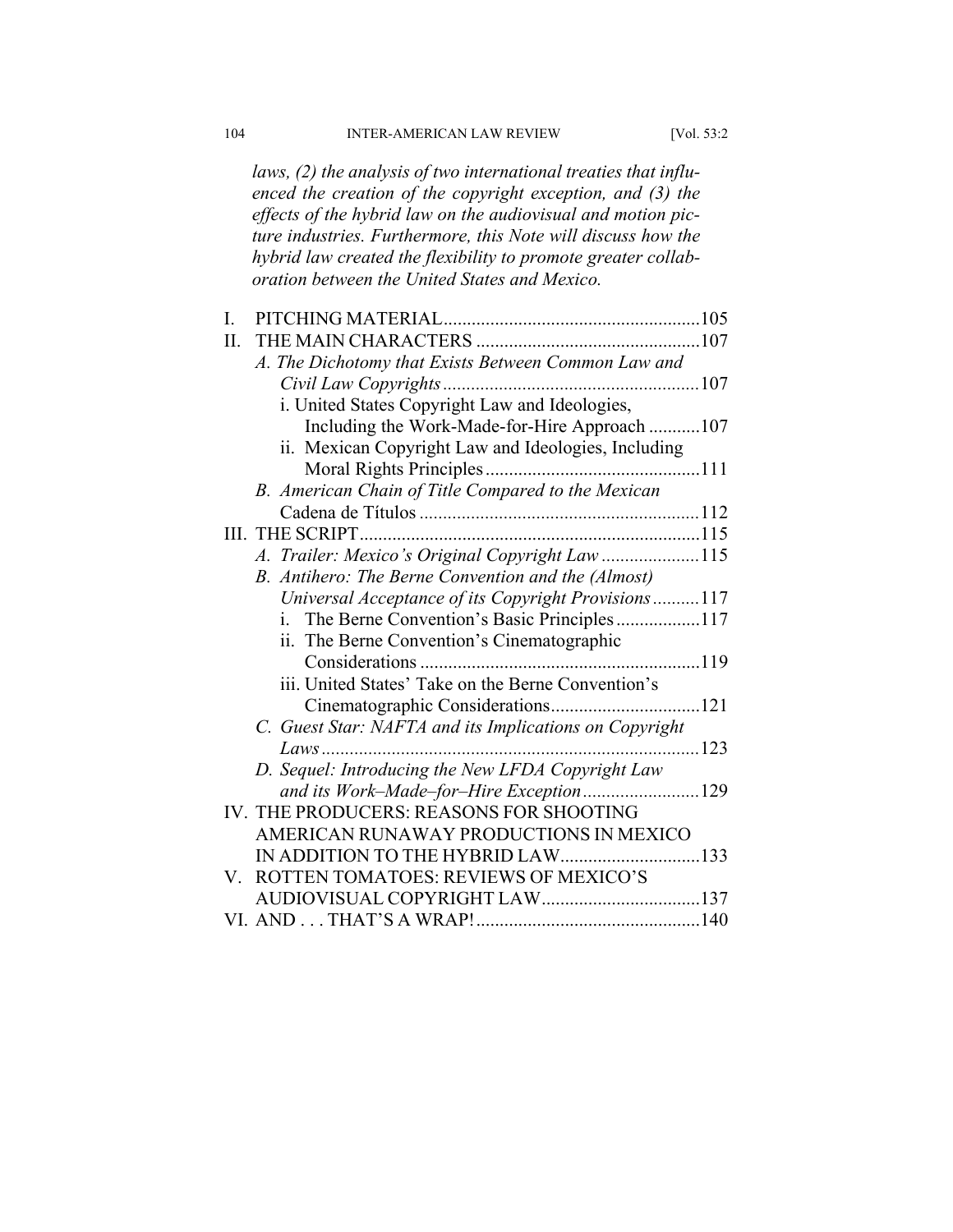#### I. PITCHING MATERIAL

Around the early fourteenth century, Romeo killed Juliet's cousin in the cobblestoned streets of Verona, Italy.<sup>[1](#page-3-0)</sup> In 1912, the British ocean liner Titanic sank in the North Atlantic Ocean after hitting an iceberg on its first voyage.<sup>[2](#page-3-1)</sup> December 7, 1941, marked a tragic moment in American history when Japanese forces attacked a U.S. naval base in Pearl Harbor.<sup>[3](#page-3-2)</sup> What do these two historical events and this classic literary play have in common? Their stories were told in major Hollywood motion pictures as runaway productions shot in various parts of Mexico.[4](#page-3-3)

Mexico has been a popular destination for film production for many decades, but especially after *The Night of the Iguana*, filmed in Puerto Vallarta in 1964, garnered incredible success.<sup>[5](#page-3-4)</sup> Mexico's promise of cheap labor, exotic lands, and close proximity to the United States incentivized American movie production companies to move their operations to the home of their southern neighbors.<sup>[6](#page-3-5)</sup> However, it was the North American Free Trade Agreement (NAFTA) and its implications on Mexico's copyright protections for audiovisual and motion picture industries that strengthened Mexico's attraction for runaway production companies.[7](#page-3-6)

Mexico's copyright law has evolved very little overall and was traditionally criticized as inadequate.<sup>[8](#page-3-7)</sup> Like most civil law countries,

 <sup>1</sup> WILLIAM SHAKESPEARE, ROMEO AND JULIET act 3, sc. 1.

<span id="page-3-1"></span><span id="page-3-0"></span><sup>2</sup> *Titanic Sinks*, HISTORY, https://www.history.com/this-day-in-history/titan ic-sinks (last updated Apr. 13, 2021).

<span id="page-3-2"></span><sup>3</sup> *Pearl Harbor*, HISTORY, https://www.history.com/topics/world-war-ii/ pearl-harbor (last updated Dec. 2, 2021).

<span id="page-3-3"></span><sup>4</sup> Stephen Woodman, *11 Films You Didn't Know Were Shot in Mexico*, CULTURE TRIP (Apr. 20, 2018), https://theculturetrip.com/north-america/mexico/articles/11-films-you-didnt-know-were-shot-in-mexico/ ("Baz Luhrmann's classic 1996 modernization of *Romeo and Juliet* made use of Mexico City and Boca del Rio, Veracruz . . . . James Cameron's [*Titanic* was] filmed . . . near Tijuana." A scene from *Pearl Harbor* was also shot in the same movie production set as *Titanic*.).

<sup>&</sup>lt;sup>5</sup> TAMARA L. FALICOV, LATIN AMERICAN FILM INDUSTRIES 23 (2019).<br>  $\frac{6}{100}$  See id

<sup>6</sup> *See id.*

<span id="page-3-7"></span><span id="page-3-6"></span><span id="page-3-5"></span><span id="page-3-4"></span><sup>7</sup> *See generally* Ley Federal de Derechos de Autor [LFDA], art 13, Diario Oficial de la Federación [DOF] 24-12-1996, últimas reformas DOF 01-07-2020 (Mex.) [hereinafter LFDA].

<sup>8</sup> STEPHEN ZAMORA ET AL., MEXICAN LAW 642 (2005).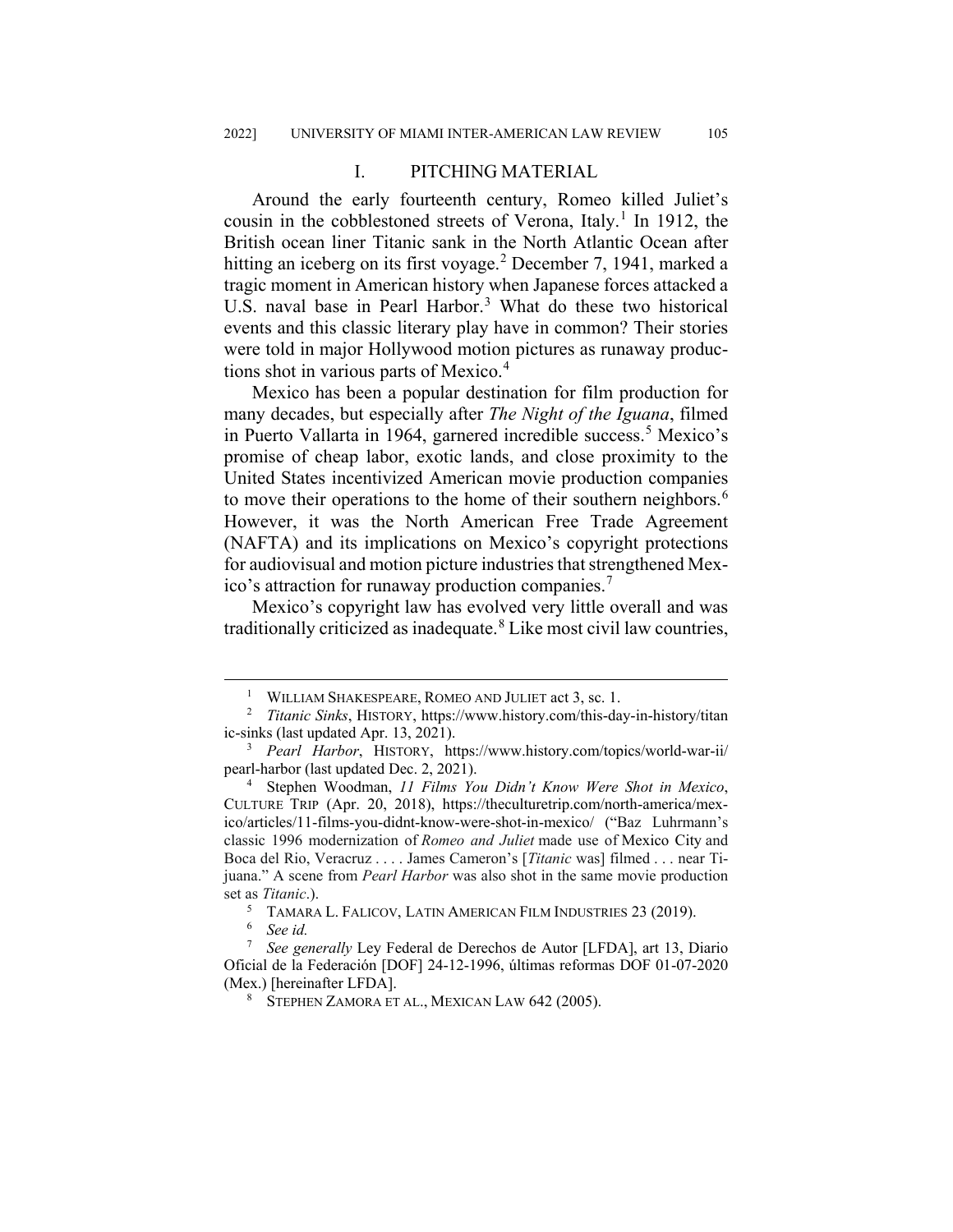Mexico prioritizes the rights of the creator above all else.<sup>[9](#page-4-0)</sup> Mexico's copyright law known as *derechos del autor*—directly translated as "rights of the author"—gives the creator absolute rights over her creation.[10](#page-4-1) However, since the adoption of NAFTA into its laws, Mexico has made a unique exception to its otherwise rigid copyright rules, but only for the audiovisual industry.<sup>[11](#page-4-2)</sup> This deviation marked a very unusual and progressive change to Mexico's otherwise un-yielding ideologies.<sup>[12](#page-4-3)</sup> In doing so, Mexico merged the dichotomies between Mexico and U.S. copyright laws into something that could mesh well with the industry.<sup>[13](#page-4-4)</sup> This in turn created a flexibility within Mexico's otherwise traditional laws that allows for greater collaboration between the United States and Mexico.<sup>[14](#page-4-5)</sup>

This Note will take a microscopic look at NAFTA's copyright provisions; the analysis will look at how NAFTA set the stage for Mexico's current laws that allow audiovisual and motion picture production companies to bypass some of the rights that traditionally belong to authors.<sup>[15](#page-4-6)</sup> Part II of this Note will analyze Mexico's copyright history and compare the traditional civil law system to the U.S. common law<sup>[16](#page-4-7)</sup> ideologies and work–made–for–hire system.

<span id="page-4-6"></span><sup>15</sup> *Mexico has a new Federal Law for the Protection of Industrial Property and has amended the Federal Copyrights Law*, GARRIGUES (July 20, 2020), https://www.garrigues.com/en\_GB/new/mexico-has-new-federal-law-

protection-industrial-property-and-has-amended-federal-copyrights-law [hereinafter GARRIGUES]. This Note acknowledges that NAFTA was restructured into the United States-Mexico-Canada Agreement (USMCA) under the Trump Administration, as well as the *Ley Federal del Derecho de Autor* 2020 reform on copyright laws. *Id.* However, the substantive changes to both do not have any effect on the audiovisual and motion picture industries or relating to the topics discussed in this Note. *Id.*

<span id="page-4-7"></span><sup>16</sup> Toni M. Fine, *Excerpt Reproduced from* American Legal Systems, LEXISNEXIS, https://www.lexisnexis.com/en-us/lawschool/pre-law/intro-to-amer ican-legal-system.page#:~:text=The%20American%20system%20is%20a,of%

<span id="page-4-0"></span> <sup>9</sup> *See* Calvin D. Peeler, *From the Providence of Kings to Copyrighted Things (and French Moral Rights)*, 9 IND. INT'L & COMP. L. REV. 423, 423 (1999).

<sup>10</sup> ZAMORA ET AL., *supra* note 8, at 661.

<span id="page-4-3"></span><span id="page-4-2"></span><span id="page-4-1"></span><sup>11</sup> *See generally* Peter Smith, *Ley Federal del Derecho de Autor*, 13 BERKELEY TECH. L. J. 503, 516 (1998).

<sup>&</sup>lt;sup>12</sup> *See generally LFDA (Mex.).*<br><sup>13</sup> *See generally id* 

<sup>13</sup> *See generally id.*

<span id="page-4-5"></span><span id="page-4-4"></span><sup>14</sup> *See* Greg Walz–Chojnacki, *Copyright Law and the Implications for Developing Nations*, UWM REPORT (Feb. 22, 2017), https://uwm.edu/news/copyrightlaw-and-the-implications-for-developing-nations-tomas-lipinski/.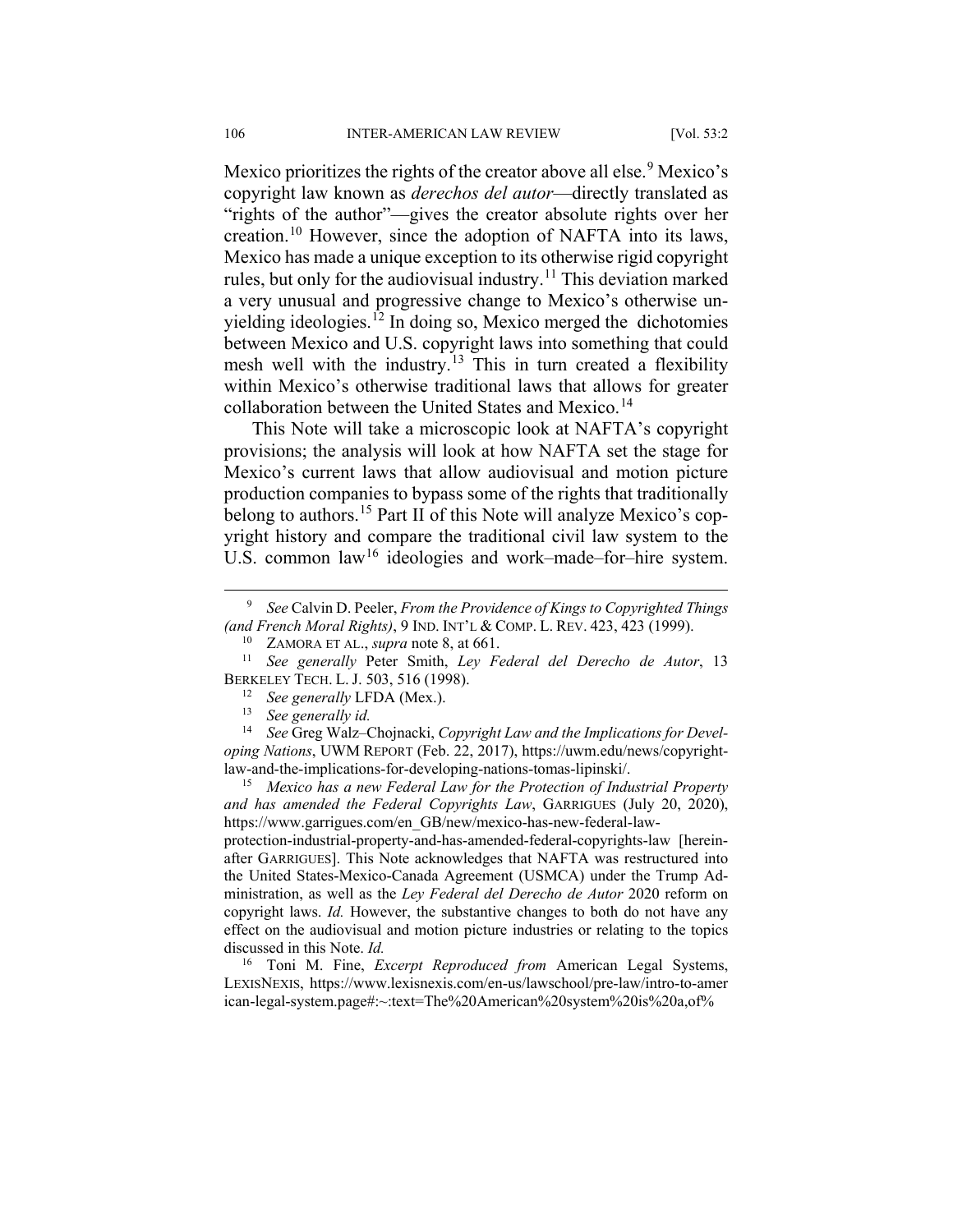Part II will then compare the U.S. chain of title to Mexico's *cadena de títulos* to explain the general benefits of the work–made–for–hire system. Next, Part III will take an analytical look at Mexico's original copyright law and the Berne Convention's role in both Mexican and U.S. copyright laws. This section will analyze the language of NAFTA Article 1705, a crucial law in the evolution of Mexico's copyright law. Part III will conclude with a thorough analysis of what this Note dubs the "hybrid law." In Part IV, this Note will shift from a legal analysis to a more commercial perspective to further explain how the updated copyright law factors into other important production considerations from a producer's point of view. To conclude, Part V will outline the hybrid law's subsequent commentary, critiques and praises alike.

### II. THE MAIN CHARACTERS

#### *A. The Dichotomy that Exists Between Common Law and Civil Law Copyrights*

i. United States Copyright Law and Ideologies, Including the Work-Made-for-Hire Approach

The United States Constitution explicitly empowers Congress to "promote the progress of science and useful arts, by securing for limited times to authors and inventors the exclusive right to their respective writings and discoveries."<sup>[17](#page-5-0)</sup> Upon this empowerment, Congress passed the first federal copyright law in 1790, which has been updated numerous times to address changing times<sup>[18](#page-5-1)</sup> This Constitutional foundation establishes the ultimate goal of encouraging creativity and promoting the growth and flourishment of the nation

 <sup>20</sup>the%20matter%20before%20it. (last visited Feb. 19, 2022). This Note refers to the American common law system to contrast with Mexico's civil law system. "Common law" heavily relies on court precedent in formal adjudications, which includes statutory interpretation. *Id.* "Civil law," on the other hand, is a system that relies on the letter of the law found within the codes themselves. *Id.*

<sup>&</sup>lt;sup>17</sup> U.S. CONST. art. I,  $\S$  8, cl. 8.

<span id="page-5-1"></span><span id="page-5-0"></span><sup>18</sup> Alison Hall, *Promoting Progress: Celebrating the Constitution's Intellectual Property Clause*, LIBR. OF CONGRESS (Sept. 17, 2020) https://blogs.loc.gov /copyright/2020/09/promoting-progress-celebrating-the-constitutions-intellectual -property-clause/.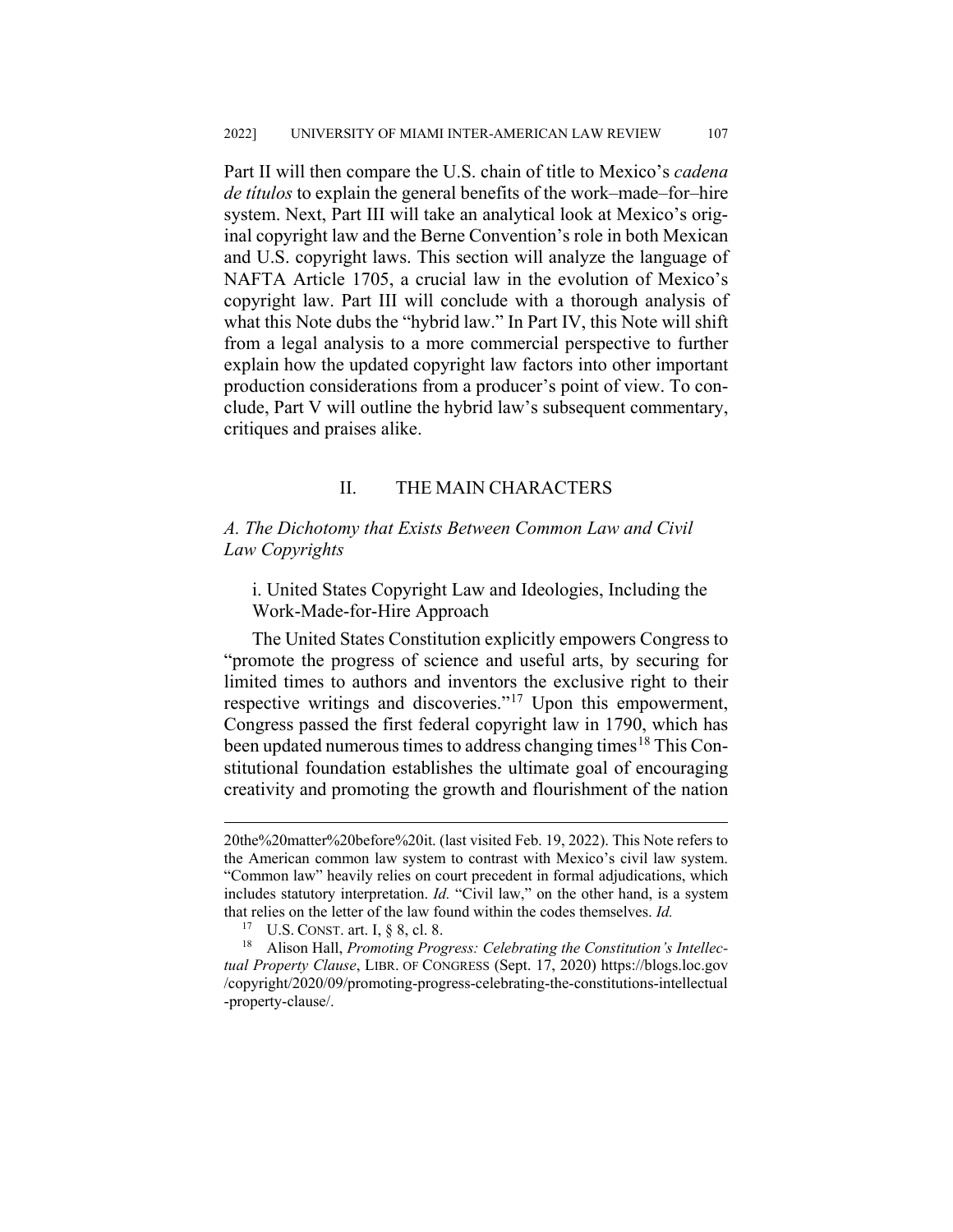culturally through the duality of protections and limitations.<sup>[19](#page-6-0)</sup> U.S. copyright law has established this balance through a utilitarian system that grants a number of exclusive rights along with exceptions and limitations.<sup>[20](#page-6-1)</sup> The utilitarian theory of intellectual property generally endorses intellectual property rights as a way to foster innovation, but subject to limitations on the rights, particularly in the duration of the rights, so as to balance the social welfare loss of monopoly exploitation.[21](#page-6-2) Inversely, non–utilitarian theorists prioritize a creator's moral rights to control her own creations.<sup>[22](#page-6-3)</sup>

Of the opposing types of theories, the utilitarian theory has been a framework to the development of U.S. copyright law.[23](#page-6-4) This is noticeably evident from the Congressional Committee reporting on the 1909 Copyright Act, which states: "The enactment of copyright legislation by Congress under the terms of the Constitution is not based on any natural right that the author has in his writings,  $[\dots]$ but upon the ground that the welfare of the public will be served [...] by securing to authors for limited periods the exclusive rights to their writings.[24](#page-6-5) Title 17 of the United States Code houses the United States' copyright laws along with the exceptions and limita-tions, which vary depending on different industries.<sup>[25](#page-6-6)</sup> This Note will focus on the audiovisual industry.

Hollywood has an idealized image that people associate with it. The glamor of Hollywood has captured the eyes of many famous and aspiring artists in the years since its birth in 1920.<sup>[26](#page-6-7)</sup> However, in reality, Hollywood, like any industry, exists as a "collection of corporations seeking profits."[27](#page-6-8) The U.S. movie industry is a

 <sup>19</sup> *Id.*

<span id="page-6-3"></span><span id="page-6-2"></span><span id="page-6-1"></span><span id="page-6-0"></span><sup>20</sup> *Id.*; *see* PETER S. MENELL, *Intellectual Property: General Theories, in* ENCYCLOPEDIA OF LAW AND ECONOMICS 129 (2000), [http://www.dklevine.com](http://www.dklevine.com/archive/ittheory.pdf) [/archive/ittheory.pdf.](http://www.dklevine.com/archive/ittheory.pdf)

<sup>21</sup> MENELL, *supra* note 20.

<sup>22</sup> *Id.*

<sup>23</sup> *Id.* at 130.

 $\frac{24}{25}$  *Id.* 

<sup>25</sup> *See generally*, 17 U.S.C. § 101 (2018).

<span id="page-6-8"></span><span id="page-6-7"></span><span id="page-6-6"></span><span id="page-6-5"></span><span id="page-6-4"></span><sup>26</sup> *See* Douglas Gomery, *Film and Business History: The Development of an American Mass Entertainment Industry*, 19 J. OF CONTEMP. HIST. 89, 90 (1984) (describing American film's development into a "big business" in the early 20th century).

<sup>27</sup> *Id.* at 89.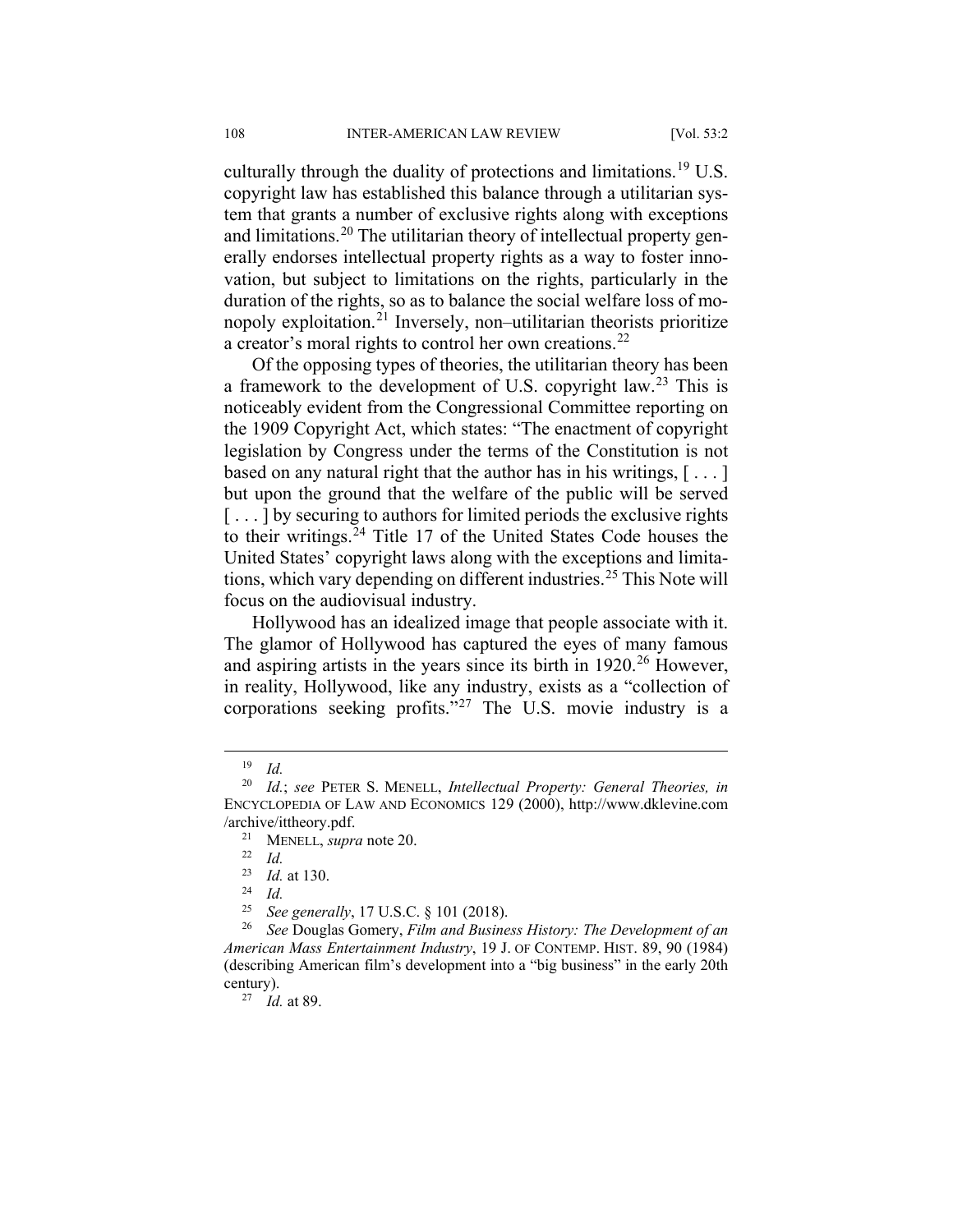lucrative and giant player in the international film market that amasses billions of dollars in revenue a year.<sup>[28](#page-7-0)</sup> As a result, the industry is made up of many commercial and legal procedures,  $29$  one of which is the work–made–for–hire copyright law.[30](#page-7-2)

Similar to civil law countries, the United States only allows au-thors to claim the rights of copyrighted works.<sup>[31](#page-7-3)</sup> However, the work–made–for–hire exception is where the United States greatly differs from those countries.<sup>[32](#page-7-4)</sup> The work–made–for–hire–exception—imbedded in 17 U.S.C. § 101 Copyright Law—allows for two instances in which this exception may apply.<sup>[33](#page-7-5)</sup> Not only does the definition of the second category fit the motion picture and audiovisual industries, they are both explicitly written into the text of the provision.[34](#page-7-6) The reason for that is because the end product of a film production company requires the buildup of many individual pieces

<span id="page-7-3"></span><span id="page-7-2"></span><sup>30</sup> U.S. COPYRIGHT OFFICE, CIRCULAR NO. 9: WORKS MADE FOR HIRE (2012), https://www.copyright.gov/circs/circ09.pdf.

- <sup>32</sup> *See id.*
- <sup>33</sup> A "work made for hire" is:

<span id="page-7-5"></span><span id="page-7-4"></span>(1) work prepared by an employee within the scope of his or her employment; or (2) a work specially ordered or commissioned for use as a contribution to a collective work, as a part of a motion picture or other audiovisual work, as a translation, as a supplementary work, as a compilation, as an instructional text, as a test, as answer material for a test, or as an atlas, if the parties expressly agree in a written instrument signed by them that the work shall be considered a work made for hire. For the purpose of the foregoing sentence, a "supplementary work" is a work prepared for publication as a secondary adjunct to a work by another author for the purpose of introducing, concluding, illustrating, explaining, revising, commenting upon, or assisting in the use of the other work, such as forewords, afterwords, pictorial illustrations, maps, charts, tables, editorial notes, musical arrangements, answer material for tests, bibliographies, appendixes, and indexes, and an "instructional text" is a literary, pictorial, or graphic work prepared for publication and with the purpose of use in systematic instructional activities.

<sup>34</sup> *Id.*

<span id="page-7-0"></span> <sup>28</sup> José Gabriel Navarro, *Film Industry in the U.S. – Statistics & Facts*, STATISTA (Nov. 30, 2021), https://www.statista.com/topics/964/film/ (clarifying how prior to 2020 revenue projections maintained healthy reach into billions, but Covid-19 pandemic severely impacted film industry revenues due to unprecedented circumstances).

<span id="page-7-1"></span><sup>29</sup> *See* Matt Jacobs, *The Legal Side of Filmmaking and Video Production*, FILMMAKING LIFESTYLE, https://filmlifestyle.com/legal-side-of-filmmaking/ (last visited Feb. 7, 2021).

 $rac{31}{32}$  *See id.* 

<span id="page-7-6"></span><sup>17</sup> U.S.C. § 101.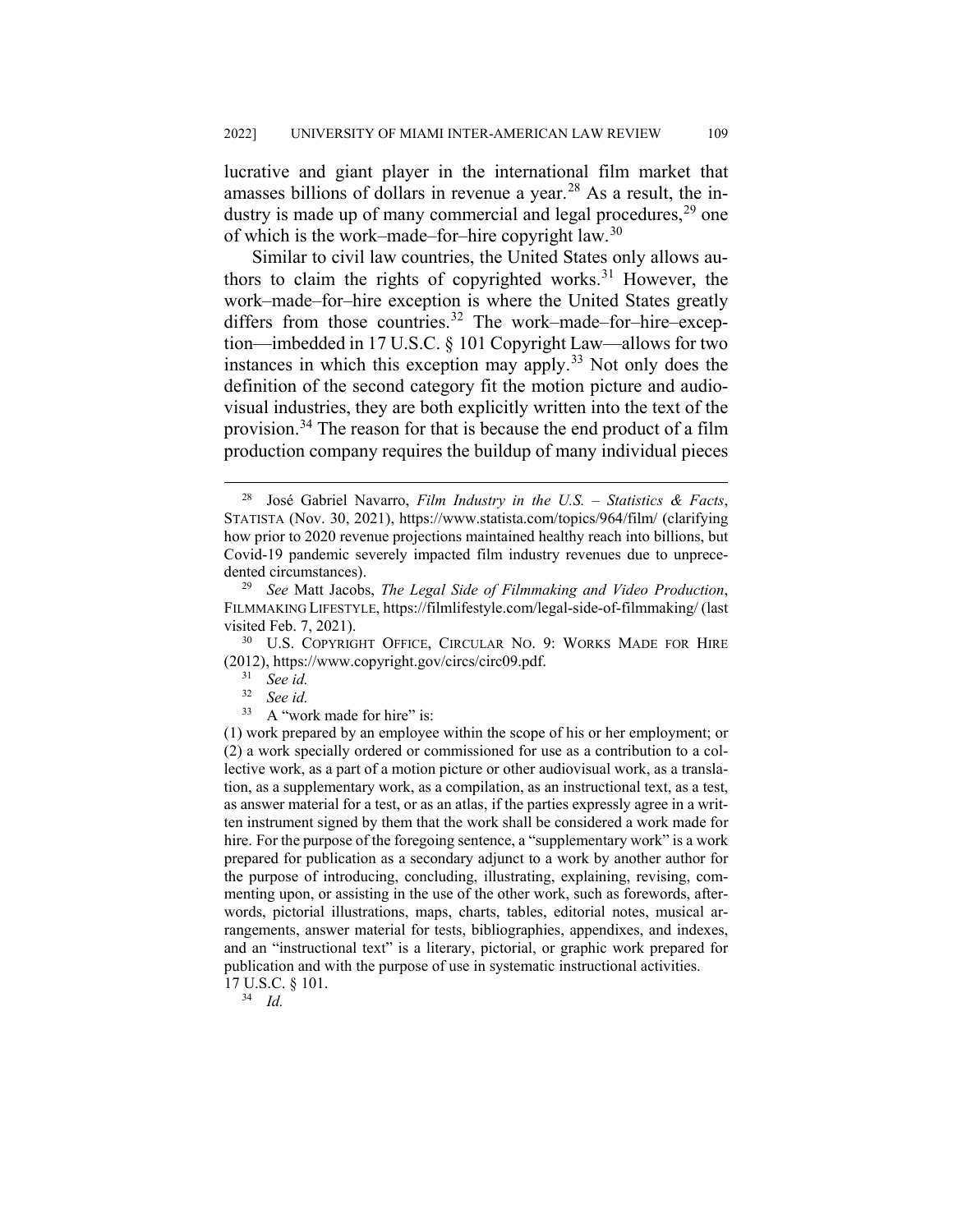to create the final movie that hits theatres  $35$ —or, as is increasingly common, streams across billions of television screens.<sup>[36](#page-8-1)</sup>

In the film industry, screenwriters, designers, musical composers, and other contributors essentially work as employees for the producers through work–made–for–hire agreements.<sup>[37](#page-8-2)</sup> An employee's status under a work–made–for–hire contract implicates rights such as authorship, copyright ownership, copyright term, and termination.[38](#page-8-3) Essentially, under a U.S. work–made–for–hire agreement, the creator gives the producer a large "bundle of rights" and loses claim to the work<sup>[39](#page-8-4)</sup>—although the creator *might* retain a form of credit for their contribution to the final product, as seen in the final movie credits.[40](#page-8-5) Because the bundle of rights is so essential, it is necessary that each creator consciously give up her rights through signed, written agreements. $41$ 

<span id="page-8-0"></span> <sup>35</sup> Dov S-S Simens, *38 Steps of Filmmaking (Making-a-Movie Takes 38 Bank Checks . . . Can You Name Them?)*, WEB FILM SCHOOL (June 20, 2016), https://www.webfilmschool.com/38-steps-of-filmmaking-discover-whatfilmmaking-costs/.

<span id="page-8-1"></span><sup>36</sup> Gordon Burtch et al., *Will Movie Theaters Survive When Audiences Can Stream New Releases?*, HARV. BUS. REV. (Jan. 15, 2021), https://hbr.org/2021/01/will-movie-theaters-survive-when-audiences-canstream-new-releases (reporting increasing tension between movie theaters and studios who may continue to simultaneously release movies through streaming services long after Covid-19 restrictions on movie theaters lift).

<span id="page-8-2"></span><sup>37</sup> Carol M. Kaplan, *Once More unto the Breach, Dear Friends: Broadway Dramatists, Hollywood Producers, and the Challenge of Conflicting Copyright Norms*, 16 Vand. J. Ent. & Tech. L. 297, 300 (2014).

<span id="page-8-3"></span><sup>38</sup> U.S. COPYRIGHT OFFICE, CIRCULAR NO. 30: *Works Made for Hire* (2021), https://www.copyright.gov/circs/circ30.pdf.

<span id="page-8-4"></span><sup>39</sup> *See* SHERRI L. BURR, ENTERTAINMENT LAW IN A NUTSHELL 178–79 (4th ed. 2017).

<span id="page-8-6"></span><span id="page-8-5"></span><sup>40</sup> *See generally How Many Movies Credits Go Uncredited?*, STEPHEN FOLLOWS (Oct. 24, 2016), https://stephenfollows.com/uncredited-movie-credits/ [hereinafter FOLLOWS].

<sup>41</sup> BURR, *supra* note 39, at 178.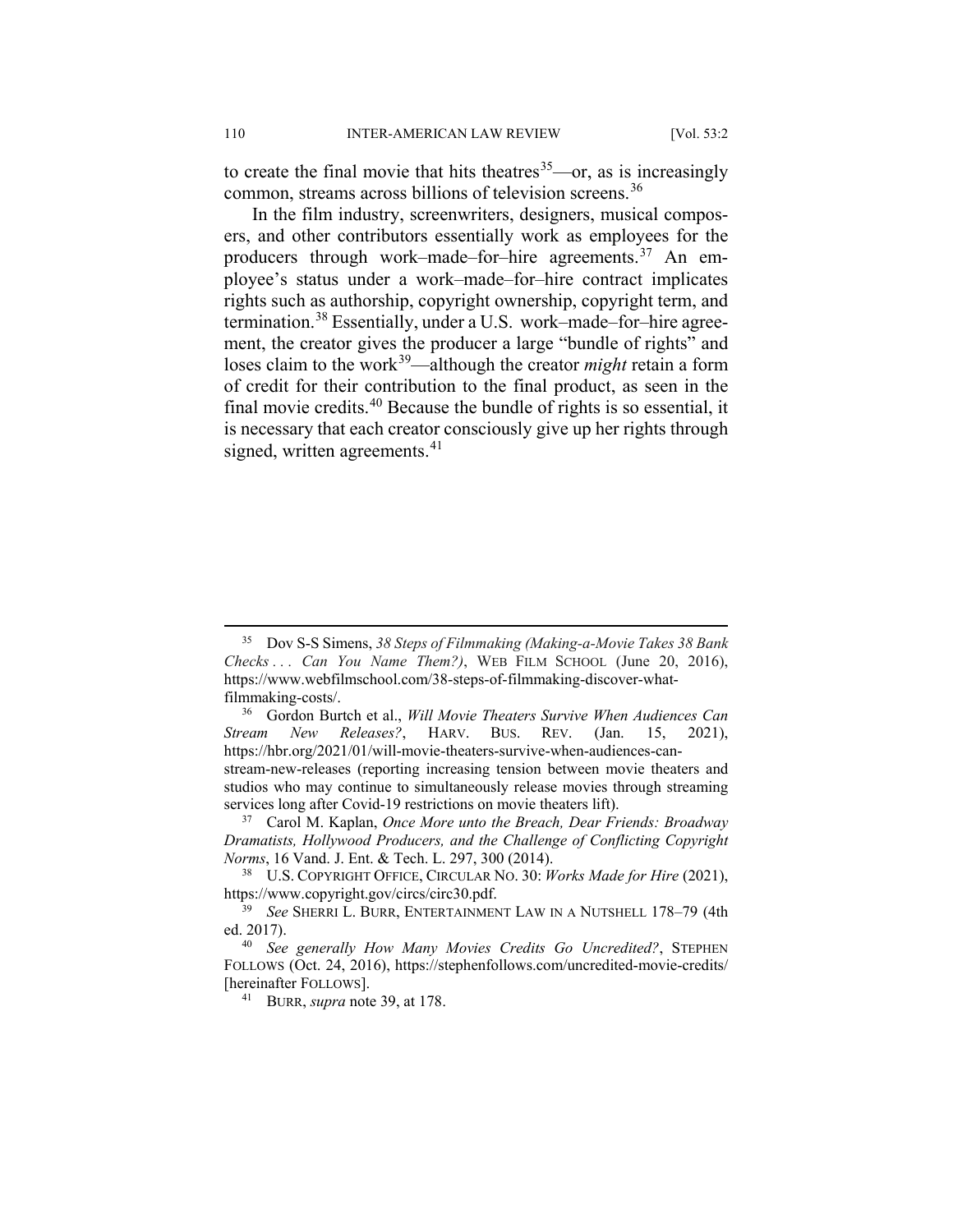ii. Mexican Copyright Law and Ideologies, Including Moral Rights Principles

Mexico's copyright law began to formulate as early as the nineteenth century.[42](#page-9-0) Even before Mexico achieved independence from Spain in 1821, existing legislation protected authorial matters.<sup>[43](#page-9-1)</sup> These laws gave contemporary writers the right to exploit their work until death and then pass that right on to their heirs for a certain period.[44](#page-9-2) Mexico's original moral rights system dating back to this early legislation was influenced by the French copyright system known as *droit moral* or *droit d'auteur*, [45](#page-9-3) just as it influenced many civil countries' copyright laws.[46](#page-9-4)

Mexico's copyright law covers a wide range of artistic work including literature, radio and television, dances, computer programs, and, of course, cinematographic and other audiovisual works.[47](#page-9-5) *Ley Federal de Derechos de Autor* (LFDA) governs Mexican copyright law.[48](#page-9-6) The LFDA copyright law is made up of two distinct classifications: *derechos morales* and *derechos patrimoniales*. [49](#page-9-7) *Derechos morales*, the moral rights classification, refers to the sole ownership rights inherent to the author.<sup>[50](#page-9-8)</sup> These rights are non–transferrable and exist beyond the length of the creator's life.<sup>[51](#page-9-9)</sup> This right gives the creator total control over a work's distribution, modification, and authority over whether the public may access the work.<sup>[52](#page-9-10)</sup>

*Derechos patrimoniales*, or patrimonial rights, are the rights to economically benefit from the piece produced.<sup>[53](#page-9-11)</sup> This classification

<span id="page-9-0"></span> <sup>42</sup> *See* Ariel Antonio Morán Reyes, *Antecedentes del derecho de Autor en Mexico: legislación peninsular, Indiana y criolla* [*Antecedents of Copyright in Mexico*], INFORMACIÓN, CULTURA Y SOCIEDAD [I.C.S] 85, 99 (2014) (Mex.).

<sup>43</sup> *Id.*

 $\frac{44}{45}$  *Id.*<br> $\frac{1}{26}$ 

<span id="page-9-6"></span><span id="page-9-5"></span><span id="page-9-4"></span><span id="page-9-3"></span><span id="page-9-2"></span><span id="page-9-1"></span><sup>45</sup> *See* Peeler, *supra* note 9 ("The doctrine of moral rights has been incorporated into the intellectual property regimes of many countries in varying de $grees \ldots$ ").

<sup>46</sup> *See* Morán Reyes, *supra* note 42; *see* BURR,*supra* note 39, at 148.

<sup>&</sup>lt;sup>47</sup> LFDA art 13 (Mex.).<br><sup>48</sup> See generally id

 $^{48}$  *See generally id.*<br> $^{49}$  *Id.* at art 11

<span id="page-9-7"></span> $\frac{49}{50}$  *Id.* at art 11.

<span id="page-9-8"></span> $\frac{50}{51}$  *Id.* at art 18.

<sup>51</sup> *Id.* at art 19–20; *see also* ZAMORA ET AL., *supra* note 8, at 661–62.

<span id="page-9-10"></span><span id="page-9-9"></span><sup>52</sup> *Id.* at art 21.

<span id="page-9-11"></span><sup>53</sup> LFDA cap. III (Mex.).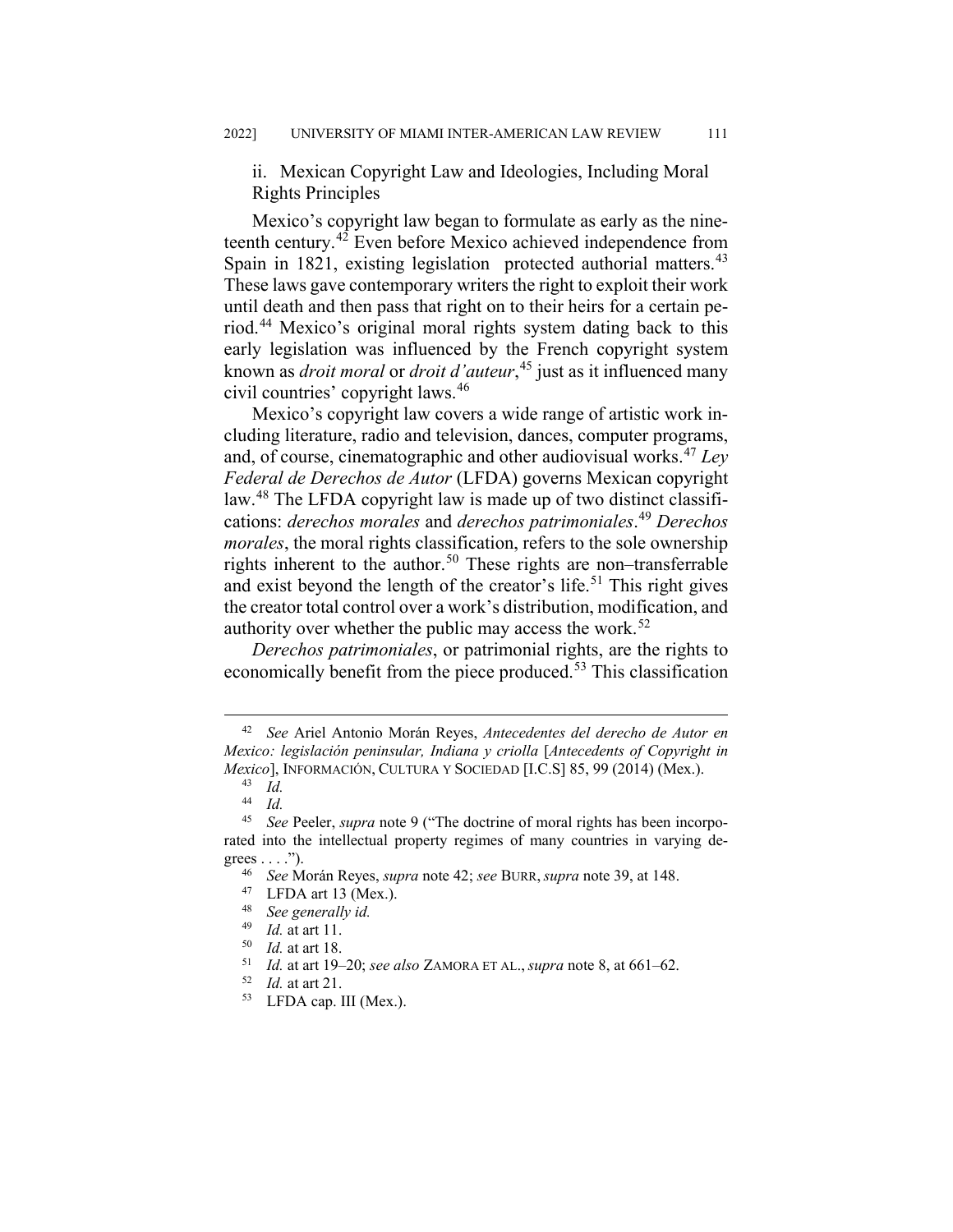involves the reproduction, publication, and editing of the creation.<sup>[54](#page-10-0)</sup> The most crucial difference between moral rights and patrimonial rights is that patrimonial rights can be transferred by the author to someone else, either through sale, assignment, or some other legal process.[55](#page-10-1) However, the transfer of patrimonial rights comes with a few stipulations.[56](#page-10-2) First, and most importantly, the patrimonial title holder does not acquire the author's inherent moral rights even though they have acquired the patrimonial rights. $57$  The author must also be compensated for the transfer of patrimonial rights and its subsequent economic benefits in some way.<sup>[58](#page-10-4)</sup> And finally, the transfer of patrimonial rights cannot be in perpetuity.[59](#page-10-5)

## *B. American Chain of Title Compared to the Mexican* Cadena de Títulos

If not for the American work–made–for–hire agreements, the process to make a film would require more risk and time—and likely more frustration.<sup>[60](#page-10-6)</sup> Without these agreements, producers would need to create a chain of title.<sup>[61](#page-10-7)</sup> Each personalized agreement is an essential part of the movie–making copyright procedure because it en-sures ownership rights are given to the movie producer.<sup>[62](#page-10-8)</sup> Ultimately, it is the producer who must prove that she owns what she claims to own.[63](#page-10-9) Thus, from the creation's inception to the time the producer gets ahold of it, the producer strives for clean title by verifying every change in ownership throughout the documentation trail.[64](#page-10-10)

<sup>64</sup> *Id.*

 <sup>54</sup> LFDA art 27 (Mex.).

<sup>55</sup> *Id.* at art 24; *see also* ZAMORA ET AL., *supra* note 8, at 662.

<sup>56</sup> *See* ZAMORA ET AL., *supra* note 8, at 661.

<span id="page-10-3"></span><span id="page-10-2"></span><span id="page-10-1"></span><span id="page-10-0"></span><sup>57</sup> LFDA art 27 (Mex.). A work-made-for-hire agreement is the exception to this rule, which will be fully discussed in Part III Section D titled "Sequel."

<sup>58</sup> LFDA art 30–31 (Mex.).

<sup>59</sup> *See* LFDA art 33 (Mex.).

<span id="page-10-6"></span><span id="page-10-5"></span><span id="page-10-4"></span><sup>60</sup> *See generally* Hillary S. Bibicoff, *Acquisition of Rights in Properties for Motion Picture*, LICENSING J., 1–10 (2003).

<span id="page-10-10"></span><span id="page-10-9"></span><span id="page-10-8"></span><span id="page-10-7"></span><sup>61</sup> *See* MICHAEL C. DONALDSON & LISA A. CALLIF, CLEARANCE & COPYRIGHT: EVERYTHING YOU NEED TO KNOW FOR FILM AND TELEVISION, 442 (4th ed. 2014).

<sup>62</sup> *Id.*

 $\begin{array}{cc} 63 & Id. \\ 64 & Id. \end{array}$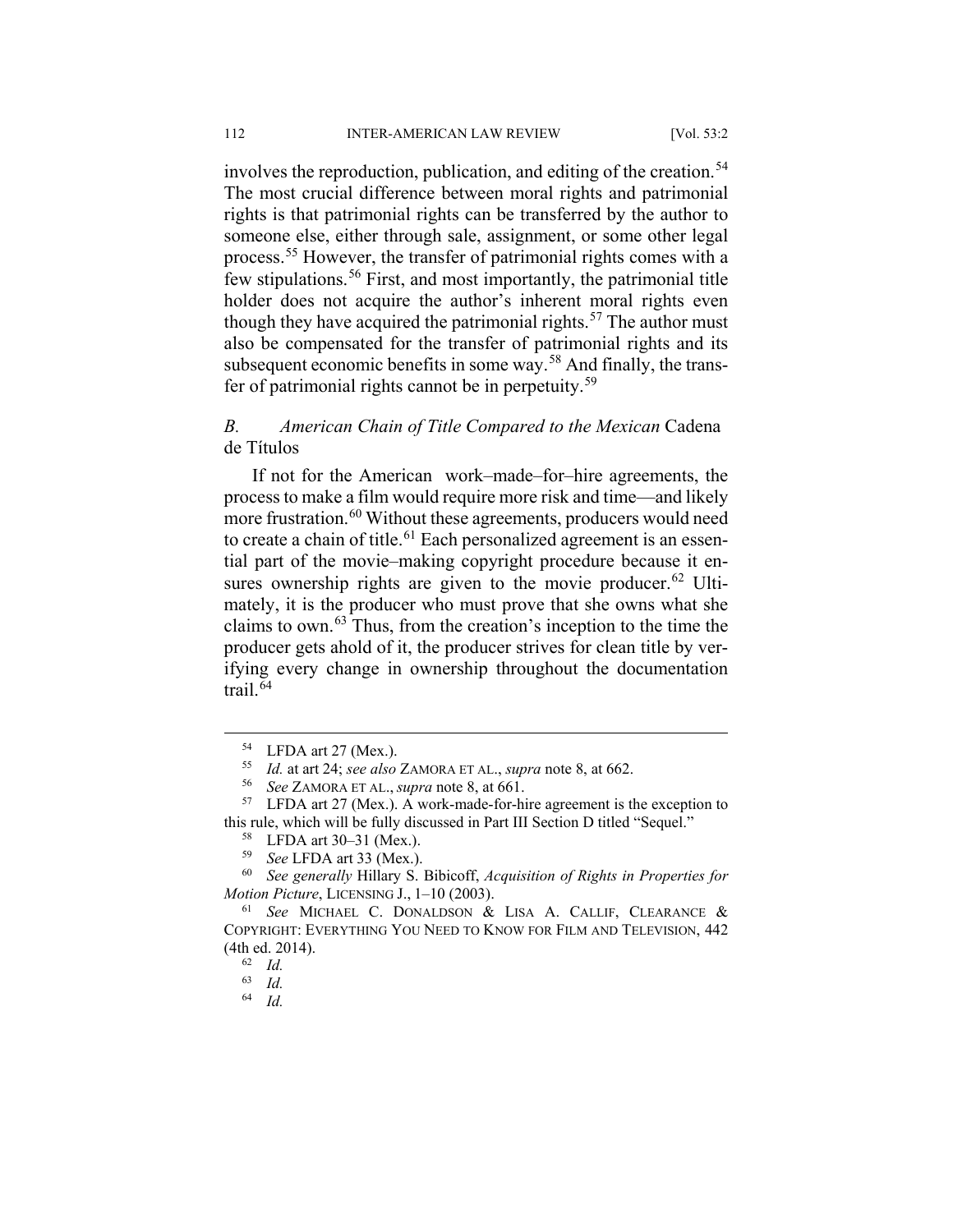The necessary documentation for a chain of title may vary because the trail leading up to the final stage can get very tangled de-pending on the circumstances of each creator and her work.<sup>[65](#page-11-0)</sup> Each document or contract must prove three crucial elements: (1) the person is the creator of the work; (2) the work is an original creation; and  $(3)$  the person is the only one that holds rights to it.<sup>[66](#page-11-1)</sup> In an ideal world, the author would create the final product she wishes to contribute to a film and fill out the necessary paperwork to transfer the rights to the company. The reality, however, is rarely that straight-forward.<sup>[67](#page-11-2)</sup> Regardless of how many links it takes to get to the pro-ducer, each link must be verified and strong.<sup>[68](#page-11-3)</sup>

The best way to understand the chain of title is by using a movie script as an example.<sup>[69](#page-11-4)</sup> Scripts are an essential component needed for a successful movie.<sup>[70](#page-11-5)</sup> It is entirely possible that a writer's script is wholly crafted by that one writer, in which case it would be con-sidered an original creation with its own set of copyrights attached.<sup>[71](#page-11-6)</sup> However, it is also entirely possible that the script is made up of underlying works that were merged into the movie script's adapta-tion.<sup>[72](#page-11-7)</sup> If that is the case, then it is critical that the producer acquire all the rights of the underlying works, as well as the screenwriter's rights to the script, through the appropriate documentation.<sup>[73](#page-11-8)</sup> Because the chain runs from the original owner all the way up to the producer, it is important that each link—from the creators of the un-derlying works to the screenwriter to the producer—is clean.<sup>[74](#page-11-9)</sup> This paper trail has to detail the chronological assignment of each

 <sup>65</sup> *See id.* at 446.

 $\frac{66}{67}$  *Id.* at 442.

<sup>67</sup> *See* DONALDSON & CALLIF, *supra* note 61, at 446.

<sup>68</sup> *Id.* at 449.

<span id="page-11-5"></span><span id="page-11-4"></span><span id="page-11-3"></span><span id="page-11-2"></span><span id="page-11-1"></span><span id="page-11-0"></span><sup>69</sup> BERTRAND MOULLIER & RICHARD HOLMES, WORLD INTELL. PROP. ORG., RIGHTS, CAMERA, ACTION! 9 (2008), https://www.wipo.int/publications/en/detai ls.jsp?id=256&plang=EN.

 $\frac{70}{71}$  *Id.* 

 $\frac{71}{72}$  *Id.* 

 $\frac{72}{73}$  *Id.* 

 $\frac{73}{74}$  *Id.* 

<span id="page-11-9"></span><span id="page-11-8"></span><span id="page-11-7"></span><span id="page-11-6"></span><sup>74</sup> Gordon Firemark, *Chain of Title: What it is, Why it Matters*, FIREMARK (June 15, 2012), https://firemark.com/2012/06/15/chain-of-title-why-matters/.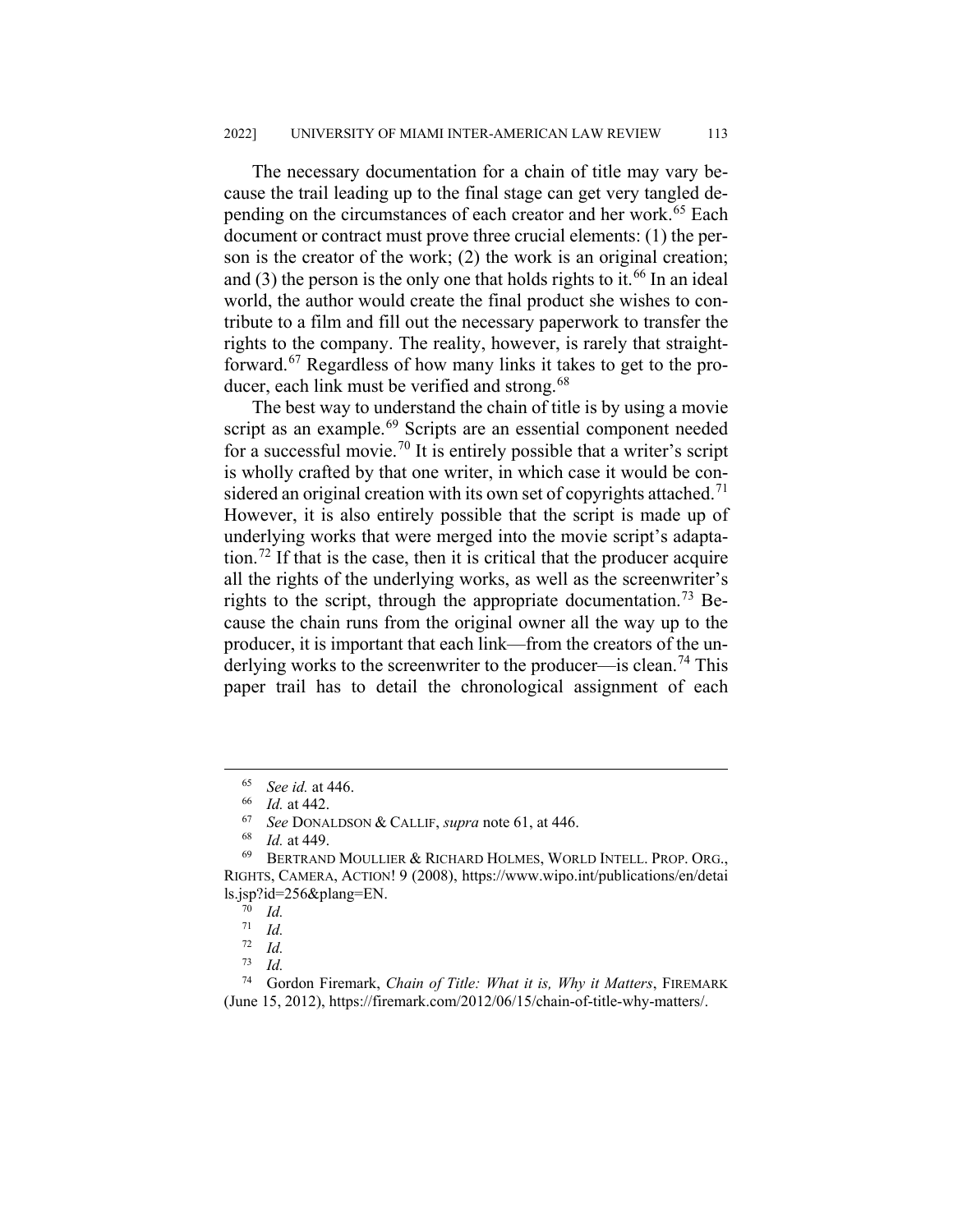creator's rights in order for the producer to properly find financing for that movie production.<sup>[75](#page-12-0)</sup>

Although the U.S. movie production business model is unique to the American industry and does not reflect the industry norm on a greater, international scale,  $76$  Mexico's original copyright model similarly requires that a creator's copyrights be assigned up the chain of title—formally referred to as *la cadena de títulos*. [77](#page-12-2) The difference between the Mexican *cadena de títulos* and the American chain of title is that Mexican corporations cannot be authors in the same way that American corporations are considered authors once the rights are transferred.<sup>[78](#page-12-3)</sup> However, before the hybrid law was enacted in 1996, a corporation would be considered a copyright holder if the rights were properly assigned up the chain.<sup>[79](#page-12-4)</sup> Similar to the American system, the Mexican company would need to show that the author of the work contractually assigned the rights through a strong *cadena de títulos*. [80](#page-12-5)

Because a chain of title process can be complex at times, it is laden with risks; it is for that particular reason that the U.S. work made for hire contract provision, found in 17 U.S.C. § 101 Copy-right Law, is more favorable.<sup>[81](#page-12-6)</sup> In a work made for hire situation, the producer bypasses the long and arduous chain of title in favor of immediate ownership and full rights. $82$  As will be discussed in later parts of this Note, Mexico's hybrid law similarly allows for movie producers to take a safer work–made–for–hire approach, while other types of copyrighted works must continue to go through *la cadena de títulos*. [83](#page-12-8) This function is strategic and necessary to ensure

 $^{75}$  *Id.*<br> $^{76}$  M<sub>c</sub>

<sup>76</sup> MOULLIER & HOLMES, *supra* note 69, at 6.

<span id="page-12-2"></span><span id="page-12-1"></span><span id="page-12-0"></span>Some Basics About Copyright Law in Mexico, REYES FENIG ASOCIADOS (July 7, 2008), https://reyesfenigeng.wordpress.com/2008/07/07/some-basicsabout-copyright-law-in-mexico/ [hereinafter REYES FENIG ASOCIADOS].<br> $\frac{78}{2}$  See id

<sup>78</sup> *See id.*

 $\frac{79}{80}$  *Id.* 

 $rac{80}{81}$  *Id.* 

<span id="page-12-7"></span><span id="page-12-6"></span><span id="page-12-5"></span><span id="page-12-4"></span><span id="page-12-3"></span>See Bibicoff, *supra* note 60, at 10. Of note, in order for a producer to realistically have the ability to get financial backing, they "should have the [o]ption to acquire virtually all Rights in the Property." *Id.* To facilitate that acquisition, a work-made-for-hire agreement should be utilized, so that the producer will retain all property rights. *Id.*

 $\bar{8}^2$  *Id.* 

<span id="page-12-8"></span><sup>83</sup> *See generally* LFDA (Mex.).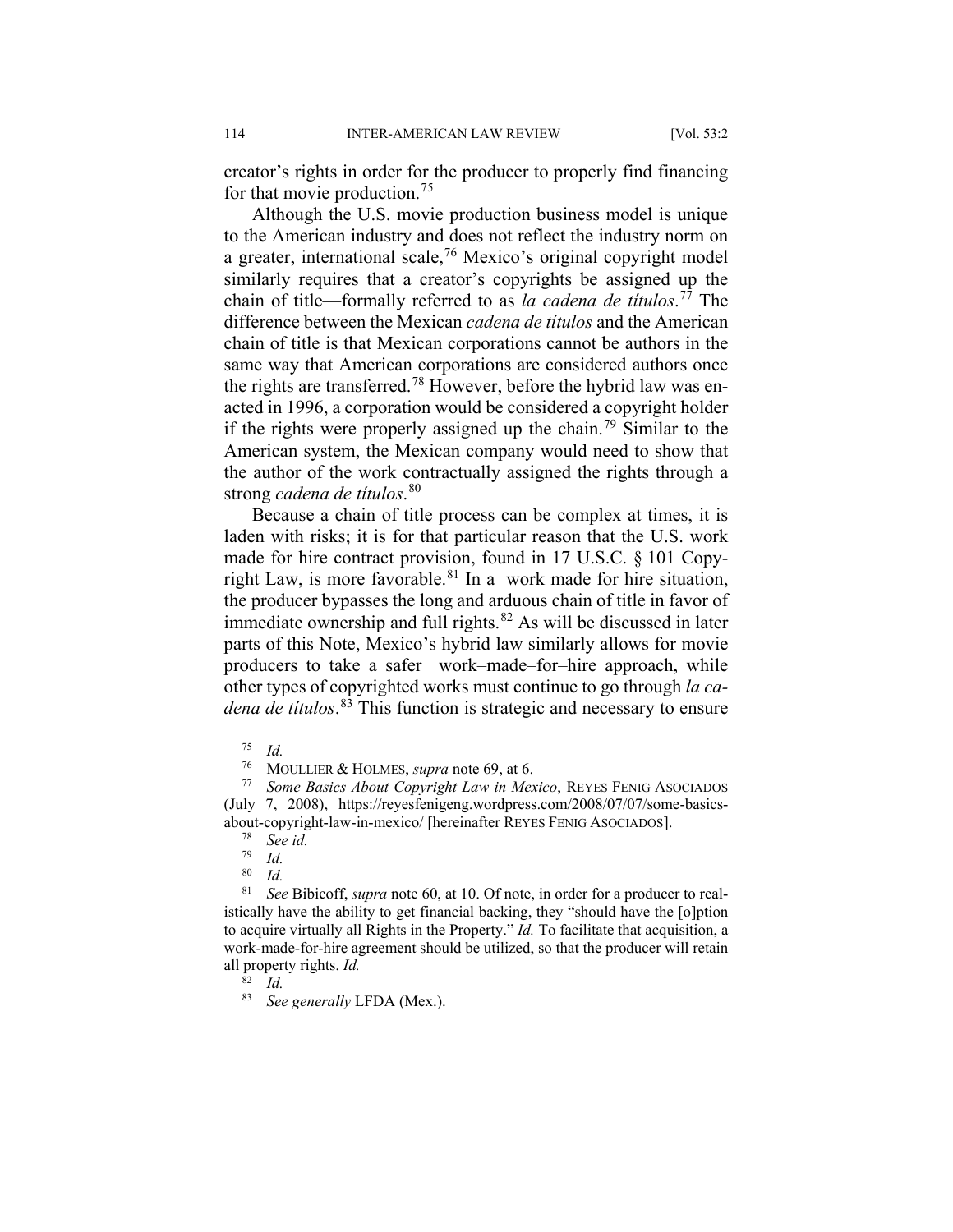that this valuable creation composed of various other creations has an easily identifiable owner because the agreement makes the own-ership of the creative work explicit.<sup>[84](#page-13-0)</sup>

#### III. THE SCRIPT

#### *A. Trailer: Mexico's Original Copyright Law*

For purposes of this section, Mexico's copyright law will be examined as a whole and with respect to all creative works prior to the hybrid law's enactment. The original owner of a copyrighted work that is afforded protection under Mexican moral rights law is the *natural* person who created the artistic or scientific piece.<sup>[85](#page-13-1)</sup> These individuals are given a package of rights that contains both moral and patrimonial rights.<sup>[86](#page-13-2)</sup> Although copyright owners inherently obtain both moral and patrimonial rights, there are different privileges and rules of transferability bestowed to each classification.<sup>[87](#page-13-3)</sup>

The original owners protected under Mexican copyright law are perpetually the owners of all moral rights.<sup>[88](#page-13-4)</sup> Traditionally, in no way can these rights be taken from the owner and extended to any other individual.<sup>[89](#page-13-5)</sup> Moral rights allow an author to decide how and when a work is disclosed to others, or the author may choose to disclose the work anonymously without fear that her ownership will be stripped if the work is not publicly claimed.<sup>[90](#page-13-6)</sup> This right to demand or refuse recognition is commonly known as "paternity rights."<sup>[91](#page-13-7)</sup> "Integrity rights" are also part of moral rights.<sup>[92](#page-13-8)</sup> These rights allow

<span id="page-13-0"></span> <sup>84</sup> Jean Murray, *What Should Be Included in a Work For Hire Agreement*, BALANCE SMALL BUSINESS, https://www.thebalancesmb.com/what-should-beincluded-in-a-work-for-hire-agreement-4587459 (last updated Oct. 28, 2020).

<span id="page-13-1"></span><sup>85</sup> Luis Schmidt, *Ownership of Rights in Mexican Copyright Law*, OLIVARES (Aug. 2001), [https://www.olivares.mx/ownership-of-rights-in-mexican-copy](https://www.olivares.mx/ownership-of-rights-in-mexican-copyright-law/)[right-law/](https://www.olivares.mx/ownership-of-rights-in-mexican-copyright-law/) (emphasizing how critical it is to understand that an "author" is the "flesh and blood person" who created the work).

<sup>86</sup> LFDA art 11 (Mex.).

<span id="page-13-7"></span><span id="page-13-6"></span><span id="page-13-5"></span><span id="page-13-4"></span><span id="page-13-3"></span><span id="page-13-2"></span><sup>87</sup> LFDA cap. II–III (Mex.); *See also* INT'L COMPAR. LEGAL GUIDE, COPYRIGHT 2021, 73–74 (7th ed. 2020) [hereinafter COPYRIGHT 2021].

 $^{88}_{89}$  LFDA art 18–19 (Mex.).

<sup>89</sup> *Id.*

 $^{90}$  *Id.* at art 21.

<span id="page-13-8"></span><sup>&</sup>lt;sup>91</sup> COPYRIGHT 2021, *supra* note 87, at 74.

<sup>92</sup> *Id.*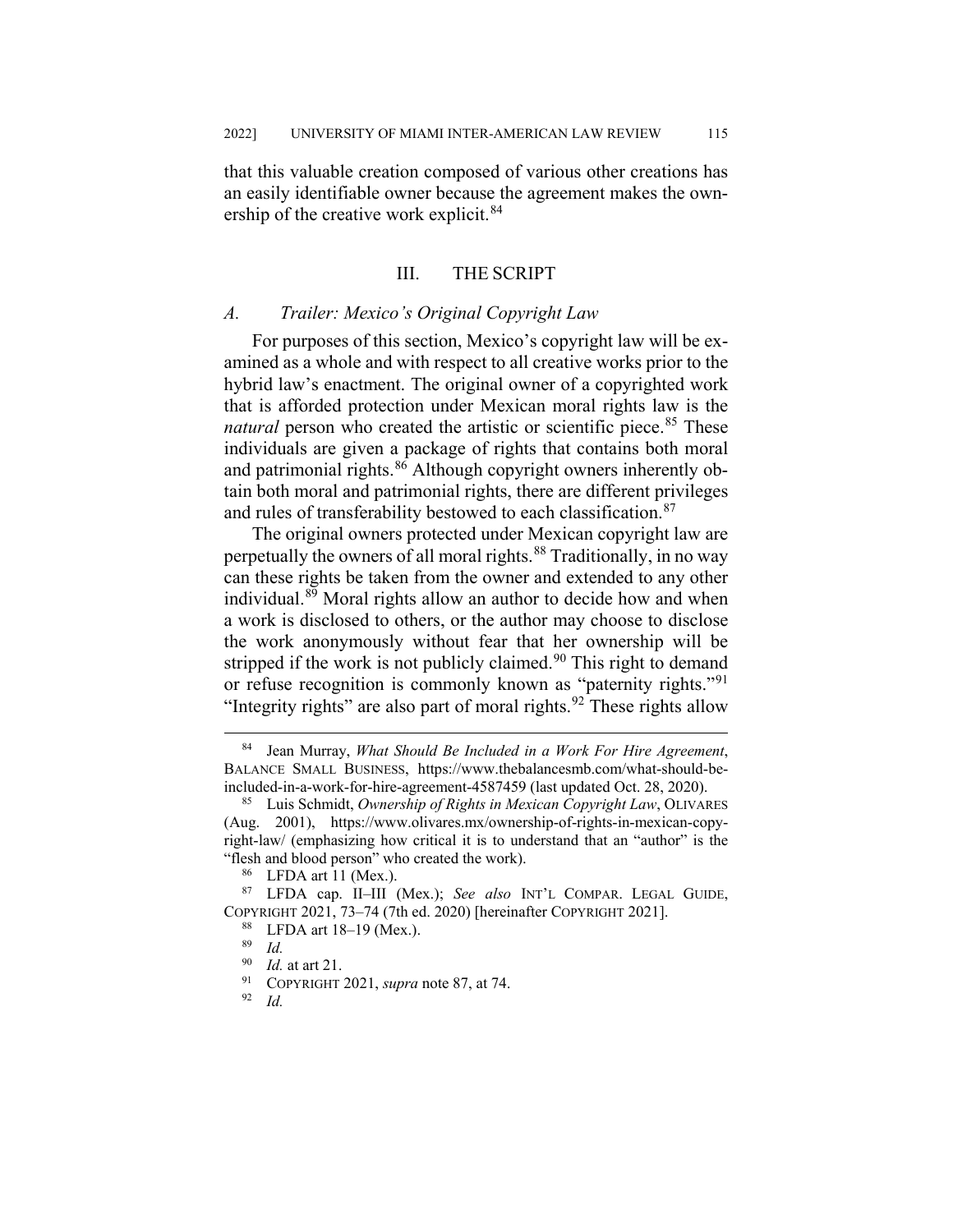an author to prohibit any form of modification or mutilation of the work in order to protect its merits and thus protect the author's reputation.[93](#page-14-0) Finally, moral rights allow an author to amend her own work or withdraw it from the public altogether, as well as to object to credit as the author of a work that she did not in fact create.<sup>[94](#page-14-1)</sup>

Unlike moral rights, patrimonial rights<sup>[95](#page-14-2)</sup> are transferrable.<sup>[96](#page-14-3)</sup> Patrimonial rights may be transferred either through assignment or licensing.[97](#page-14-4) Assignment implies that the derivative owner, or *causahabiente*, is granted the full transfer of the rights, whereas a licensing agreement bestows a limited or partial transmission of the

- The title holders of patrimonial rights may authorize or prohibit:
	- I. Reproduction, publication, editing or material fixation of a work […].
	- II. The public communication of the work in any of the following ways:
		- a. public presentation, recitation and public performance […];
		- b. public showing by any means […]; or
		- c. public access by telecommunication.

III. The transmission or broadcasting of their works by any process, including the transmission or retransmission of the works […].

- IV. The distribution of the work, including sale or other forms of transfer of the ownership of the physical material in which it is embodied, and also any form of transfer of the use or
	- exploitation thereof […].
- V. The importation into [Mexico] copies of the work made without their authorization.
- VI. The disclosure of derived works, in any of the forms that such works may take, including translations, adaptations, paraphrased versions, arrangements and transformations.
- VII. Any public use of the work except in cases expressly provided for in this Law.

<span id="page-14-4"></span><span id="page-14-3"></span>*Id.* at art 27. This article was directly translated by the Mexican Government official website. *Federal Copyright Law*, GOBIERNO DE MÉXICO, https://www.indautor.gob.mx/documentos/marco-juridico/L\_Fed\_Derecho\_de\_Autor\_(English).pdf (last visited Apr. 13, 2022).

<sup>96</sup> *Id.* at tit. III.

<sup>97</sup> Schmidt, *supra* note 85.

<span id="page-14-0"></span> $^{93}_{94}$  LFDA art 21 (Mex.).

<span id="page-14-2"></span><span id="page-14-1"></span><sup>94</sup> *Id.*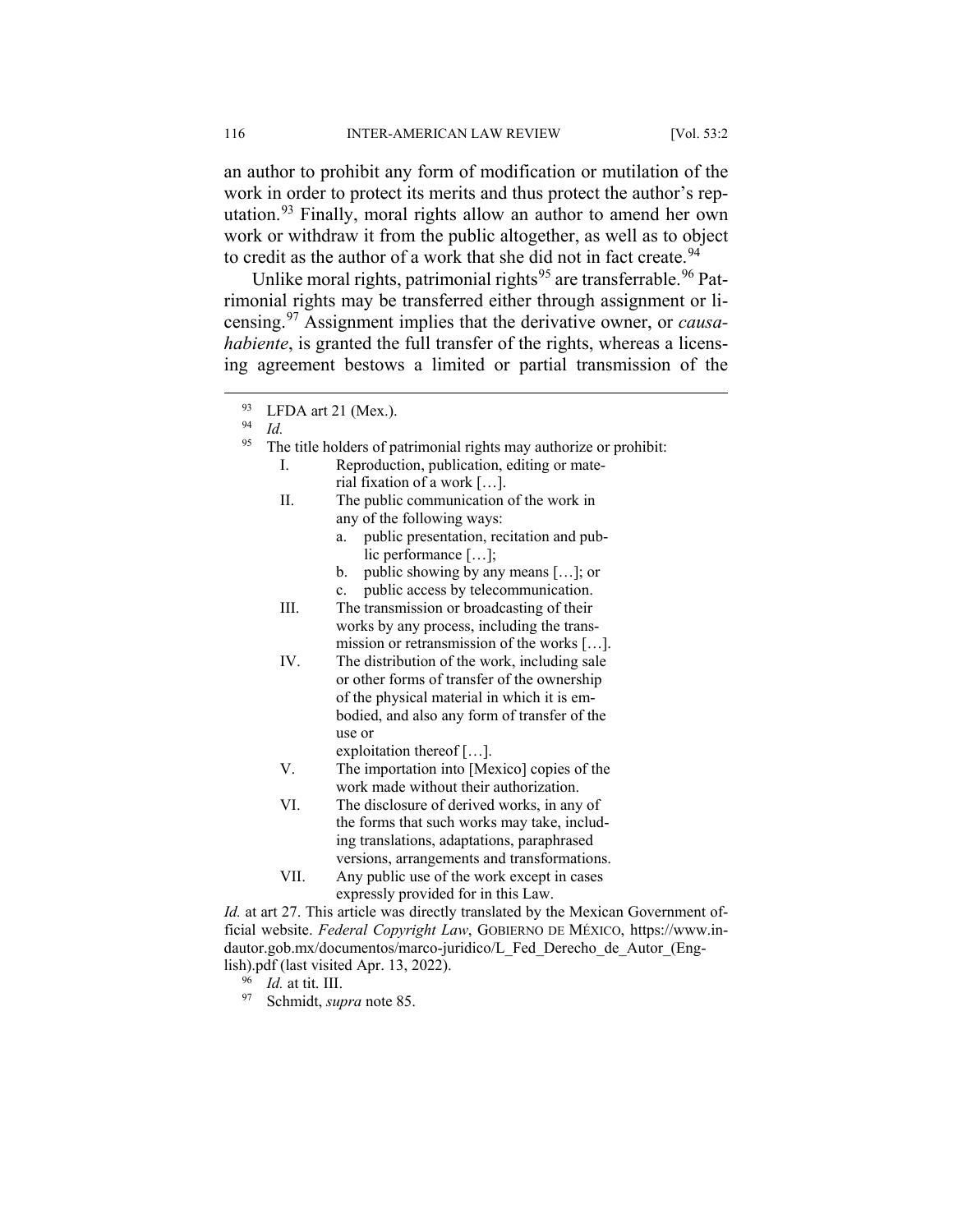rights.[98](#page-15-0) In order to transfer the rights from the natural owner to the derivative owner, certain formalities must be met.<sup>[99](#page-15-1)</sup> Agreements between parties for the exchange of economic benefits classified under patrimonial rights must be registered in Mexico's *Registro Público del Derecho de Autor* (Public Copyright Register).[100](#page-15-2) Otherwise, the assignment or license is unenforceable.[101](#page-15-3) It should be noted that the transfer of patrimonial rights is limited.<sup>[102](#page-15-4)</sup> Eventually, patrimonial rights must transfer back to the original creator.<sup>[103](#page-15-5)</sup> Agreements to grant economic rights absent any explicit term provision are limited to only five years.<sup>[104](#page-15-6)</sup> If a term is explicitly provided, but it exceeds a total of fifteen years, then it will only be enforced under excep-tional circumstances that justify such a lengthy term.<sup>[105](#page-15-7)</sup>

#### *B. Antihero: The Berne Convention and the (Almost) Universal Acceptance of its Copyright Provisions*

#### i. The Berne Convention's Basic Principles

Mexico's copyright law was primarily structured to comply with the Berne Convention for the Protection of Literary and Artistic Works (the "Berne Convention"). $106$  As the name suggests, the Berne Convention bestows protection and rights to authors of crea-tive works.<sup>[107](#page-15-9)</sup> Originally adopted in 1886, there are now 179 State members that have adopted the Berne Convention's basic principles for international copyright protection<sup>108</sup>—one of which is

 $\frac{98}{99}$  *Id.* 

<span id="page-15-3"></span><span id="page-15-2"></span><span id="page-15-1"></span><span id="page-15-0"></span><sup>99</sup> LFDA tit. III, cap. I (Mex.); *see also* COPYRIGHT 2021, *supra* note 87, at 73.<br> $^{100}$  LFDA art 32 (Mex.).<br> $^{101}$  See id.

 $\frac{101}{102}$  *See id.* 

<sup>102</sup> *See id.* at art 33.

 $\frac{103}{104}$  *See id.* 

 $\frac{104}{105}$  *Id.* 

 $\frac{105}{106}$  *Id.* 

<span id="page-15-8"></span><span id="page-15-7"></span><span id="page-15-6"></span><span id="page-15-5"></span><span id="page-15-4"></span><sup>106</sup> ADRIANA BERRUECO GARCIA, NUEVO RÉGIMEN JURÍDICO DEL CINE MEXICANO 119 (2009), http://ru.juridicas.unam.mx/xmlui/handle/123456789/116 15.107 *Berne Convention for the Protection of Literary and Artistic Works*,

<span id="page-15-9"></span>WORLD INTELL. PROP. ORG. [WIPO], https://www.wipo.int/treaties/en/ip/berne/ (last visited Apr. 11, 2022).

<span id="page-15-10"></span><sup>108</sup> *Berne Convention*, COPYRIGHT HOUSE, https://copyrighthouse.org/countries-berne-convention (last visited Apr. 11, 2022).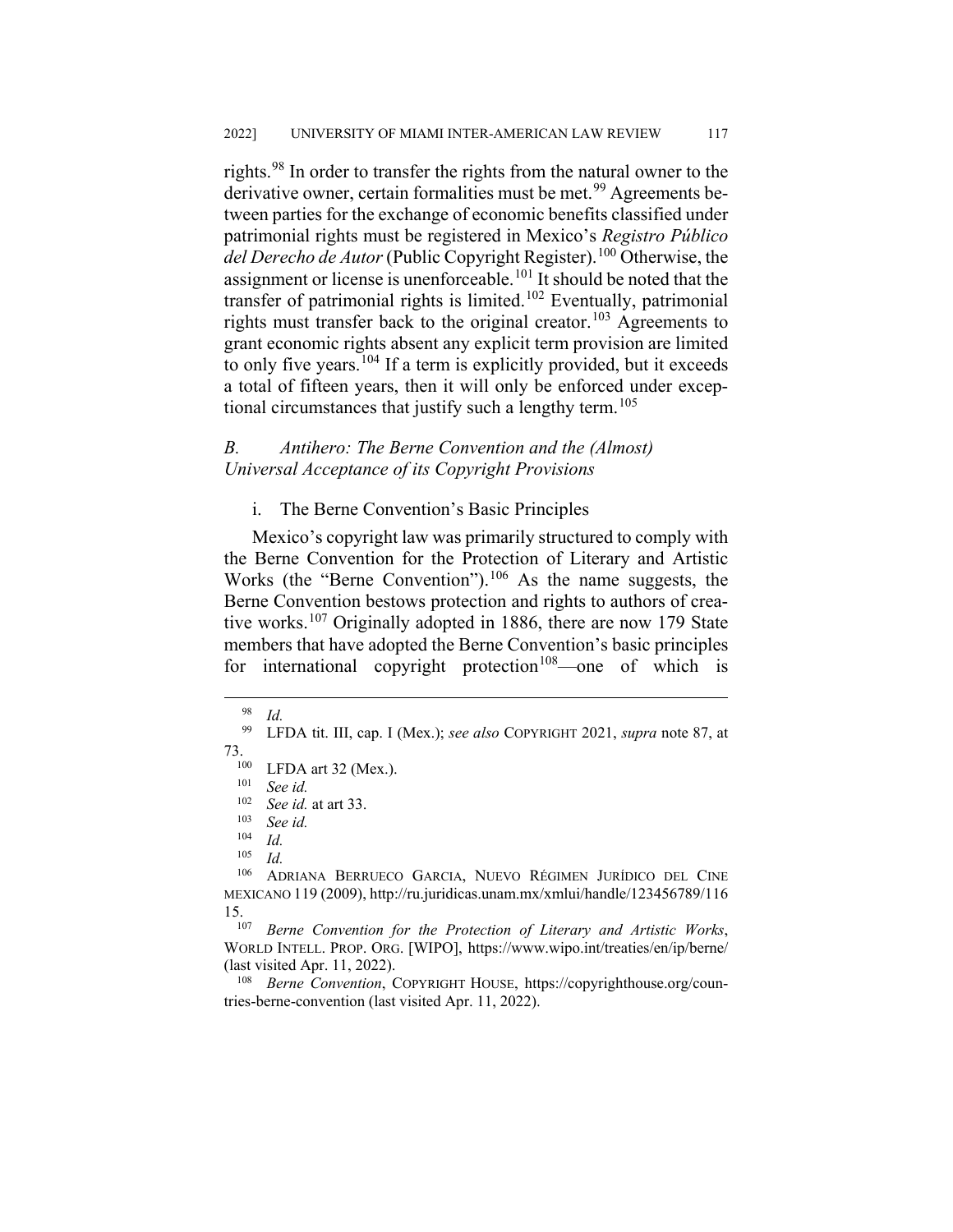Mexico.<sup>[109](#page-16-0)</sup> Not only has the Berne Convention been implemented in 179 countries, it is also considered the most influential copyright treaty since its inception in the late nineteenth century.[110](#page-16-1) The basic principles of the Berne Convention create the minimum protection standard that countries must provide to individuals with respect to creative rights.[111](#page-16-2) Under its minimum standards of protection, moral rights are to be granted to creators to ensure authorship so that their reputation is not dishonored through any third–party modifications or deformations.<sup>[112](#page-16-3)</sup> The minimum standard also determines the du-ration of the protections.<sup>[113](#page-16-4)</sup>

To clarify, the Berne Convention's reach covers works of any form, including those found in the cinematographic industry.<sup>[114](#page-16-5)</sup> In fact, it specifically imparts its protections on motion pictures in its own separate article.[115](#page-16-6) This emphasis on motion picture protections by the Berne Convention is significant because it puts into perspective just how pliable Mexico was when drafting and implementing the work–made–for–hire hybrid copyright exception into its laws.[116](#page-16-7) And, as a preview, one should also hone in on why the U.S.

 $\frac{112}{113}$  *Id.* 

<span id="page-16-7"></span><span id="page-16-6"></span><sup>116</sup> *See generally* Rodrigo Gomez Garcia, *El Impacto del Trato de Libre Comercio de América del Norte (TLCAN) en la industria audiovisual Mexicana (1994-2002)* 135 (Dec. 2006), (unpublished Ph.D. thesis, Universidad Autónoma

<span id="page-16-0"></span><sup>&</sup>lt;sup>109</sup> *Berne Notification No. 112*, WIPO, https://www.wipo.int/treaties/en/notifications/berne/treaty\_berne\_112.html (last visited Feb. 7, 2021); *WIPO-Administered Treaties*, WIPO, https://wipolex.wipo.int/en/treaties/parties/re marks/MX/15 (last visited Mar. 7, 2021) (recording Mexico's accession on May 8, 1967).

<span id="page-16-1"></span><sup>110</sup> Samuel Jacobs, *The Effect of the 1886 Berne Convention on the U.S. Copyright System's Treatment of Moral Rights and Copyright Term, and Where That Leaves Us Today*, 23 MICH. COMM. AND TECH. L. REV. 169, 169 (2016).

<span id="page-16-2"></span><sup>111</sup> *Summary of the Berne Convention for the Protection of Literary and Artistic Works (1886)*, WIPO, https://www.wipo.int/treaties/en/ip/berne/summary \_berne.html (last visited Feb. 7, 2021) [hereinafter *Summary of Berne*].The three basic principles that the Berne Convention encompasses include the "national treatment" principle, the "automatic" protection principle, and the principle of "independence" of protection.  $Id$ .

<span id="page-16-4"></span><span id="page-16-3"></span>*Id.* ("In the case of audiovisual (cinematographic) works, the minimum term of protection is 50 years after the making available of the work to the public ("release") or – failing such an event – from the creation of the work.").

<span id="page-16-5"></span><sup>&</sup>lt;sup>114</sup> Berne Convention for the Protection of Literary and Artistic Works art. 2, Sept. 9, 1886, 828 U.N.T.S. 221 [hereinafter Berne Convention].

<sup>115</sup> *Id.* art. 4.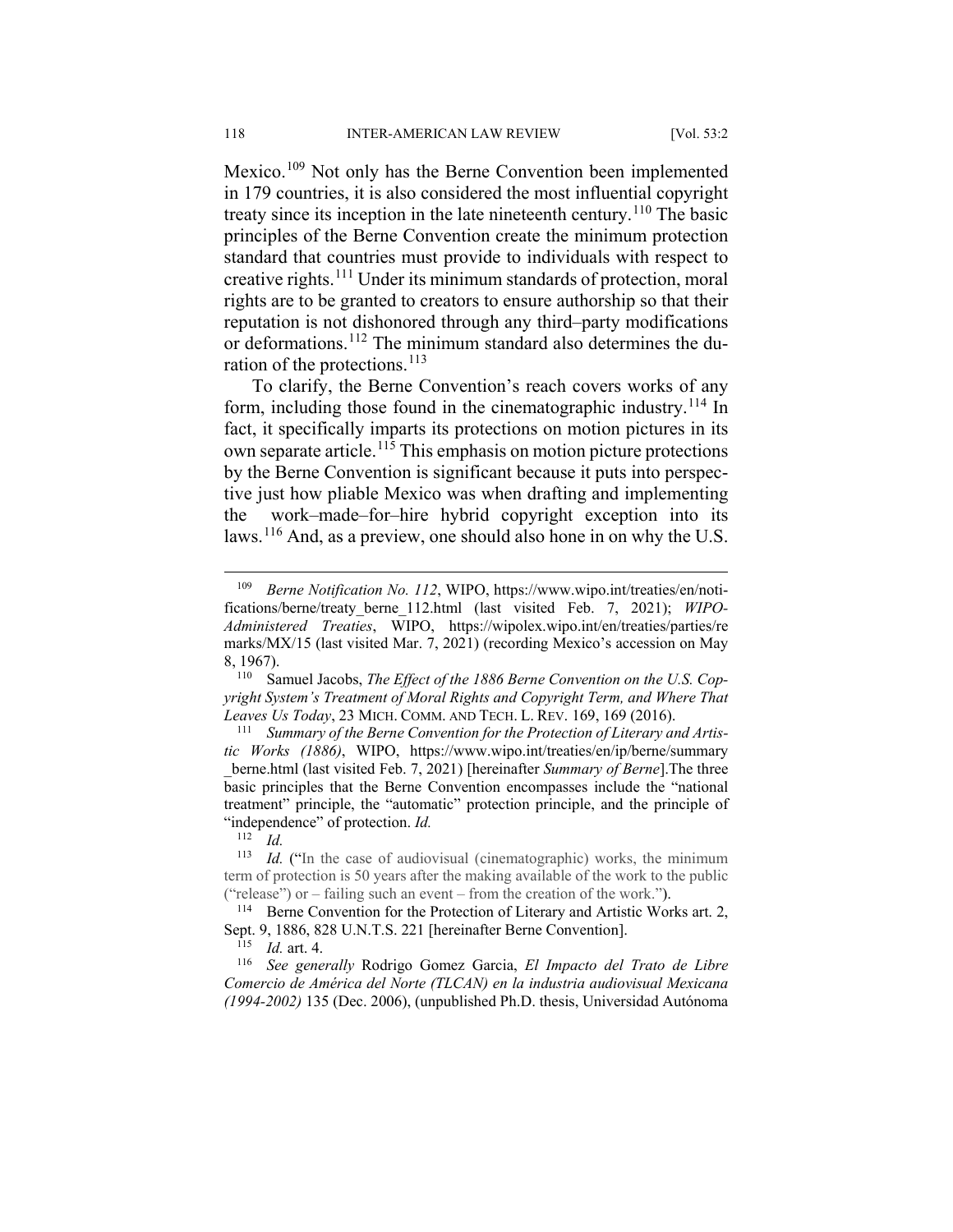copyright laws differs from the Berne Convention's minimum standards despite the United States' active State membership, which this Note will closely analyze below.

#### ii. The Berne Convention's Cinematographic Considerations

Although the Berne Convention's principles closely align with the civil law system, $117$  it also allows a certain flexibility for the niche industry of audiovisual works, which is found in Article 14 *bis*. [118](#page-17-1) Article 14 and Article 14 *bis* were formulated at the Stockholm Revision of the Berne Convention in  $1967$ .<sup>[119](#page-17-2)</sup> The objective of these articles, particularly Article 14 *bis* which is the article this Note closely analyzes was to bring closer together what the Berne Convention identified as three different international legal systems that member States fall within.<sup>[120](#page-17-3)</sup> The first system, known as the "film copyright system," ensures that authors of works that make up a film enjoy copyright in their respective contributions and must grant permission to use the works contractually to the film producers.[121](#page-17-4) The second system treats a film as a work of joint authorship of many artistic contributions in which the producer must take assignments of the creators' contributions in order to exploit the  $film.122$  $film.122$  Lastly, the third system, known as the "legal assignment" system," is similar to the second system in that it treats the film as a work of joint authorship, but differs in that it presumes a contract between the authors and the producer assigning the right to exploit the film.<sup>[123](#page-17-6)</sup> In its attempt to bridge the three legal systems, the Berne

de Barcelona [UAB]) (on file with Dipòsit Digital de Documentos de la UAB), https://ddd.uab.cat/pub/tesis/2007/tdx-1212107-155114/rgg1de1.pdf.<br><sup>117</sup> Summary of Berne, supra pote 111

<sup>117</sup> *Summary of Berne*, *supra* note 111.

<span id="page-17-1"></span><span id="page-17-0"></span><sup>118</sup> WIPO, *Guide to the Berne Convention for the Protection of Literary and Artistic Works (Paris Act, 1971),* at 85, WIPO Publication. No. 615(E) (1978), https://www.wipo.int/edocs/pubdocs/en/copyright/615/wipo\_pub\_615.pdf [hereinafter *Berne Guide*]. The distinction between Article 14 and Article 14 *bis* is that the former is for an author's pre-existing works that the film is based on and adapted from, whereas the latter is for those works of contributions which only come into existence during the making of the movie. *Id.* at 83. This Note will primarily focus on the works encompassed by Article 14 *bis*.<br><sup>119</sup> *Id* at 82

<span id="page-17-2"></span> $\frac{119}{120}$  *Id.* at 82.

<span id="page-17-3"></span> $\frac{120}{121}$  *Id.* 

<span id="page-17-5"></span><span id="page-17-4"></span> $\frac{121}{122}$  *Id.* 

<span id="page-17-6"></span> $\frac{122}{123}$  *Id.* 

<sup>123</sup> *Berne Guide*, *supra* note 118.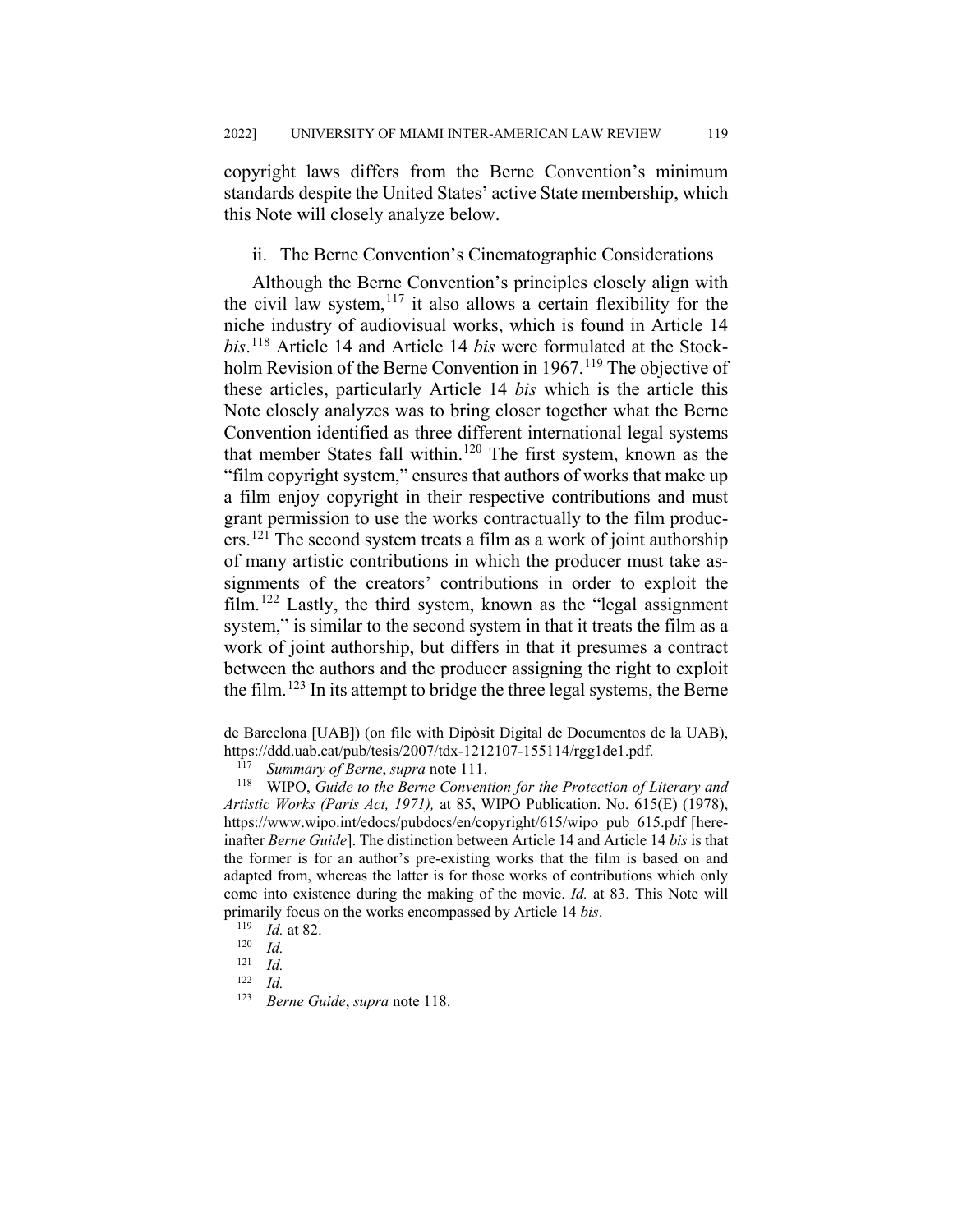Convention added a rule covering the interpretation of contracts known as the "Presumption of Legitimation."[124](#page-18-0)

Due to the fact that motion pictures are essentially the accumulation of many creative works, Article 14 *bis* concedes that the individual works should be construed as one original work; consequently, the owner of the work—in this case the movie producer— may enjoy the same rights as any other author.<sup>[125](#page-18-1)</sup> The Presumption of Legitimation recognizes that, unless an agreement states otherwise, an author who has contributed her artistic work to a motion picture has agreed to waive any objections to the producer's right to  $exploit<sup>126</sup>$  $exploit<sup>126</sup>$  $exploit<sup>126</sup>$  the movie, which innately includes the work contributed to it.<sup>[127](#page-18-3)</sup> This is meant to allow movie producers complete freedom to do what is necessary to ensure the international circulation of the film.[128](#page-18-4) The execution of the Presumption of Legitimation also depends on which country the movie producer is from, which primarily affects whether or not there must be a written agreement that adequately defines the conditions of engagement of authors bringing contributions to the making of the film.<sup>[129](#page-18-5)</sup> With such a compromise, one might wonder why Mexico would create its own compromise between Mexican and American legal copyright ideologies. But a closer look at how the Berne Convention's Article 14 *bis* was received by the United States will show that it was not enough of a compromise for the United States.<sup>[130](#page-18-6)</sup>

<sup>&</sup>lt;sup>124</sup> *Id.* at 82–83.<br><sup>125</sup> See Berne Co.

<span id="page-18-1"></span><span id="page-18-0"></span>*See* Berne Convention, *supra* note 114, art. 14 *bis*, 1; At first glance, this seems very similar to the American way of approaching audiovisual copyright laws. *Cf.* 17 U.S.C. § 101 (allowing American movie production companies to hold copyrights through work made for hire). However, this Note will later demonstrate that Article 14 *bis* strengthens the moral rights approach that is considered a hallmark concept of the Berne Convention. *Berne Guide*, *supra* note 118, at 88.

<span id="page-18-3"></span><span id="page-18-2"></span><sup>&</sup>lt;sup>126</sup> *Berne Guide, supra* note 118, at 86 ("The methods of exploitation in question are set out: reproduction  $[\ldots]$ , distribution  $[\ldots]$ , public performance  $[\ldots]$ ], communication to the public by wire  $[\dots]$ , broadcasting  $[\dots]$ , other public communication [ . . . ], sub-titling, [and] dubbing of tapes.").

<sup>&</sup>lt;sup>127</sup> Berne Convention, *supra* note 114, art. 14 *bis*,  $\P$  (2)(b).

<span id="page-18-5"></span><span id="page-18-4"></span><sup>128</sup> *Berne Guide*, *supra* note 118, at 87.

<span id="page-18-6"></span> $\frac{129}{130}$  *Id.* 

<sup>130</sup> *See* Jacobs, *supra* note 110, at 189.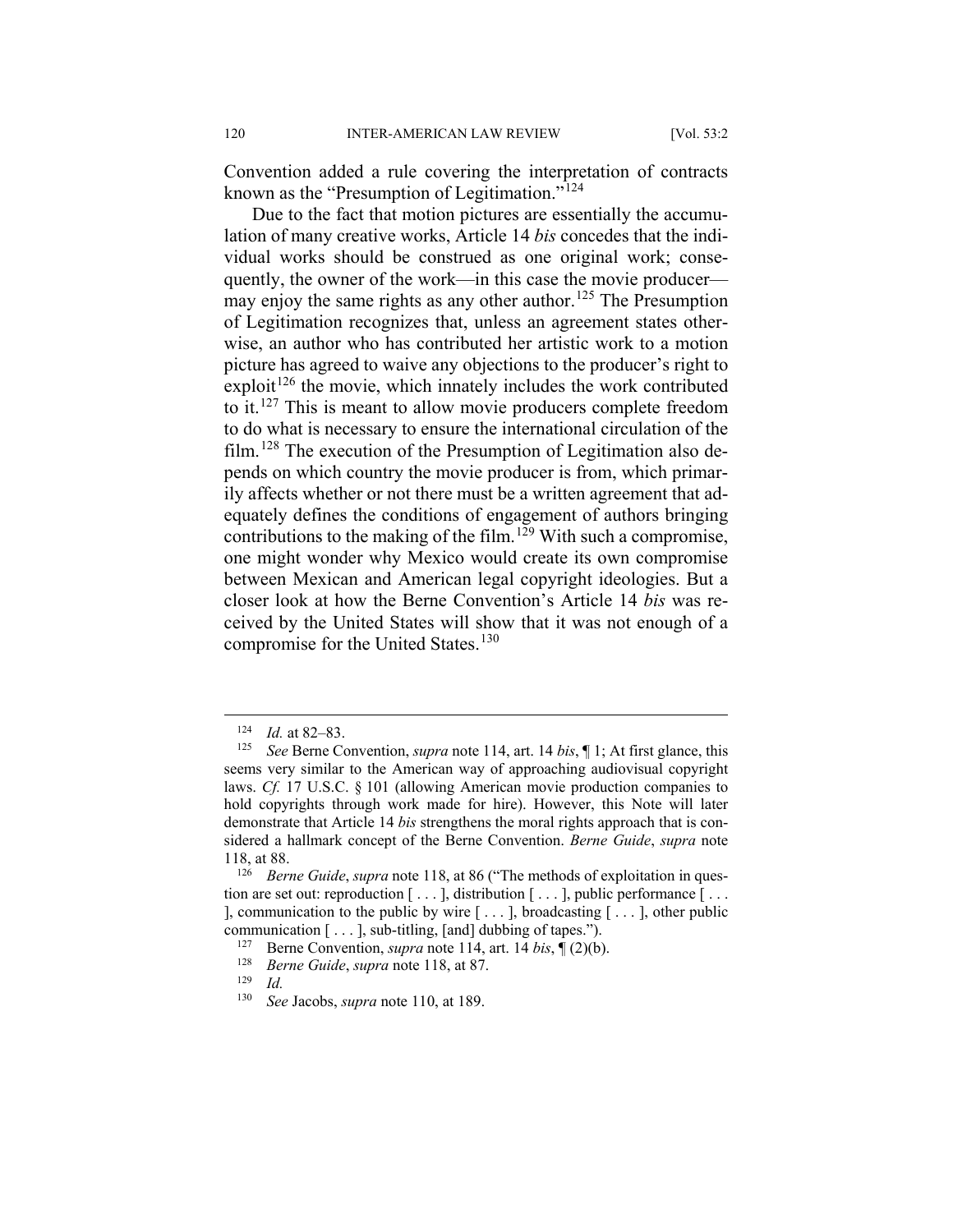iii. United States' Take on the Berne Convention's Cinematographic Considerations

Although one may consider the Berne Convention's loosened regulations on creative film contributions that are covered by the Presumption Legitimation a major concession, the United States did not deem this enough.<sup>[131](#page-19-0)</sup> The execution of the Presumption of Legitimation based on the movie producer's country can be challenged by another country's own interpretation of the presumption.<sup>[132](#page-19-1)</sup> For instance, if a producer's country does not require a legal instrument detailing the conditions of engagement and the movie is then exploited in another country that similarly does not require a legal instrument, then a producer may enjoy the benefits of the Presumption of Legitimation.[133](#page-19-2) Things get complicated, however, if the producer decides to exploit the movie in a country where a written agreement is required because then the presumption has no effect unless there is a written contract in the producer's country.<sup>[134](#page-19-3)</sup>

Article 14 *bis*, paragraph (3) also states that the Presumption of Legitimation does not apply to "authors of scenarios, dialogues, and musical works" that are contributed to the making of a movie.<sup>[135](#page-19-4)</sup> Considering movies—particularly good movies—are built on the backs of poignant movie scores and stirring character dialogue,<sup>[136](#page-19-5)</sup> this is a pretty debilitating caveat to include. The reasoning behind this provision is that those types of creations can exist and thrive as an independent work without needing to attach itself to a film.<sup>[137](#page-19-6)</sup>

<span id="page-19-6"></span><sup>137</sup> *See Berne Guide*, *supra* note 118, at 89. Although it affects authors of scenarios, scripts, and music, all other creative forms such as cameramen, costumiers, and cutters fall within the provision's limitations. *Id.*

<span id="page-19-1"></span><span id="page-19-0"></span> <sup>131</sup> *See id.* (pointing out the United States' century or more delay in adopting the Berne Convention).<br><sup>132</sup> Barne Guide, sur-

<sup>132</sup> *Berne Guide*, *supra* note 118, at 87.

 $\frac{133}{134}$  *Id.* at 87–88.

 $\frac{134}{135}$  *Id.* 

 $\frac{135}{136}$  *Id.* at 88.

<span id="page-19-5"></span><span id="page-19-4"></span><span id="page-19-3"></span><span id="page-19-2"></span><sup>136</sup> David Mitchell-Baker, *The Importance of a Soundtrack to a Film*, EDGE (Mar. 12, 2017), https://www.theedgesusu.co.uk/features/2017/03/12/the-import ance-of-a-soundtrack-to-a-film/ (noting how scores set a movie's tone by building tension and conveying emotion); *see also Dialogue*, ENCYCLOPEDIA, https ://www.encyclopedia.com/literature-and-arts/language-linguistics-and-literaryterms/language-and-linguistics/dialogue#HISTORY\_OF\_DIALOGUE\_IN\_ AMERICAN FILM (last updated Feb. 24, 2021) (warning readers not to minimize the importance of dialogue and its power over film viewer's perception).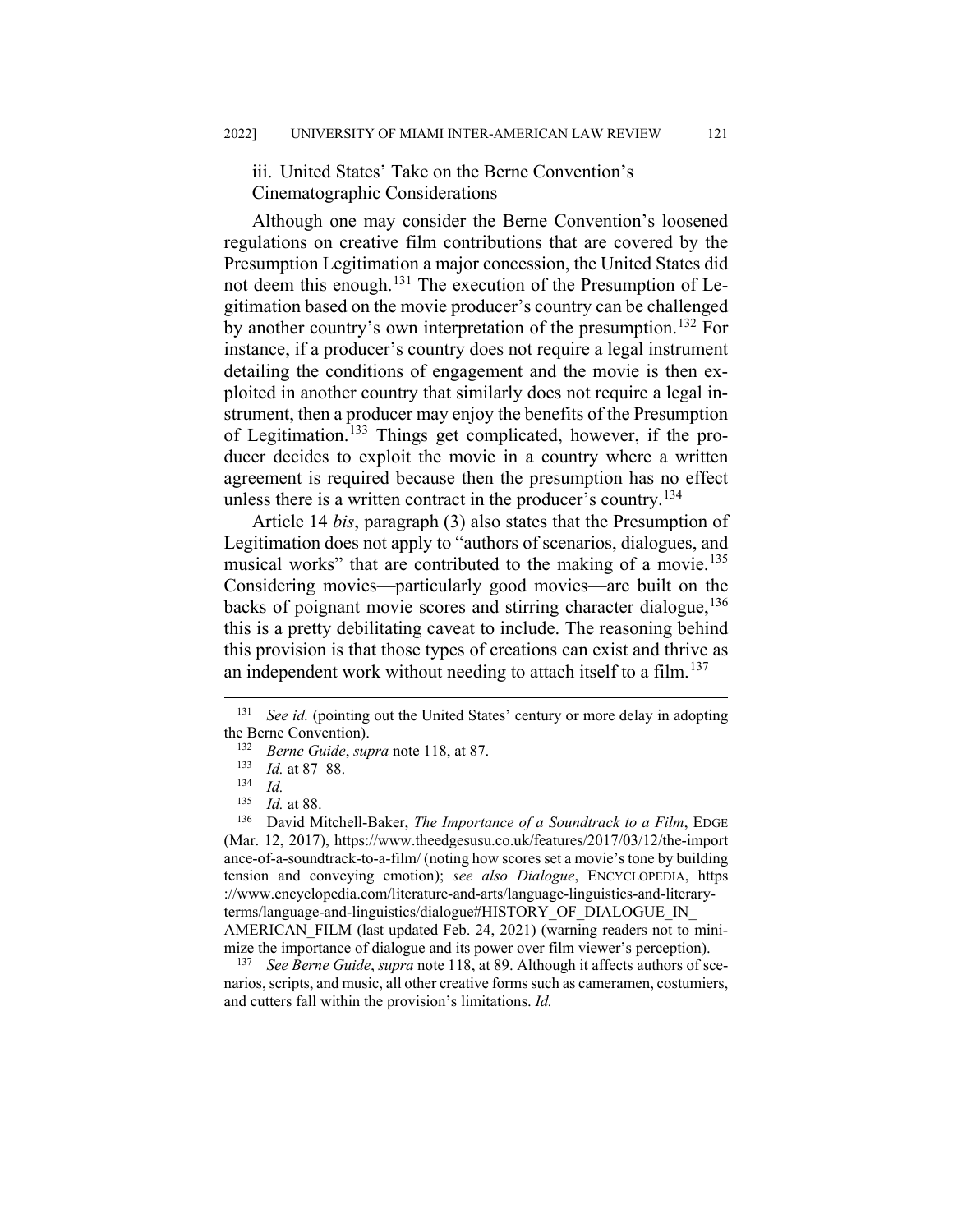Finally, of all the rules and regulations found in the Berne Convention, it was the moral rights provision found in Article 6 *bis* that the United States found the most objectionable when deciding whether to join as a State member.<sup>[138](#page-20-0)</sup> Article 6 *bis*, which was introduced as far back as the Convention in Rome in 1928, states that copyright benefits include moral rights, and not just economic rights.[139](#page-20-1) The Article 6 *bis* provision goes against the United States' highly favored utilitarian approach to 17 U.S.C. § 101 Copyright Law because it derives from the idea that the work is a reflection of the creator personally, which should not be separated from the creator. $140$ 

In an effort to join the Berne Convention's Union—yet retain the already–established American copyright structure—the United States signed on as a State member and passed the Berne Conven-tion Implementation Act (the "BCIA") arguably simultaneously.<sup>[141](#page-20-3)</sup> In essence, the United States adopted a selected or tempered version of the Berne Convention by utilizing the BCIA as a minimalist ap-proach to ratify the Berne Convention treaty.<sup>[142](#page-20-4)</sup> Despite the Berne Convention's explicit provision stating that all signatories must give artistic authors both economic and moral rights, the United States refused to incorporate any form of moral rights into its laws with the ironic explanation that its existing laws already meet the minimum standard.<sup>[143](#page-20-5)</sup> Ultimately, one can see that although most countries have found a way to wholly embrace the rules and concepts of the Berne Convention, the United States has maintained its independence from Berne Convention principles while obtaining the title of State member.<sup>[144](#page-20-6)</sup> And yet, this Note will demonstrate how the Berne Convention operates as the foundation of NAFTA's copyright obligations.[145](#page-20-7)

 <sup>138</sup> *See* Jacobs, *supra* note 110, at 170–71.

<span id="page-20-0"></span><sup>139</sup> *Berne Guide*, *supra* note 118, at 41.

<sup>140</sup> *Id.*; *See* Jacobs, *supra* note 110, at 170–71.

<sup>&</sup>lt;sup>141</sup> Jacobs, *supra* note 110, at 171.

<sup>&</sup>lt;sup>142</sup> *See id.*<br><sup>143</sup> *Id* at

<span id="page-20-5"></span><span id="page-20-4"></span><span id="page-20-3"></span><span id="page-20-2"></span><span id="page-20-1"></span>*Id.* at 174, 181 (describing how judicial interpretation has continuously stayed away from moral rights, further emphasizing the Berne Convention's mere "rhetorical role" in American copyright laws).

<sup>&</sup>lt;sup>144</sup> *Id.* at 171 (calling the BCIA a watered down implementing legislation").

<span id="page-20-7"></span><span id="page-20-6"></span><sup>145</sup> DOROTHY SCHRADER, CONG. RESEARCH SERV., 94–59 A, INTELLECTUAL PROPERTY PROVISIONS OF THE NAFTA 6-7 (1994).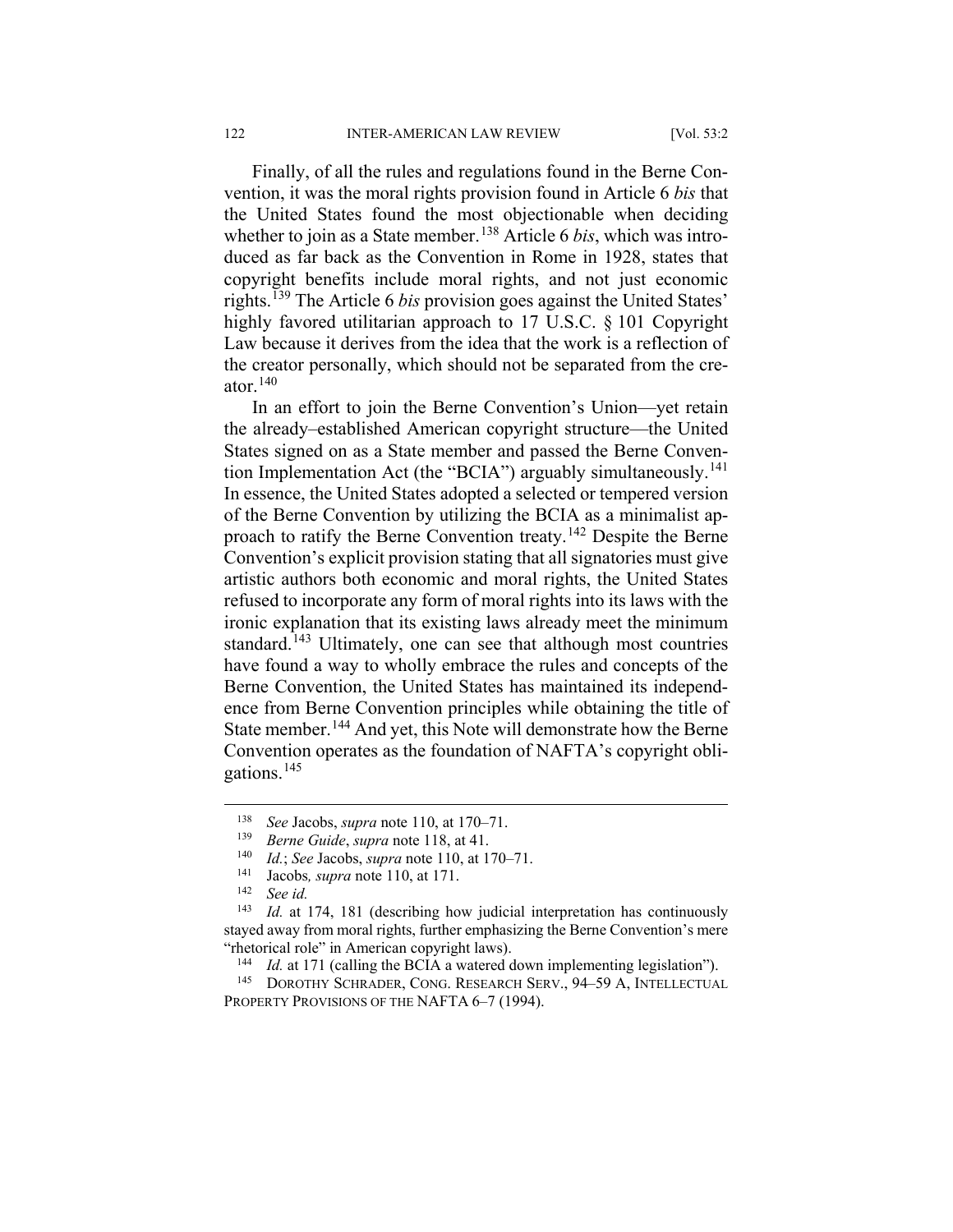## *C. Guest Star: NAFTA and its Implications on Copyright Laws*

The idea of a three–way treaty between the North American nations began in 1980 during President Ronald Reagan's presidential campaign.[146](#page-21-0) One of his claims to convince the American people to elect him as the fortieth president was the possibility of establishing a "common market" throughout the continent.<sup>[147](#page-21-1)</sup> Although this would not be the first common market on the international stage, this particular treaty would be the first between all three North American countries.<sup>[148](#page-21-2)</sup> Despite the anticipation of creating this common market, NAFTA did not come about until nearly a decade later.<sup>[149](#page-21-3)</sup> During this gap, the United States negotiated and signed into law a bilateral free trade agreement with its neighbor to the north.<sup>[150](#page-21-4)</sup> After two years of negotiations, the Canada–U.S. Free Trade Agreement went into effect in 1989.<sup>[151](#page-21-5)</sup>

Interested in joining the collaboration, Mexico president, Carlos Salinas de Gortari, extended a request to then United States president, George H.W. Bush, in June 1990 to enter into a free trade agreement.<sup>[152](#page-21-6)</sup> It was then that President Bush opened up negotiations for what would become the North American Free Trade Agree-ment between Canada, the United States, and Mexico.<sup>[153](#page-21-7)</sup> NAFTA went into effect in 1994, creating a trilateral common market and replacing the Canada–U.S. Free Trade Agreement altogether.<sup>[154](#page-21-8)</sup> This section will analyze the relevant negotiations that led up to NAFTA, the language in NAFTA pertaining to the audiovisual industry, and positive and negative commentary on NAFTA's enactment.

<sup>154</sup> *Id.*

<span id="page-21-1"></span><span id="page-21-0"></span> <sup>146</sup> Kimberly Amadeo, *History of NAFTA and Its Purpose*, BALANCE, https://www.thebalance.com/history-of-nafta-3306272 (last visited Mar. 7, 2021).

 $\frac{147}{148}$  *Id.* 

 $\frac{148}{149}$  *Id.* 

 $\frac{149}{150}$  *Id.* 

 $\frac{150}{151}$  *Id.* 

<span id="page-21-7"></span><span id="page-21-6"></span><span id="page-21-5"></span><span id="page-21-4"></span><span id="page-21-3"></span><span id="page-21-2"></span>Id. This treaty was the natural result of the Trade and Tariff Act in 1984 under the Reagan administration, which created a way to streamline negotiations for bilateral free trade agreements. Amadeo, *supra* note 146.

 $\frac{152}{153}$  *Id.* 

<span id="page-21-8"></span> $\frac{153}{154}$  *Id.*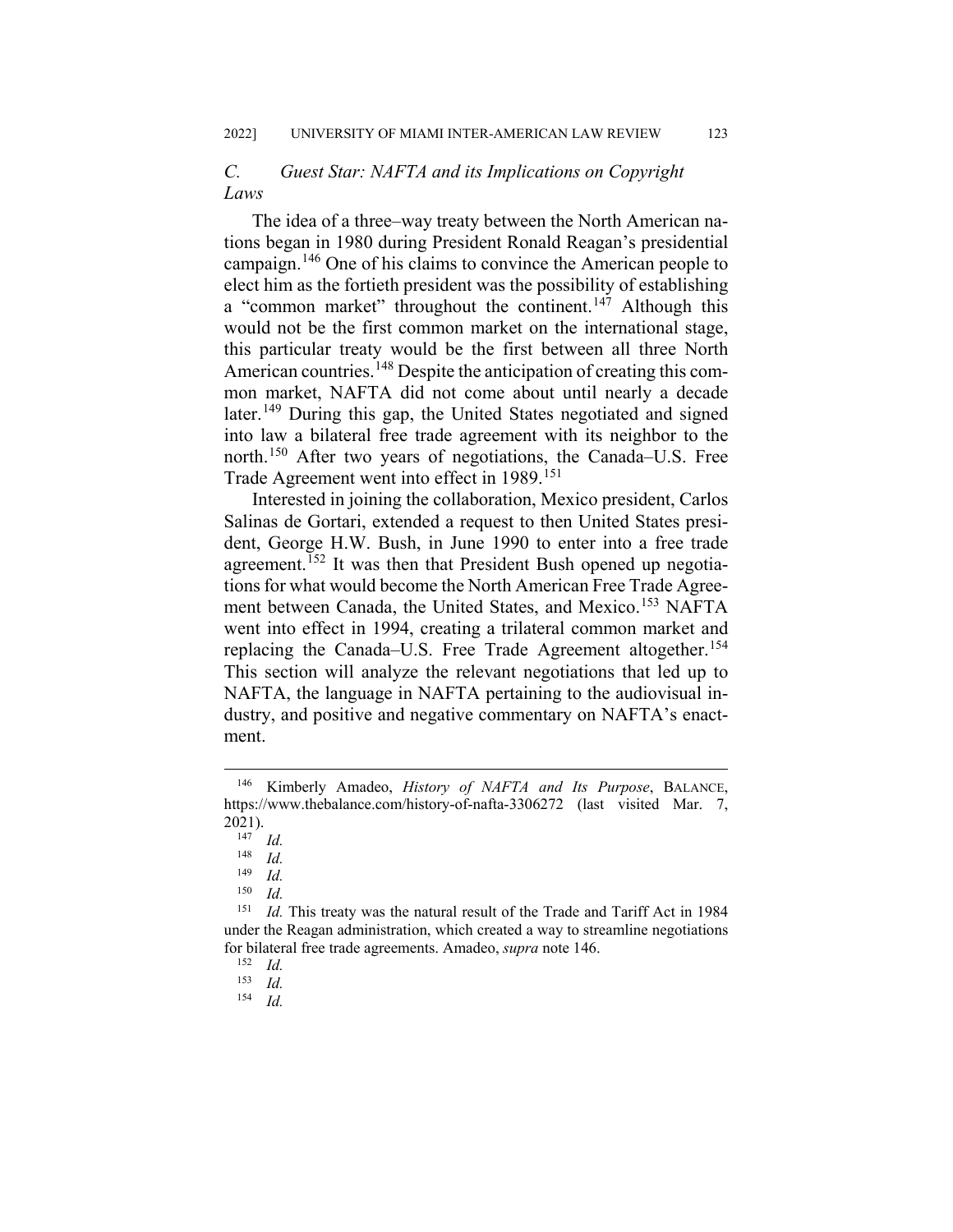Before President Bush, President Salinas, and Canadian Prime Minister Brian Mulroney could sign NAFTA into law, extensive discussions and negotiations took place among the three players.[155](#page-22-0) The purposes behind the three–way treaty can be found under the preamble, which itemizes the goals that the countries hoped to achieve with this common market.<sup>[156](#page-22-1)</sup> These broad and noteworthy reasons are worth examining together as a whole, but—for purposes of this Note—three stick out among the rest: (1) "Contribute to the harmonious development and expansion of world trade and provide a catalyst to broader international trade;" (2) "Establish clear and mutually advantageous rules governing their trade;" and (3) "Foster creativity and innovation, and promote trade in goods and services that are the subject of intellectual property rights."[157](#page-22-2) These resolutions narrowed into the more actionable goals that are found in Article 102: (a) to allow for easier movement across borders for both goods and services, (b) to increase investment opportunities, and (c) to provide "adequate and effective" intellectual property protection for products throughout the different territories.[158](#page-22-3) These objectives constitute the foundation of NAFTA.<sup>[159](#page-22-4)</sup> But who exactly decides what is "adequate and effective" in terms of intellectual property protection, and how did these negotiations lead up to NAFTA's enactment in 1994?

The relevant section for this analysis is NAFTA Chapter 17, entitled "Intellectual Property," which begins by stating that parties to the agreement must at a minimum adhere to the regulatory protections of Chapter 17, as well as the substantive rules dictated by the Berne Convention (along with a few other conventions).<sup>[160](#page-22-5)</sup> But as previously discussed, the United States has never—and, very likely, will never—fully accept what is arguably one of the Berne Convention's most substantial ideologies—the moral rights system that

<span id="page-22-5"></span><span id="page-22-4"></span><span id="page-22-3"></span><sup>159</sup> Max H. Hulme, Note, *Preambles in Treaty Interpretation*, 164 U. PA. L. REV. 1281, 1300–01 (2016).

<span id="page-22-0"></span> <sup>155</sup> Peter Bondarenko, *North American Free Trade Agreement*, ENCYC. BRITANNICA, https://www.britannica.com/event/North-American-Free-Trade-Ag reement (last visited Feb. 7, 2021).

<span id="page-22-2"></span><span id="page-22-1"></span><sup>156</sup> *See* North American Free Trade Agreement, pmbl., Dec. 17, 1992, 32 I.L.M. 289 [hereinafter NAFTA].

 $\frac{157}{158}$  *Id.* 

*Id.* at art. 102.

<sup>160</sup> NAFTA, *supra* note 156, ch. 1701.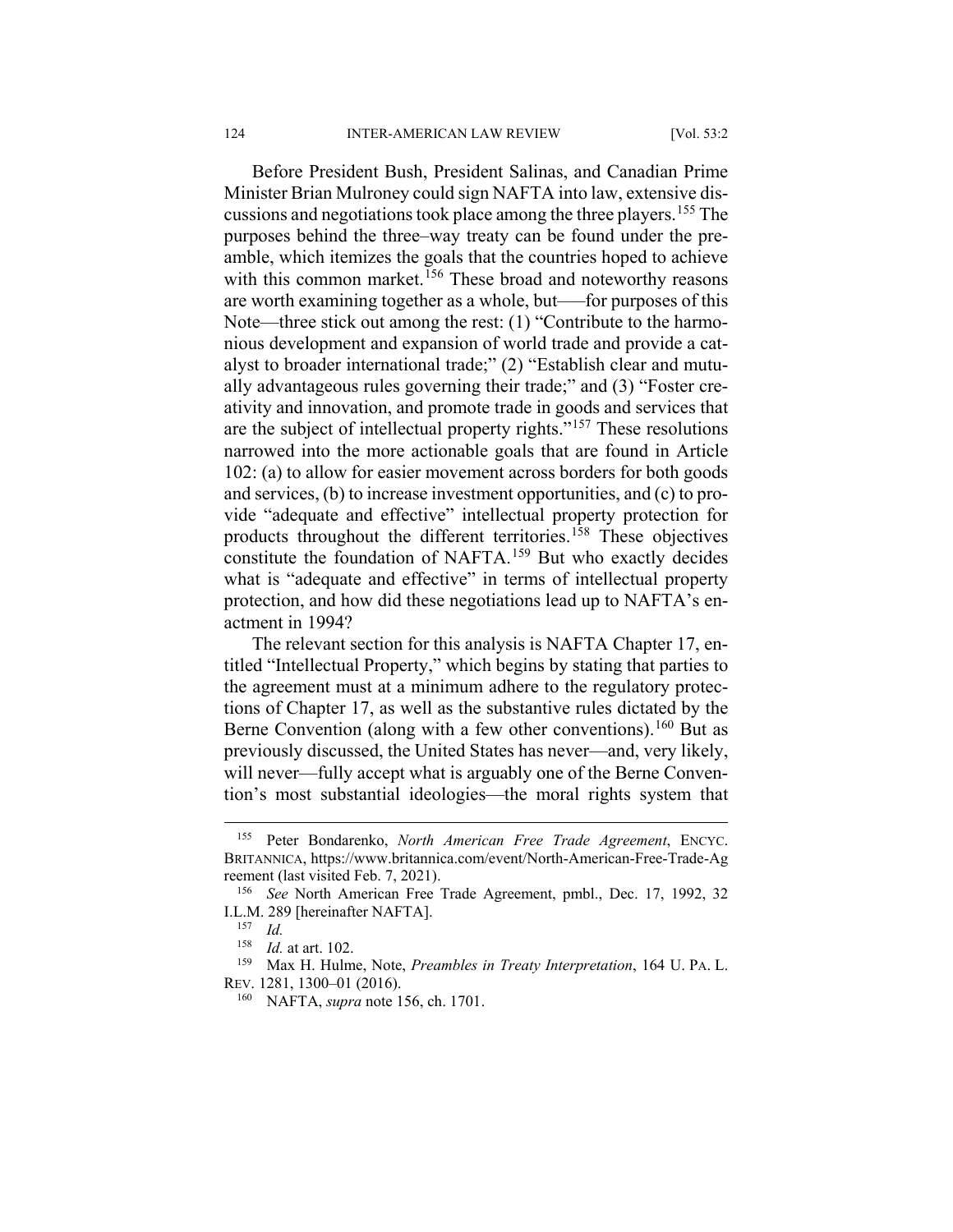Mexico, like most civil law countries, favors.<sup>[161](#page-23-0)</sup> The first indication that the United States' economic utilitarian ideologies would not easily bend in this treaty is evident in NAFTA Annex 1701.3 where the treaty expressly exempts the United States from enforcing Article 6 *bis* of the Berne Convention and the moral rights that stem from it.[162](#page-23-1) Tellingly, this provision applies only to the United States, whereas Canada and Mexico must continue to adhere to and respond to violations of Article 6 *bis* of the Berne Convention between them-selves.<sup>[163](#page-23-2)</sup> There could any number of reasons why the United States negotiated the explicit exemption language of Annex 1701.3—one possibility being it simply does not recognize moral rights for their own nationals and it could not obligate itself to protect those very rights to Canadian and Mexican nationals.<sup>[164](#page-23-3)</sup> Regardless of the reasons, the results remain the same: Canadian and Mexican nationals are at a disadvantage because they are not afforded moral rights protection in the United States; yet, U.S. nationals are afforded moral rights protection in Mexico and Canada.<sup>[165](#page-23-4)</sup>

Along similar lines, NAFTA Article 1705.3 provides that the holder of economic rights to copyrighted works can freely contract with another to transfer the economic rights.<sup>[166](#page-23-5)</sup> The person who

<span id="page-23-3"></span><sup>164</sup> Noreen Wiscovitch Rentas, Note, *Moral Rights Exclusion in the North America Free Trade Agreement and the General Agreement on Tariff and Trade: A Legal Proposal for the Inclusion of Moral Rights in Future Free Trade Agreements in Latin America and the Caribbean*, 35 Revista de derecho puertorriqueño 97, 118 (1996).

(a) any person acquiring or holding economic rights may freely and separately transfer such rights by contract for purposes of their exploitation and enjoyment by the transferee; and

 <sup>161</sup> Gomez Garcia, *supra* note 116, at 155–56.

<span id="page-23-1"></span><span id="page-23-0"></span><sup>162</sup> NAFTA, *supra* note 156, annex 1701.3 ("Notwithstanding Article 1701(2)(b), this Agreement confers no rights and imposes no obligations on the United States with respect to Article 6 *bis* of the Berne Convention, or the rights derived from that article.").

<span id="page-23-2"></span><sup>163</sup> Sharon Leslie Goolsby, *Protection of Intellectual Property Rights under NAFTA*, 4 L. AND BUS. REV. OF THE AM. 5, 53 (1998).

<span id="page-23-4"></span><sup>&</sup>lt;sup>165</sup> *Id.* at 119. U.S. nationals are afforded moral rights from Mexico and Canada because they afford those same rights to their own nationals; NAFTA Article 1703's "national treatment" provision requires each party to accord nationals of other parties "treatment no less favorable than that it accords to its own nationals . . . ." NAFTA, *supra* note 156, art. 1703.1; *see also* Wiscovitch Rentas, *supra*  note 164, at 119.

<span id="page-23-5"></span><sup>&</sup>lt;sup>166</sup> Each party shall provide that for copyright and related rights: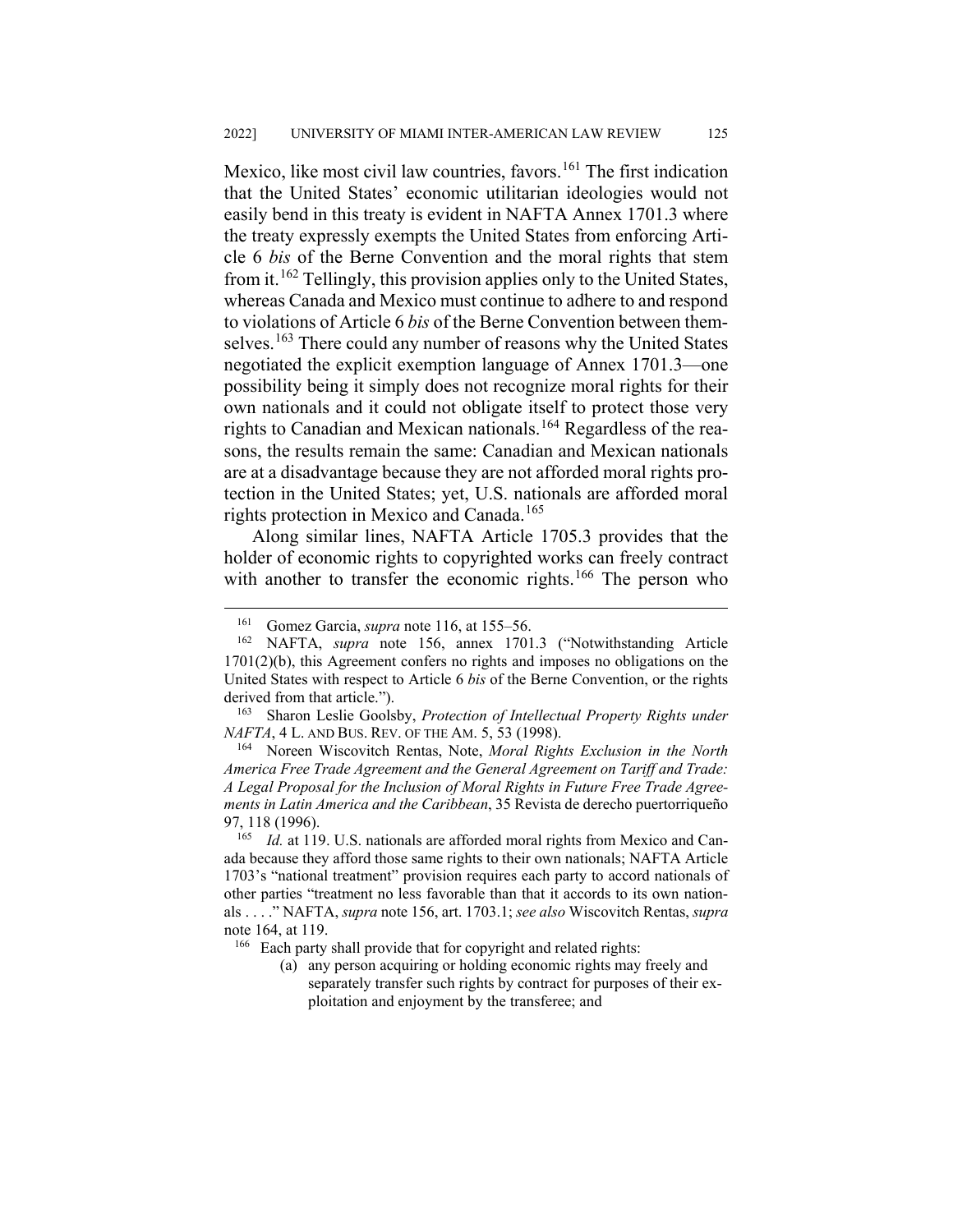acquires these rights must also be free to exercise the economic rights under its own name to the full extent of those benefits.<sup>[167](#page-24-0)</sup> Notably, this provision expressly applies to employment contracts for the creation of works.<sup>[168](#page-24-1)</sup> Essentially, the language in Article 1705.3—particularly subsection (b)—allows for employment contracts, such as work–made–for–hire agreements, in order to provide employers the economic rights of the underlying creative works and the ability to fully exploit those rights.<sup>[169](#page-24-2)</sup> This is the first provision of its kind to be incorporated into a bilateral (or in this case, trilat-eral) treaty of which the United States is a party.<sup>[170](#page-24-3)</sup> And this contractual freedom is a huge win for the United States, whose entertainment industry relies on work–made–for–hire agreements to ensure that producers are considered the authors and first owners of a copyrighted work.<sup>[171](#page-24-4)</sup> As the next section makes clear, it is this provision and its language that is later reflected in Mexico's hybrid cop-yright law.<sup>[172](#page-24-5)</sup> Notably, the use of "its" in NAFTA Article 1705.3 to describe a "person" who acquires rights "in *its* own name" through a contract further demonstrates that business entities were meant to apply under this article's provision.<sup>[173](#page-24-6)</sup> The choice to include the "its" language is important because many of the United States' leading entertainment–copyright industries operate through work– made–for–hire agreements in which the employer, typically a

<span id="page-24-2"></span><span id="page-24-1"></span><span id="page-24-0"></span>NAFTA, *supra* note 156, art. 1705.3 (emphasis added).

- <sup>167</sup> NAFTA, *supra* note 156, art. 1705.3.<br><sup>168</sup> SCHRADER *supra* note 145, at 9
- <sup>168</sup> SCHRADER, *supra* note 145, at 9.<br><sup>169</sup> Sae NAETA, supra pote 156, art
- <sup>169</sup> *See* NAFTA, *supra* note 156, art. 1705.3.
- <sup>170</sup> SCHRADER, *supra* note 145, at 9.<br><sup>171</sup> Id
- $\frac{171}{172}$  *Id.*
- <sup>172</sup> *See* Gomez Garcia, *supra* note 116, at 156.

<span id="page-24-6"></span><span id="page-24-5"></span><span id="page-24-4"></span><span id="page-24-3"></span>See SCHRADER, *supra* note 145, at 8–9 (explaining how an employer can contract for a creator's rights).

 <sup>(</sup>b) any person acquiring or holding such *economic rights by virtue of a contract*, including *contracts of employment underlying the creation of works* and sound recordings, shall be able to exercise those rights in *its* own name and enjoy fully the benefits derived from those rights.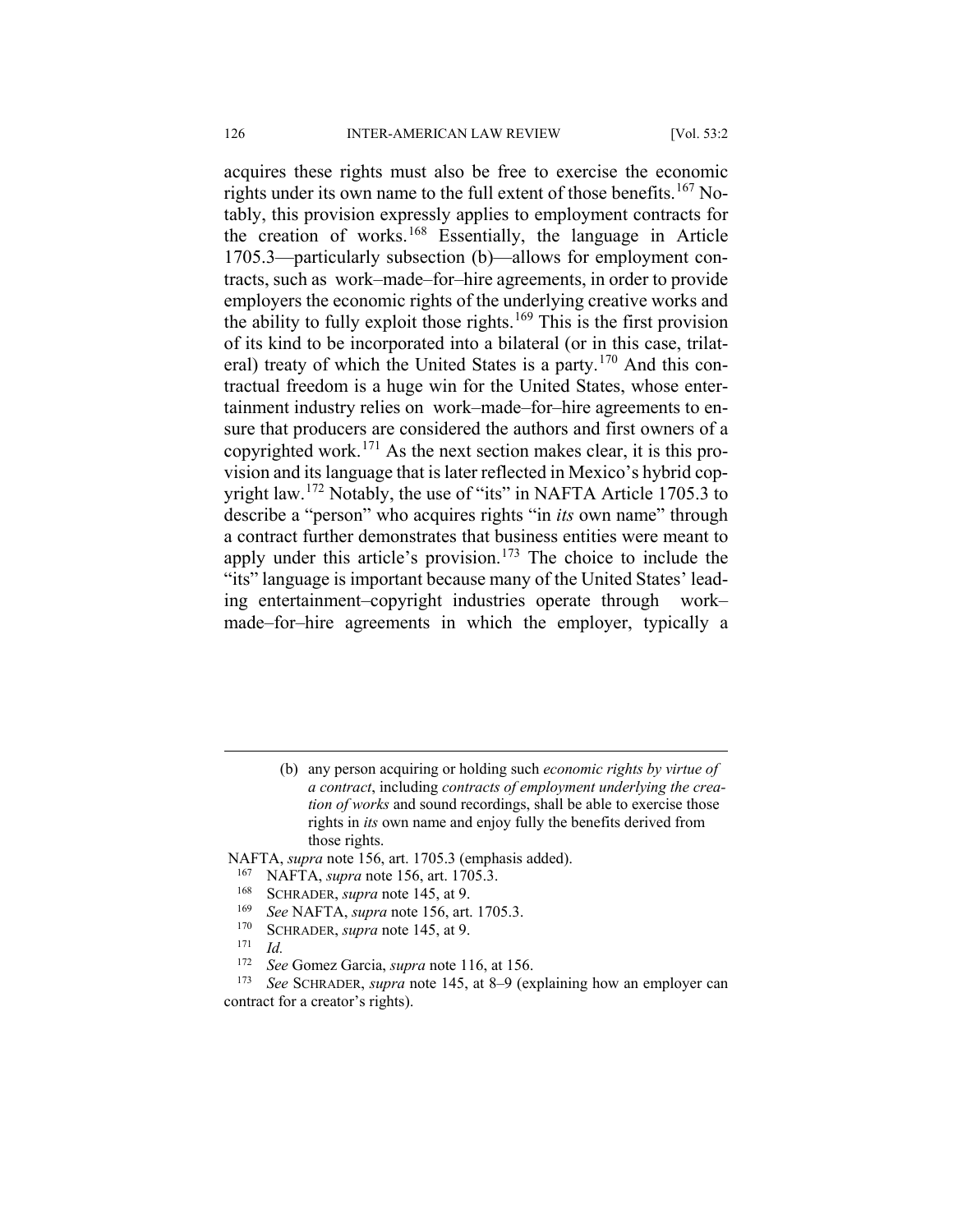production company,  $174$  is frequently the author and first owner of a copyrighted work.<sup>[175](#page-25-1)</sup>

The clear incompatibility that this Note has so far examined between American and Mexican copyright laws tapers down to this treaty and the negotiations involved in its creation.<sup>[176](#page-25-2)</sup> A major reason that the parties—particularly the United States and Mexico could reach a formalized agreement through NAFTA was that Mexico tailored its laws to fit American standards of intellectual prop-erty.<sup>[177](#page-25-3)</sup> In fact, where Mexico's adaptation of American ideologies is apparent, so too is the lack of reciprocity from the United States to conform to Mexican principles.<sup>[178](#page-25-4)</sup> One of the biggest critiques that Mexico faced post negotiations was that its government caved too eagerly to the whims of the United States, rather than take a more offensive approach to the negotiations, which created cultural consequences that critics argue left Mexican identities in the audiovis-ual field vulnerable.<sup>[179](#page-25-5)</sup> Although the enactment of the treaty was not cause for lamentation, many believe that Mexico's haste in the negotiations resulted in the acceptance of the "American way of life" in its attempt to commercialize itself as a society on an international scale.<sup>[180](#page-25-6)</sup>

Inversely, commentators have noted the benefits that Mexico has received from becoming a party to NAFTA and into what is widely known as the highest level of intellectual property protection on the international stage.[181](#page-25-7) A direct benefit Mexico received was the United States' concession to provide protection to motion pictures produced in Mexico that were previously declared part of the

<span id="page-25-1"></span><span id="page-25-0"></span> <sup>174</sup> *Films and television broadcasts*, U. OF MELB., https://copyright.unimelb .edu.au/shared/types-of-copyright-material/films-and-television-broadcasts (last visited Apr. 12, 2022).

<sup>&</sup>lt;sup>175</sup> *See* SCHRADER, *supra* note 145, at 8.<br><sup>176</sup> Gomez Garcia, *supra* pote 116, at 15

<sup>&</sup>lt;sup>176</sup> Gomez Garcia, *supra* note 116, at 156.

 $\frac{177}{178}$  *Id.* 

 $\frac{178}{179}$  *Id. Id.* at 135.

<span id="page-25-7"></span><span id="page-25-6"></span><span id="page-25-5"></span><span id="page-25-4"></span><span id="page-25-3"></span><span id="page-25-2"></span><sup>180</sup> *Id.* at 147. "American way of life" has also been referred to as *Americanización* for situations where typically the younger generation of middleclass Mexicans think that the U.S. model is the surest and best way for Mexico to reach an international mentality. *Id.* n.43.

<sup>181</sup> SCHRADER, *supra* note 145.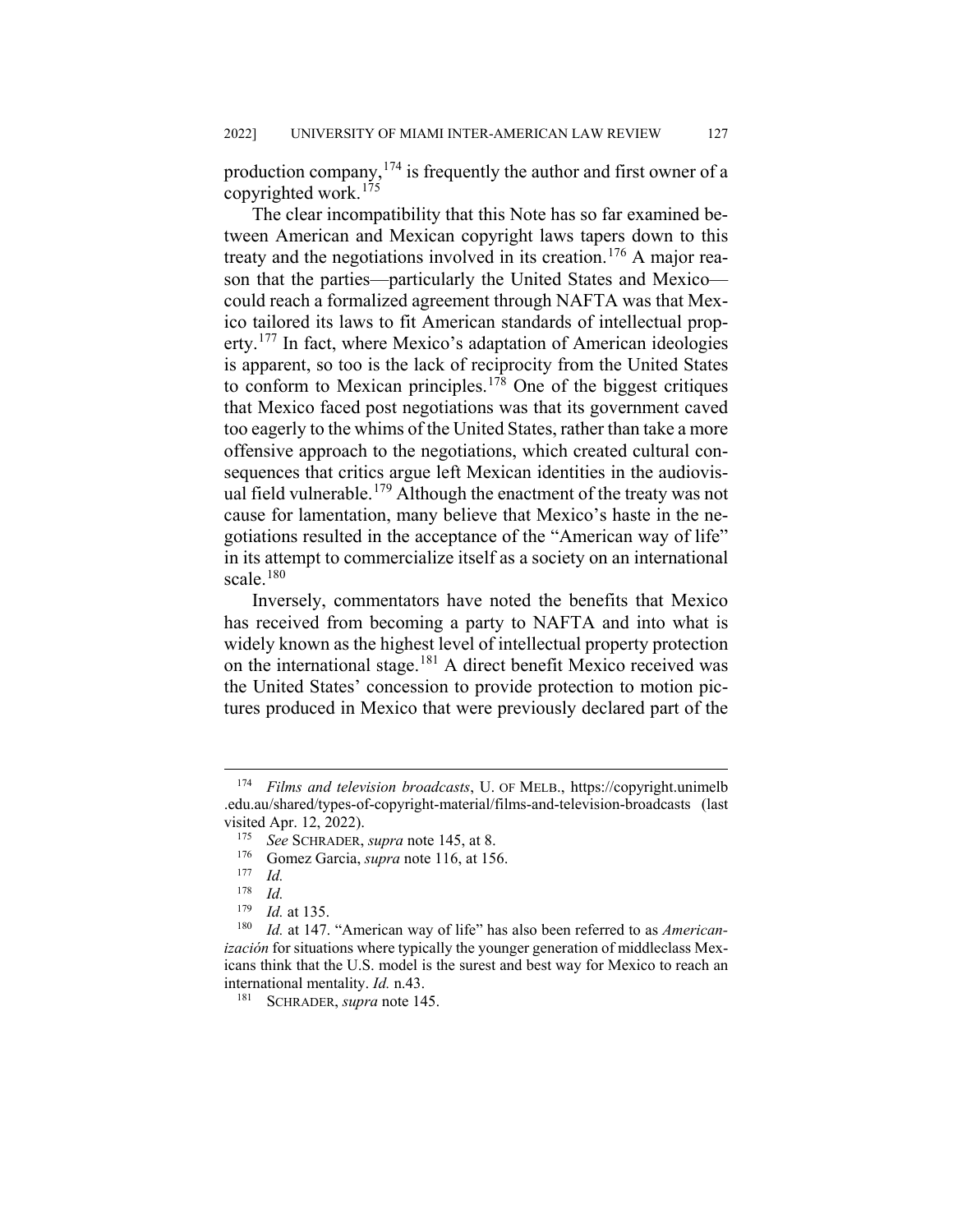public domain and left unprotected by American copyright law.<sup>[182](#page-26-0)</sup> Although this is colloquially referred to as NAFTA's Restoration Provision, the works it covers were never protected pursuant to 17 U.S.C. Section 405 Copyright Law. <sup>[183](#page-26-1)</sup> In order to be eligible, a motion picture must either have been originally fixed in Mexico and had fallen into the U.S. public domain because it was first published between January 1, 1978, and March 1, 1989, or the work had fallen into the U.S. public domain during that same time frame without the required copyright notice, regardless of where it was first fixed.<sup>[184](#page-26-2)</sup>

The implications of allowing such a broad range of works to now fall under the protective umbrella of American copyright law was a high point of debate for the Mexican government.<sup>[185](#page-26-3)</sup> This win allowed Mexico to avail itself to a huge, untapped market of Spanish– speaking viewers that was previously inaccessible.<sup>[186](#page-26-4)</sup> And this was not the only boost that Mexico's economy received upon its entrance into the agreement.<sup>[187](#page-26-5)</sup> Taking a broadened view of NAFTA's impact across all industries, Mexico was able to reduce its public debt, sta-bilize inflation, and liberalize trade overall.<sup>[188](#page-26-6)</sup> Regardless of negative commentary regarding Mexico's entry into the treaty, it is evident that NAFTA has had positive impacts on Mexico, as a country and particularly for its creative nationals.<sup>[189](#page-26-7)</sup> It has been beneficial to such an extent that Mexico revised its copyright law to allow for a work–made–for–hire sliver within its otherwise absolute civil law ideologies.[190](#page-26-8)

<span id="page-26-0"></span><sup>&</sup>lt;sup>182</sup> NAFTA, *supra* note 156, annex 1705.7.<br><sup>183</sup> Goolshy, *supra* note 163, at 23, 25

<sup>&</sup>lt;sup>183</sup> Goolsby, *supra* note 163, at 23, 25.<br><sup>184</sup> *Id at 24* 

 $\frac{184}{185}$  *Id.* at 24.

<sup>&</sup>lt;sup>185</sup> SCHRADER, *supra* note 145, at 11.

 $\frac{186}{187}$  *Id.* 

<span id="page-26-6"></span><span id="page-26-5"></span><span id="page-26-4"></span><span id="page-26-3"></span><span id="page-26-2"></span><span id="page-26-1"></span><sup>187</sup> *See* Andrew Chatzky, James McBride & Mohammed Aly Sergie, *NAFTA and the USMCA: Weighing the Impact of the North American Trade*, COUNCIL ON FOREIGN REL., https://www.cfr.org/backgrounder/naftas-economic-impact (last updated July 1, 2020).

<span id="page-26-7"></span> $\frac{188}{189}$  *Id.* 

<span id="page-26-8"></span> $\frac{189}{190}$  *See id.* 

<sup>190</sup> *See generally* Smith, *supra* note 11.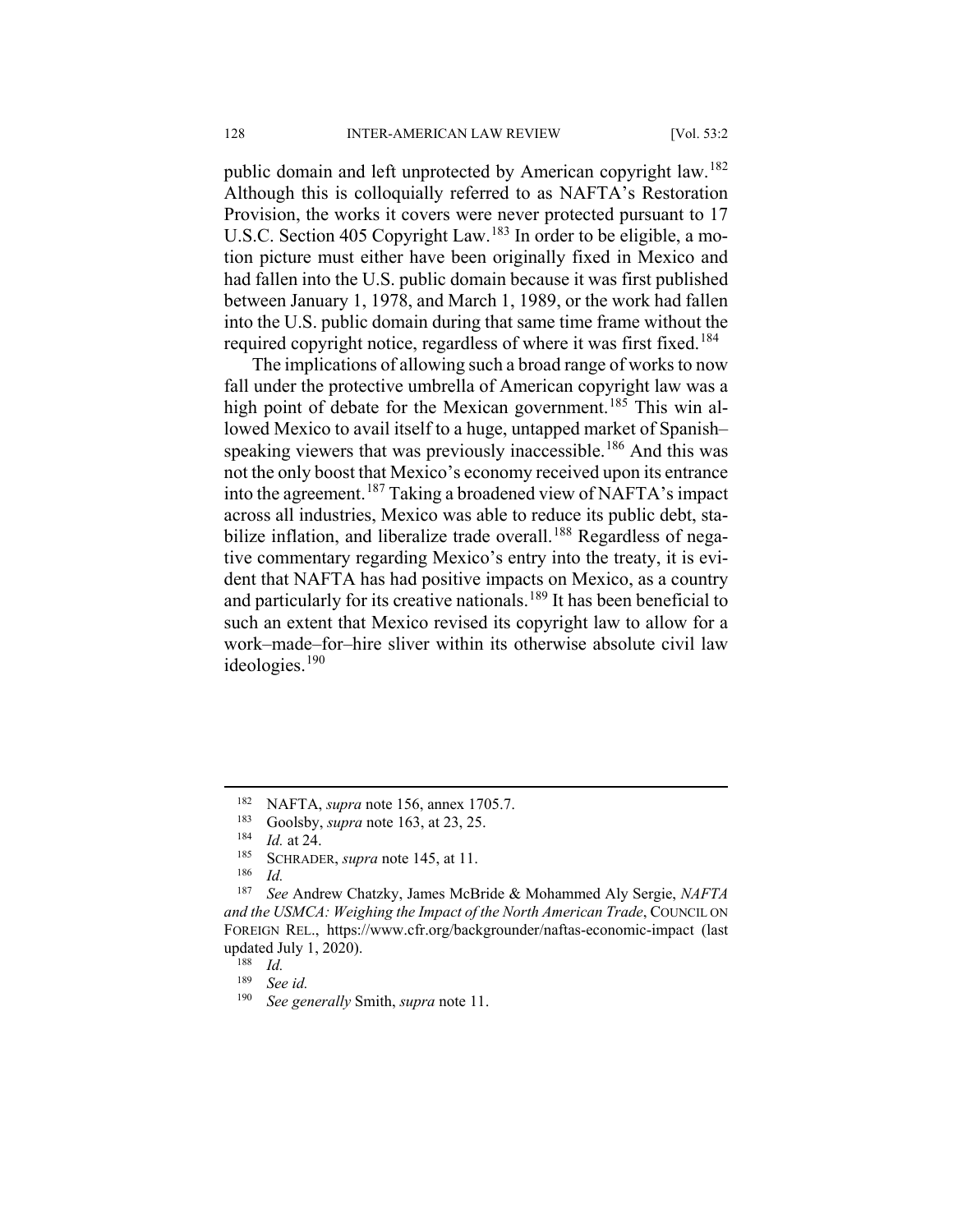### *D. Sequel: Introducing the New LFDA Copyright Law and its Work–Made–for–Hire Exception*

The previous sections outlined the incompatibilities between the two respective copyright laws and how the NAFTA negotiations forced both the United States and Mexico to compromise in some respects. As noted, Mexico's compromises were more pronounced, which is made apparent by the changes made to its law in order to conform to the United States' ideologies.<sup>[191](#page-27-0)</sup> This conformity set the stage for the hybrid law's grand entrance in 1996.[192](#page-27-1) The 1996 *Ley Federal de Derechos de Autor* replaced the 1956 law and its subse-quent reforms.<sup>[193](#page-27-2)</sup> With just a four–year difference from the time NAFTA was signed to the LFDA's adoption, the new law appears to be the Mexican Congress' attempt to better conform with NAFTA's intellectual property protections, including Chapter 17 of the treaty.[194](#page-27-3)

Tellingly, Article 1 of the LFDA begins by describing the purpose of the law, which explicitly allows protections for "publishers, producers and broadcasting organizations."[195](#page-27-4) This is worth highlighting because Mexico traditionally had not considered corporations as owners of copyrights in the same way that a human being who creates something is considered an owner.<sup>[196](#page-27-5)</sup> Although corporations are now allowed to own rights as derivative owners under the LFDA, they are still not considered *original* owners. [197](#page-27-6)

Articles 68 through 72 of the LFDA spell out provisions relating to audiovisual production contracts.<sup>[198](#page-27-7)</sup> These contracts are the ones that integrate original works into the producer's audiovisual project through *la cadena de títulos*. [199](#page-27-8) Article 68 states that under an

<sup>&</sup>lt;sup>191</sup> Gomez Garcia, *supra* note 116, at 156.

 $\frac{192}{193}$  *Id.* 

<span id="page-27-2"></span><span id="page-27-1"></span><span id="page-27-0"></span>Gomez Garcia, *supra* note 116, at 156; GARRIGUES, *supra* note 15. Once again, it should be noted the 1996 LFDA was reformed once more in 2020, but the substantive changes to the law have not impacted the topics discussed in this Note. GARRIGUES, *supra* note 15. Therefore, the legal provisions discussed are still current and applicable. *See id.*

<span id="page-27-3"></span><sup>&</sup>lt;sup>194</sup> Smith, *supra* note 11.<br><sup>195</sup> LEDA art 1 (Mex)

<span id="page-27-5"></span><span id="page-27-4"></span> $^{195}$  LFDA art 1 (Mex.).

<sup>196</sup> Schmidt, *supra* note 85.

<span id="page-27-7"></span><span id="page-27-6"></span> $\frac{197}{198}$  *Id.* 

<span id="page-27-8"></span><sup>&</sup>lt;sup>198</sup> LFDA cap. VI, art 86–72 (Mex.).<br><sup>199</sup> See id, at art 68

See id. at art 68.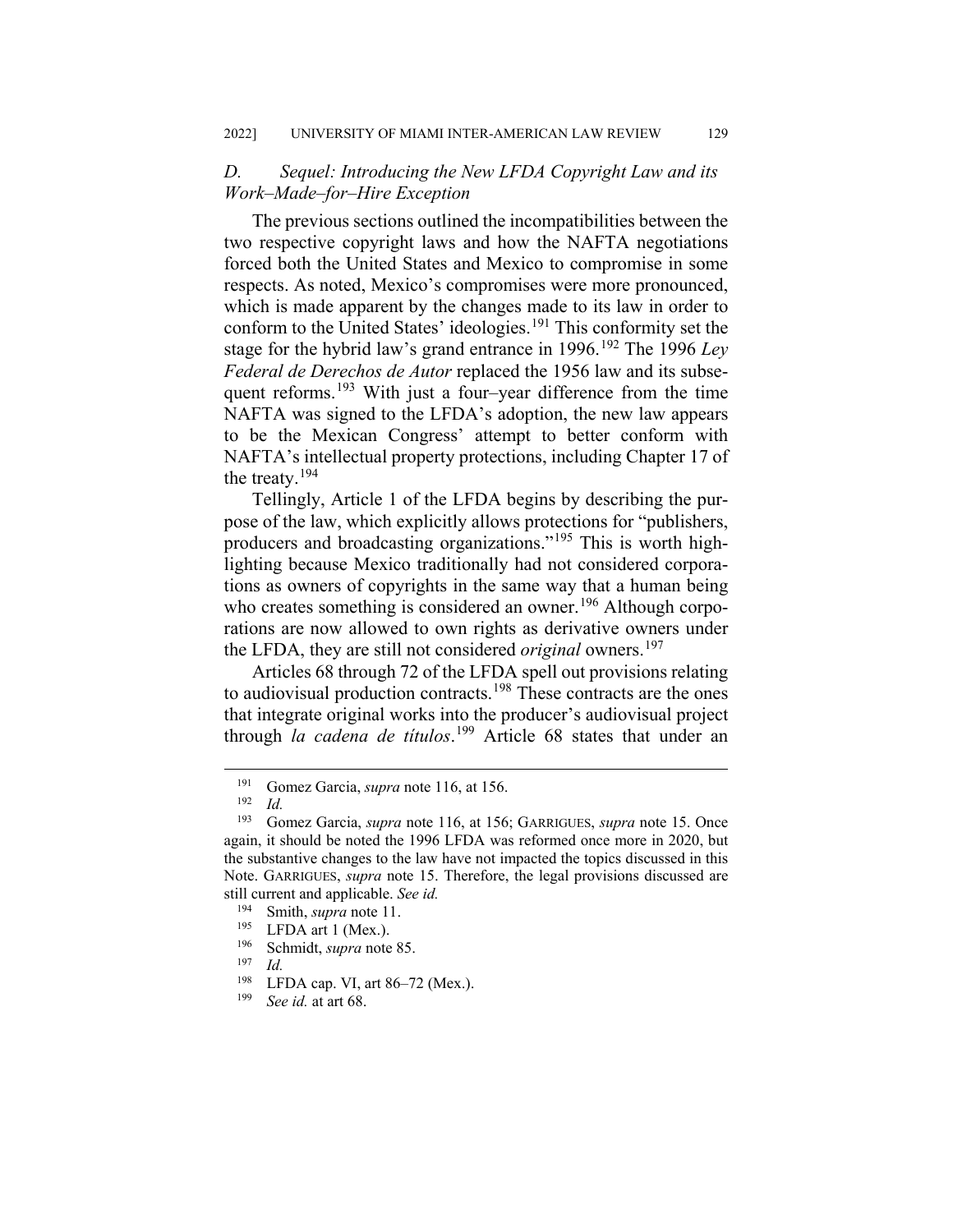audiovisual production contract, an author's patrimonial rights which include the authority to reproduce and distribute the work— shall be exclusively granted to the producer.<sup>[200](#page-28-0)</sup> Unless the contract states otherwise, the creator cannot hinder the producer's exercise of these rights.<sup>[201](#page-28-1)</sup> On top of that, if the contract is silent as to the patrimonial rights, they are implicitly reserved for the producer in order to facilitate the integration of the work into the overall film.<sup>[202](#page-28-2)</sup>

One major difference between the transfer of patrimonial rights through *la cadena de títulos* for audiovisual contracts and the transfer of patrimonial rights for any other type of copyrightable work is that these audiovisual contracts are exempted from the term regulations outlined in Article 33 and discussed in Section III(A) of this Note.<sup>[203](#page-28-3)</sup> This article states that patrimonial rights must revert back to the original author.<sup>[204](#page-28-4)</sup> Simply put, producers acquire the patrimonial rights indefinitely.[205](#page-28-5)

The civil and common law approaches to copyright law begin to blur in Article 83 of the LFDA.<sup>[206](#page-28-6)</sup> Work–made–for–hire principles are also found in this article.[207](#page-28-7) The Mexican synthesis of the United States' work–made–for–hire approach is evident in the use of the

 $\frac{201}{202}$  *Id.* 

<span id="page-28-7"></span><span id="page-28-6"></span><span id="page-28-5"></span><span id="page-28-4"></span><sup>205</sup> BERRUECO GARCIA,*supra* note 106, at 126. This new indefiniteness to patrimonial rights is drastically different from the limited transferability rights discussed in Section III(A) of this Note. *See* LFDA art 33 (Mex.).

*See* LFDA art 83 (Mex.).

The provision states in part:

Unless otherwise agreed, the person, whether natural person or legal entity, who *commissions* the production of a work or produces such a work with others working for remuneration shall enjoy the ownership of the [*patrimonial*] rights therein, and *the rights relating to the disclosure and integrity of the work* and the making of collections involving this type of creation shall accrue to him.

*Id.* (emphasis added)

 $\frac{200}{201}$  *Id.* 

<sup>&</sup>lt;sup>202</sup> BERRUECO GARCIA, *supra* note 106, at 126.<br><sup>203</sup> See LEDA art 33 (Mey) Article 33 of the L

<span id="page-28-3"></span><span id="page-28-2"></span><span id="page-28-1"></span><span id="page-28-0"></span>See LFDA art 33 (Mex.). Article 33 of the LFDA states that if a contract to transfer patrimonial rights is silent as to term, then the term will be limited to five years; additionally, any term over fifteen years requires justification. *Id.*<br><sup>204</sup> BERRUECO GARCIA *supra* note 106 at 126

<sup>&</sup>lt;sup>204</sup> BERRUECO GARCIA, *supra* note 106, at 126.<br><sup>205</sup> BERRUECO GARCIA, *supra* pote 106, at 126.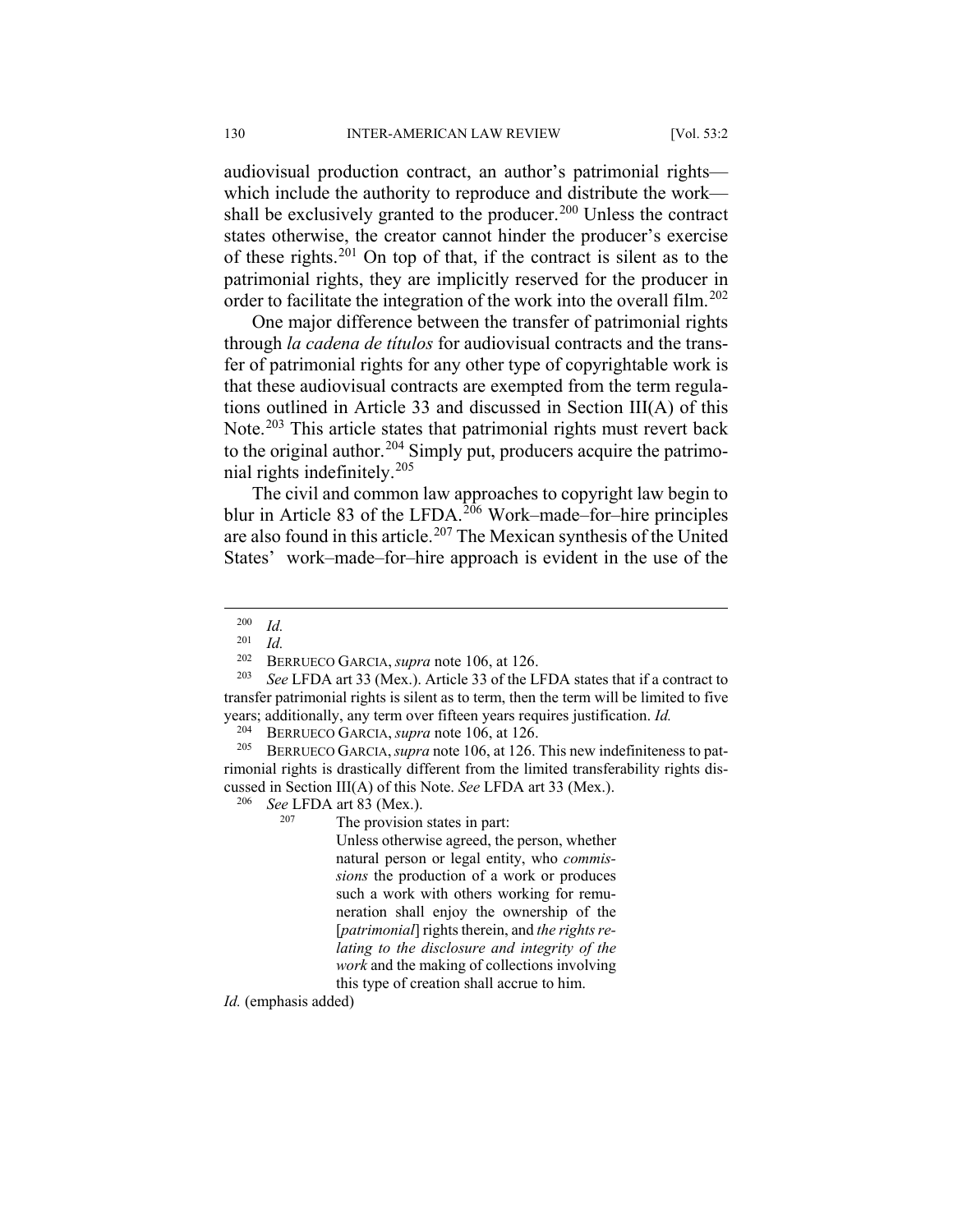word "[*comisión*]*,*" or "commission[]."[208](#page-29-0) Another interesting provision is the clause that allows the commissioner of a work to acquire the ownership of "the rights relating to the disclosure and in-tegrity of the work."<sup>[209](#page-29-1)</sup> That is the creator's integrity moral right.<sup>[210](#page-29-2)</sup> Basically, the provision prohibits the creator who is employed under the work–made–for–hire agreement from opposing any modifications the commissioner makes.[211](#page-29-3) However, the creator's surrender of this right to oppose the work's modification does not technically mean that the integrity moral right is transferred along with the patrimonial rights.[212](#page-29-4) Otherwise, it would go against Mexico's sacred principle that moral rights are inalienable. $213$  In doing this, Mexico creates the ideal situation where the commissioner, such as a movie producer, is given the freedom and space to do with the underlying work what is necessary to create the film without legally transferring the untransferable moral rights from the original creator.<sup>[214](#page-29-6)</sup>

This creative loophole instilled in Article 83 was Mexico's way of allowing production companies to commission work with the assurance that they can effectively execute the audiovisual projects, while continuing to protect the highly valued moral rights principles.[215](#page-29-7) Article 83 manages to stylistically convey this by distinctly stating that producers are granted "patrimonial rights," while only referring to the integrity moral right by its purpose.<sup>[216](#page-29-8)</sup> Ultimately, the result is that producers are granted the commissioned creator's patrimonial rights without the need for a transfer, as well as complete control over the creator's integrity moral right. $217$ 

Additionally, in Articles 22 and 95, the LFDA allows an audiovisual producer to exercise authority over the moral rights to a final audiovisual project whose creation is made up of various artistic creations, without prejudicing the rights that originally attached to the

<span id="page-29-0"></span> <sup>208</sup> *See id.*

<span id="page-29-2"></span><span id="page-29-1"></span> $\frac{209}{210}$  *Id.* 

<sup>210</sup> *See id.*; *see also* Schmidt, *supra* note 85.

<span id="page-29-3"></span><sup>&</sup>lt;sup>211</sup> Schmidt, *supra* note 85.<br><sup>212</sup> *Id* 

<span id="page-29-4"></span> $\frac{212}{213}$  *Id.* 

<span id="page-29-5"></span> $\frac{213}{214}$  *Id.* 

<span id="page-29-6"></span><sup>214</sup> *See id.*

<span id="page-29-7"></span> $^{215}$  *See id.*<br><sup>216</sup> **I FDA** 

<span id="page-29-9"></span><span id="page-29-8"></span><sup>&</sup>lt;sup>216</sup> LFDA art 83 (Mex.).<br><sup>217</sup> *Id* · Schmidt *sunra* n

*Id.*; Schmidt, *supra* note 85.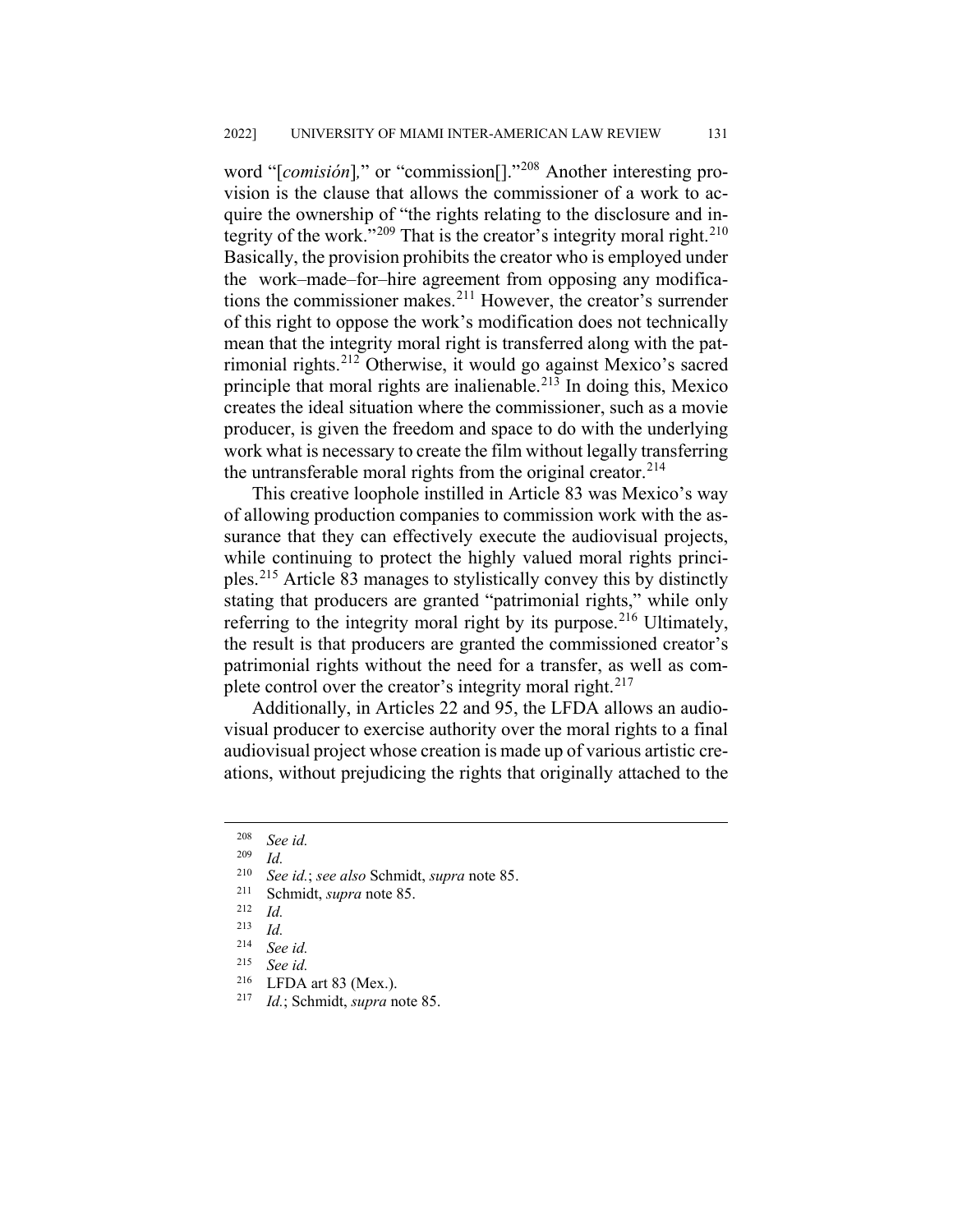creators of those individual works. $218$  This provision denotes that Mexico's law recognizes an audiovisual project as an original piece despite the fact that it is created from collaborative works.<sup>[219](#page-30-1)</sup> This recognition of audiovisual productions as an original work imitates Article 14 *bis* of the Berne Convention.<sup>[220](#page-30-2)</sup> This is the reason why producers or production companies can be regarded as "original" owners of patrimonial rights, as opposed to just derivative owners, through the use of work–made–for–hire contracts. $221$  This is the only exception to the longstanding rule that only natural persons can be original creators of a copyrighted work.<sup>[222](#page-30-4)</sup>

So, what is left? The LFDA does not leave the original creators without protection.<sup>[223](#page-30-5)</sup> For starters, the producer does not receive un-limited, exclusive patrimonial rights.<sup>[224](#page-30-6)</sup> The patrimonial rights that the creator gives up once the piece is commissioned by the producer is the right to object to the reproduction, distribution, and represen-tation to the public (among a few others).<sup>[225](#page-30-7)</sup> These core patrimonial rights are automatically granted upon the execution of a work– made–for–hire contract.<sup>[226](#page-30-8)</sup>

Also, by ensuring that a creator retains the power to exercise her paternity moral rights, $227$  the LFDA explicitly reserves her right to get credit for the contribution to the final production piece.<sup>[228](#page-30-10)</sup> This reserved right is much more beneficial to creators that fall under the LFDA compared to those that fall under 17 U.S.C. § 101 because, under American copyright law, creators commonly have to negotiate to include their name in the movie credits. $229$ 

 $\frac{227}{228}$  *Id.* 

<span id="page-30-11"></span><span id="page-30-10"></span><span id="page-30-9"></span><span id="page-30-8"></span><span id="page-30-7"></span>LFDA art 83 (Mex.). Creators who are commissioned by producers under Article 83 "shall have the right to the express mention of his status as author [... ] in the creation of which he has been involved." *Id.*

<span id="page-30-0"></span><sup>&</sup>lt;sup>218</sup> LFDA art 22, 95 (Mex.).<br><sup>219</sup> Ld. 522 also PERRUEGO 6

<span id="page-30-1"></span><sup>219</sup> *Id.*; *see also* BERRUECO GARCIA, *supra* note 106, at 118.

<span id="page-30-2"></span><sup>&</sup>lt;sup>220</sup> BERRUECO GARCIA, *supra* note 106, at 118.

<span id="page-30-4"></span><span id="page-30-3"></span> $\frac{221}{222}$  Schmidt, *supra* note 85.

 $\frac{222}{223}$  *Id.* 

<sup>&</sup>lt;sup>223</sup> *See generally* LFDA (Mex.).<br><sup>224</sup> *L*d art 00

<span id="page-30-6"></span><span id="page-30-5"></span> $\frac{224}{225}$  *Id.* art 99.

 $\frac{225}{226}$  *Id.* 

 $\frac{226}{227}$  Schmidt, *supra* note 85.

<sup>229</sup> *See generally* FOLLOWS, *supra* note 40.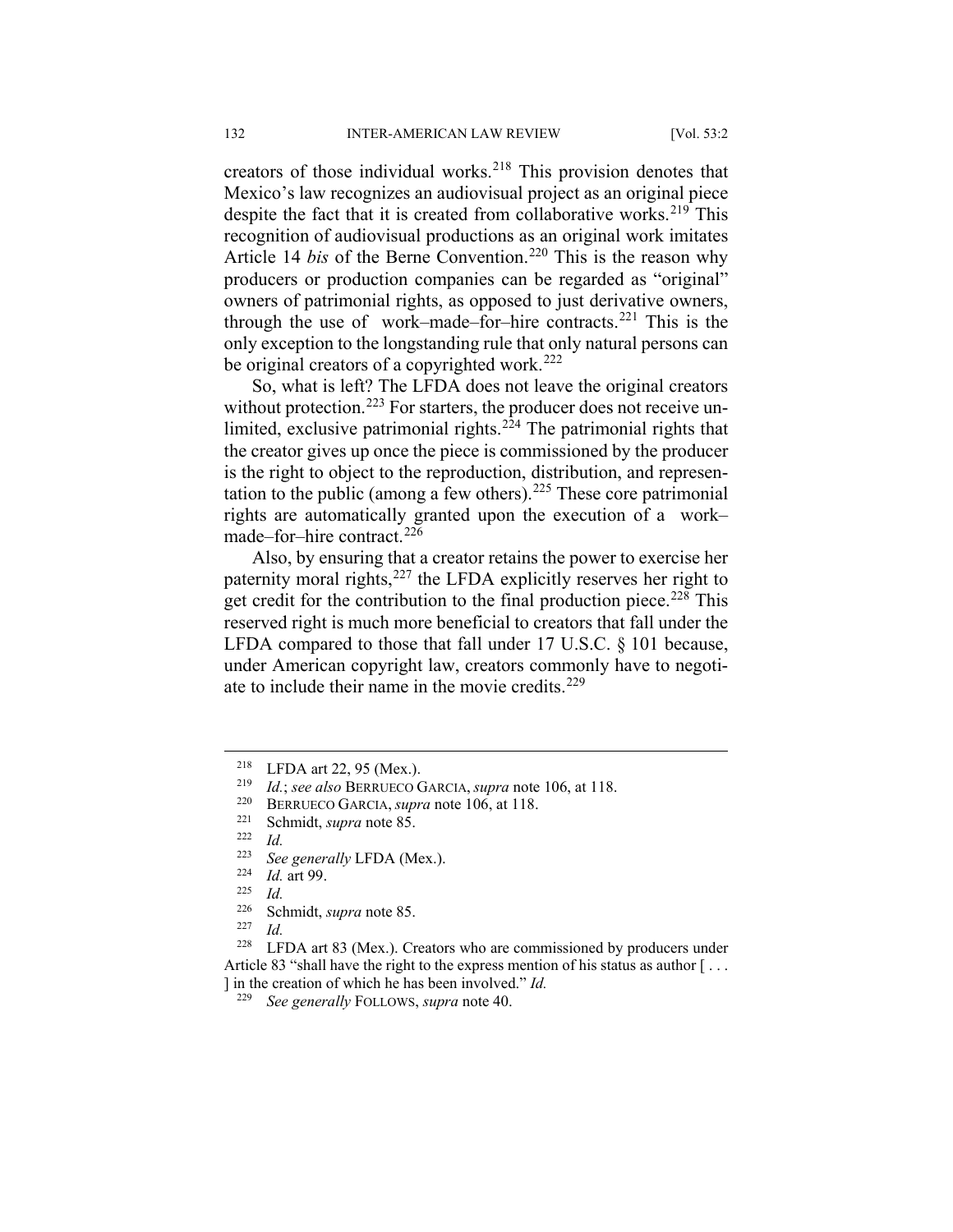Finally, in 2003, a reform of the LFDA was made to include Article 83 *bis*, which states that if a contract is ambiguous as to the terms of a commissioned work, then the interpretation of the con-tract will be one that is most favorable to the original creator.<sup>[230](#page-31-0)</sup> This provision was added to the law after critics and attorneys alike believed that Article 83 alone could be used as a trap for creators who signed the work–made–for–hire contract without the specialized knowledge of someone with more experience as to how the law works.[231](#page-31-1) After careful analysis of the LFDA, and the relevant provisions discussed, it is evident that Mexico's hybrid law for audiovisual productions contemplated protections for both the producers and the creators in an effort to merge the strongest elements of both Mexican civil law and the regulations outlined in NAFTA.<sup>[232](#page-31-2)</sup>

## IV. THE PRODUCERS: REASONS FOR SHOOTING AMERICAN RUNAWAY PRODUCTIONS IN MEXICO IN ADDITION TO THE HYBRID LAW

Thus far, this Note has examined the roots and legal makeup of Mexico's hybrid law. Now, this Note will focus on additional factors that make shooting American runaway film productions in Mexico a good business strategy. This shift in perspective is crucial because it is the producer—whose role is closest to the project's heart—who ultimately must balance the talent, rights, and money in a profitable and successful way.<sup>[233](#page-31-3)</sup> Thus, the purpose of Part IV is to highlight additional benefits, beyond the benefits of the hybrid law, that incentivize the savvy movie producer to take her operations south of the border.

A producer must consider many factors when deciding where and how to produce a runaway movie production, one of which might be the accessibility of a remote location.<sup>[234](#page-31-4)</sup> One of Mexico's

<span id="page-31-1"></span><span id="page-31-0"></span> <sup>230</sup> LFDA art 83 *bis* (Mex.); *see also* BERRUECO GARCIA, *supra* note 106, at  $\frac{128}{231}$ 

<sup>&</sup>lt;sup>231</sup> BERRUECO GARCIA, *supra* note 106, at 128.<br><sup>232</sup> See generally **I** FDA (Mex)

<sup>&</sup>lt;sup>232</sup> *See generally LFDA (Mex.).*<br><sup>233</sup> MOULLER & HOLMES surve

MOULLIER & HOLMES, *supra* note 69, at 6.

<span id="page-31-4"></span><span id="page-31-3"></span><span id="page-31-2"></span><sup>234</sup> *See The Ultimate Pre Production Checklist for Film & Video [FREE Checklist]*, STUDIOBINDER (Apr. 1, 2019), https://www.studiobinder.com/blog /ultimate-pre-production-checklist/.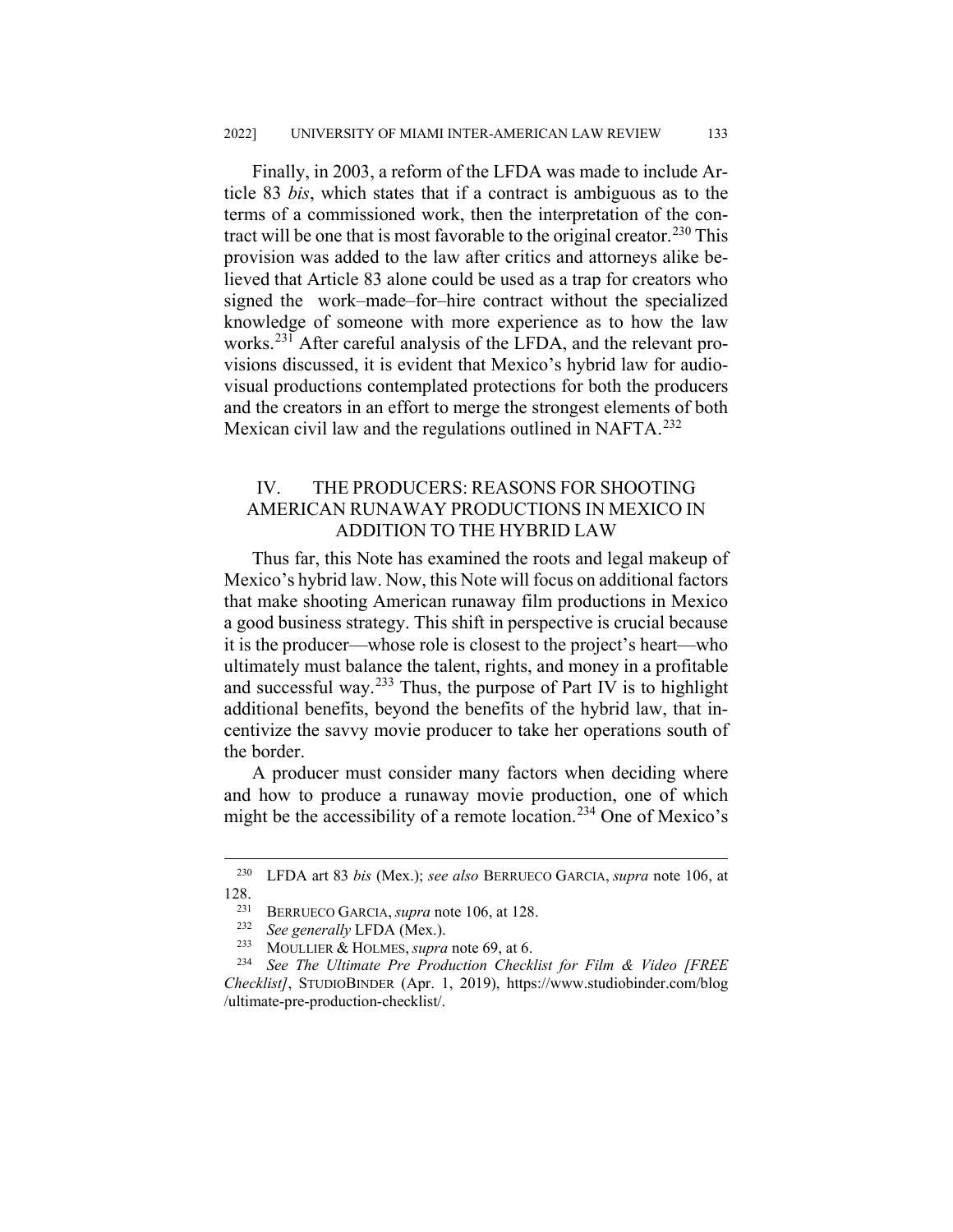main benefits is its varied terrain and beautiful scenery.<sup>[235](#page-32-0)</sup> From beaches to mountains or urban to rural, Mexico's geography offers production companies options to choose from depending on the scenery the producer is looking for. $236$ 

Beyond just the natural features,  $237$  Mexico boasts beautiful man–made structures that call to a director's artistic eye.<sup>[238](#page-32-3)</sup> Central Mexico, in particular, possesses multiple pyramidic wonders, such as the Teotihuacan's Sun and Moon Pyramids an hour away from Mexico City, the Xochicalco pyramids located near the Lagunas de Zempoala National Park, and the Great Pyramid of Cholula near the colonial city of Puebla.<sup>[239](#page-32-4)</sup> The geographical wonders can be seen in a long list of international films, including *Resident Evil: Extinction*   $(2007)$ , *Apocalypto* (2006), and *Predator* (1987).<sup>[240](#page-32-5)</sup> Some areas of Mexico have seen more action than others; Durango, a state located in northern Mexico, is dubbed the "Land of Cinema" due to its record of hosting over 120 film productions over many decades, including *Ben–Hur* (1959), *The Good, the Bad and the Ugly* (1966), and, even more recently, *The Revenant* (2015).<sup>[241](#page-32-6)</sup>

One particular location that has dominated as a premier location for runaway film productions since its construction—specifically built for James Cameron's *Titanic* in 1997—is Baja Studios located in Baja California.<sup>[242](#page-32-7)</sup> The fifty–one–acre oceanfront studio has been home to many movie and television productions.<sup>[243](#page-32-8)</sup> Baja Studios' all

 $\frac{240}{241}$  *Id.* 

<span id="page-32-0"></span> <sup>235</sup> *Why Mexico?*, FILM IN MEXICO, https://www.filminmexico.com/filmingin-mexico/why-mexico/ (last visited Feb. 7, 2021).<br> $^{236}$  *M* 

 $\frac{236}{237}$  *Id.* 

<span id="page-32-3"></span><span id="page-32-2"></span><span id="page-32-1"></span><sup>237</sup> *Mexico*, EMERGE FILM SOLUTIONS, https://emergefilmsolutions.com/country/mexico/ (last visited Feb. 7, 2021) [hereinafter EMERGE FILM SOLUTIONS] (including, but not limited to, "cave systems, desert landscapes, Pacific and Caribbean waters, beaches, waterfalls, [and] jungles).

 $\frac{238}{239}$  *Id.* 

 $\frac{239}{240}$  *Id.* 

 $\frac{241}{242}$  *Id.* 

<span id="page-32-7"></span><span id="page-32-6"></span><span id="page-32-5"></span><span id="page-32-4"></span><sup>242</sup> Anna Marie de la Fuente, *Film, TV Shoots in Mexico on the Rise*, VARIETY (Mar. 13, 2017, 8:51 AM), https://variety.com/2017/film/global/shooting-mexico-film-tv-production-rise-1202007628/?jwsource=cl.

<span id="page-32-8"></span><sup>243</sup> *Id.*; JORGE MARIO MARTÍNEZ PIVA ET AL., U.N. ECONOMIC COMMISSION FOR LATIN AMERICA AND THE CARIBBEAN, THE MEXICAN FILM INDUSTRY AND ITS PARTICIPATION IN THE GLOBAL VALUE CHAIN, at 32, U.N. Doc. LC/L.3274-P LC/MEX/L.981, U.N. Sales No. S.10.II.G.79 (Oct. 2011),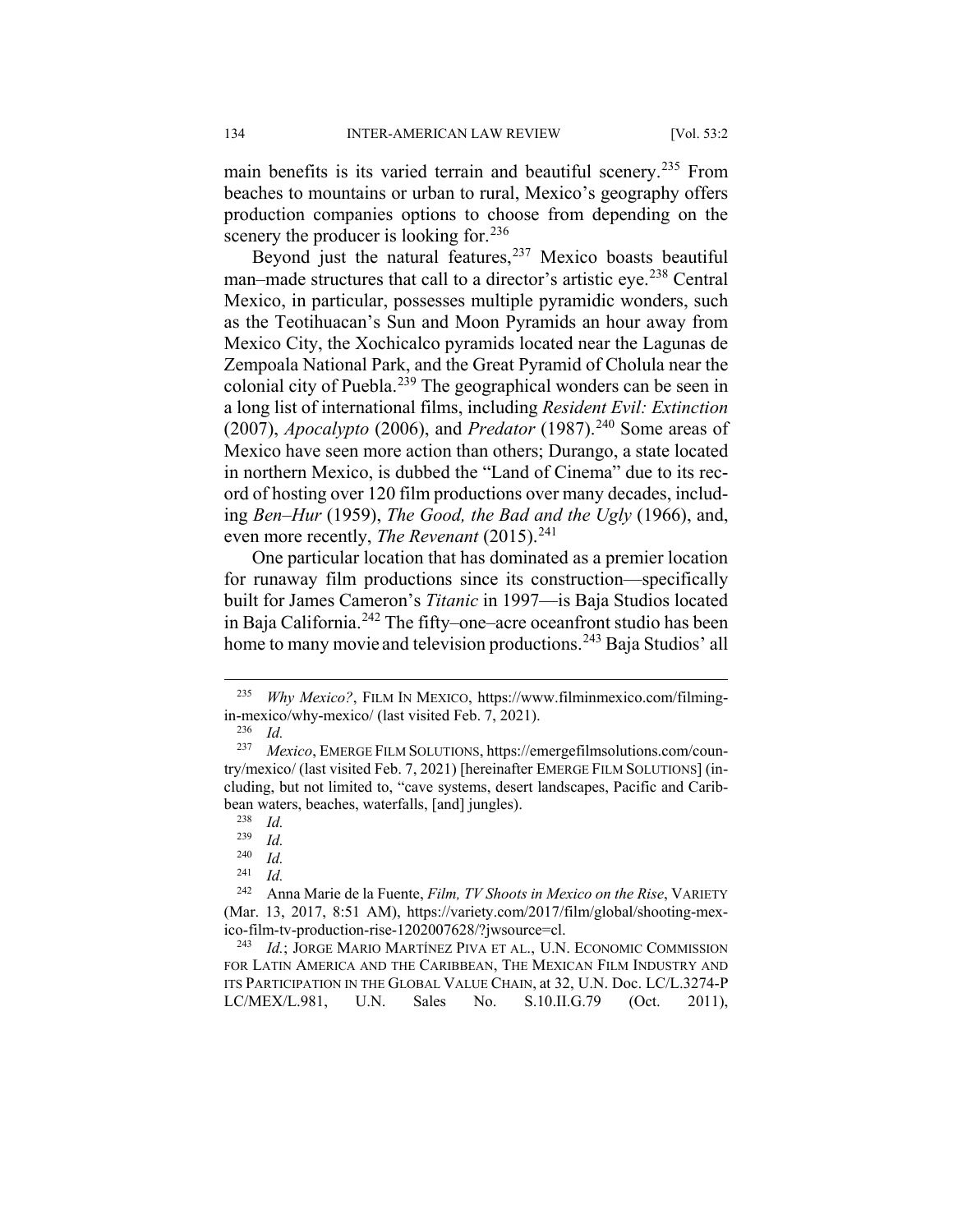"self–contained facility"[244](#page-33-0) is a major selling point that has made it one of the most popular production studios internationally.[245](#page-33-1) The studio houses a water tank capable of holding over twenty million gallons of filtered sea water, making it an ideal location for water– related projects.[246](#page-33-2) Baja Studios additionally offers plenty of office space, dressing rooms, and other filming facilities, as well as local hotels and restaurants that crews can enjoy during their stay, which together creates the ultimate runaway production destination.<sup>[247](#page-33-3)</sup> And while these geographical benefits are available to all international runaway productions, they are especially beneficial to Holly-wood, whose proximity to Mexico adds an additional incentive.<sup>[248](#page-33-4)</sup>

Because of Mexico's popularity and versatility as a film production location, producers can also find top–quality film production services, crew, and talent that facilitate an easier transition to remote filming.<sup>[249](#page-33-5)</sup> Looking for local crew and talent can make the process easier, and it is not hard to find these individuals, particularly in location hotspots.[250](#page-33-6) Even if a producer decides to bring a sizeable group from Hollywood, the bilingual residents can supplement spots on the crew.[251](#page-33-7) Mexican crews commonly assist in international productions and, therefore, offer quality services for directing, styling, and everything in between.<sup>[252](#page-33-8)</sup>

Along with human capital, production companies can find both standard and specialized equipment necessary to film.<sup>[253](#page-33-9)</sup> Nevertheless, if a producer wants to bring her own equipment to take advantage of the close proximity to Mexico, then she can benefit from Mexico's status as an ATA Carnet country.<sup>[254](#page-33-10)</sup> A Carnet is an

https://repositorio.cepal.org/bitstream/handle/11362/4916/1/S20111039\_en.pdf (including *Tomorrow Never* (movie), *Pearl Harbor* (movie), *The Expendables* (TV movie), and *Tremors* (TV show)).

<sup>&</sup>lt;sup>244</sup> EMERGE FILM SOLUTIONS, *supra* note 237.<br><sup>245</sup> MARTÍNEZ PIVA ET AL *supra* note 243

<sup>245</sup> MARTÍNEZ PIVA ET AL., *supra* note 243.

<span id="page-33-5"></span><span id="page-33-4"></span><span id="page-33-3"></span><span id="page-33-2"></span><span id="page-33-1"></span><span id="page-33-0"></span><sup>246</sup> *The Studio*, BAJA FILM STUDIOS, http://www.thestudiotour.com/wp/studios/baja-film-studios/ (date accessed February 20, 2021).<br> $^{247}$  MARTÍNEZ PIVA ET AL sung pote 243

<sup>247</sup> MARTÍNEZ PIVA ET AL., *supra* note 243.

<sup>248</sup> De la Fuente, *supra* note 242; *see also The Studio*, *supra* note 246.

<span id="page-33-6"></span><sup>&</sup>lt;sup>249</sup> MARTÍNEZ PIVA ET AL., *supra* note 243, at 32–33.<br><sup>250</sup> De la Fuente, *supra* pote 242

<sup>250</sup> De la Fuente, *supra* note 242.

<span id="page-33-7"></span> $\frac{251}{252}$  *Id.* 

<span id="page-33-9"></span><span id="page-33-8"></span><sup>&</sup>lt;sup>252</sup> EMERGE FILM SOLUTIONS, *supra* note 237.

<span id="page-33-10"></span> $\frac{253}{254}$  *Id.* 

<sup>254</sup> *Id.*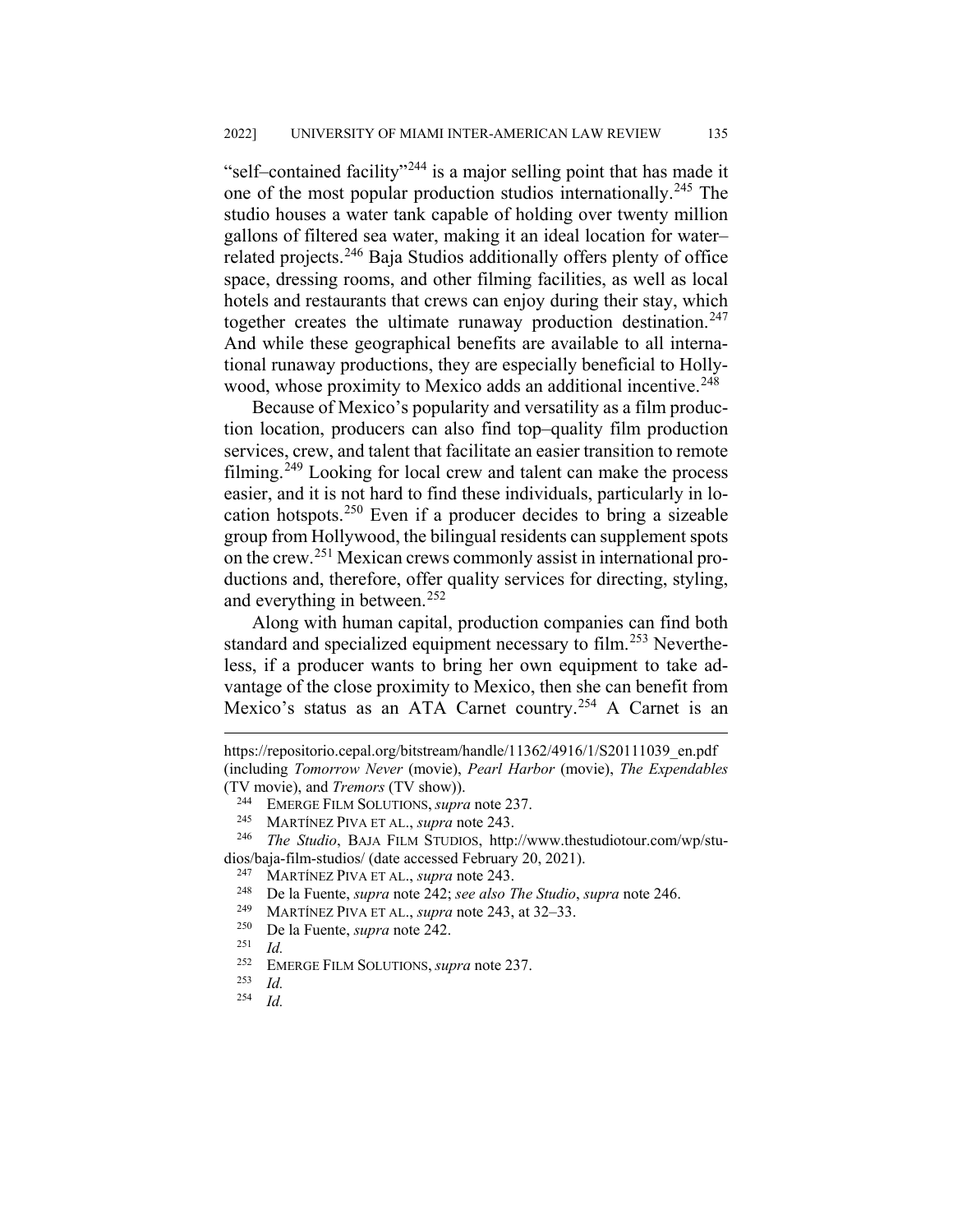internationally recognized document that expedites a convenient im-port and export of merchandise for temporary projects.<sup>[255](#page-34-0)</sup> It allows for easier clearance of customs in eighty–seven countries.<sup>[256](#page-34-1)</sup> By using a Carnet, production companies can avoid paying duties and import taxes on equipment and other merchandise, as well as serve as a U.S. Certificate of Registration when production is complete and it is time to return home.<sup>[257](#page-34-2)</sup>

The Carnet is one of the many government incentives that Mexico has implemented in an effort to internationally promote the country as film friendly.<sup>[258](#page-34-3)</sup> The costs to film in Mexico are considered competitive compared to the United States, where filming costs are much more expensive.[259](#page-34-4) Tax incentives, such as the sixteen percent value–added tax ("VAT") refund, are available to eligible production companies.[260](#page-34-5) Government entities such as *La Comisión Mexicana de Filmaciones* (COMEFILM) and *El Instituto Mexicano de Cinematografía* (IMCINE) offer programs to help in the prolif-eration of international audiovisual and motion picture projects.<sup>[261](#page-34-6)</sup> One particularly enticing program offered by COMEFILM is the VAT 0% Incentive for non–Mexican productions, rather than the usual sixteen percent.<sup>[262](#page-34-7)</sup> Additionally, Hollywood producers may take advantage of a few avenues available for acquiring visas or work permits depending on the project and estimated time spent in the country.<sup>[263](#page-34-8)</sup> For instance, crewmembers with valid western pass-ports can enter and stay in Mexico for 180 days without a visa.<sup>[264](#page-34-9)</sup>

<span id="page-34-6"></span><span id="page-34-5"></span><span id="page-34-4"></span><span id="page-34-3"></span><sup>261</sup> *See generally* COMISIÓN MEXICANA DE FILMACIONES, http://www.come film.gob.mx/ (date accessed Feb. 7, 2021); *See generally El Instituto*, INSTITUTO MEXICANO DE CINEMATOGRAFÍA, http://www.imcine.gob.mx/imcine/el-instituto/ (date accessed Feb. 7, 2021).

<span id="page-34-7"></span><sup>262</sup> *Funds and Incentives in Mexico*, COMISIÓN MEXICANA DE FILMACIONES, http://www.comefilm.gob.mx/wp-content/uploads/2017/06/Funds-and-incentives-Mexico-2017.pdf (last visited Feb. 7, 2021).

<span id="page-34-9"></span><span id="page-34-8"></span><sup>263</sup> *Visas*, FILM IN MEXICO, https://www.filminmexico.com/travel/visas/ (last visited Feb. 7, 2021).

<span id="page-34-2"></span><span id="page-34-1"></span><span id="page-34-0"></span> <sup>255</sup> *What is a Carnet?*, BOOMERANG CARNET, https://www.atacarnet.com/what-carnet (last visited Feb. 7, 2021).<br> $^{256}$  *M* 

 $\frac{256}{257}$  *Id.* 

 $\frac{257}{258}$  *Id.* 

<sup>258</sup> *See generally* EMERGE FILM SOLUTIONS, *supra* note 237.

 $\frac{259}{260}$  *Id.* 

 $\frac{260}{261}$  *Id.* 

<sup>264</sup> EMERGE FILM SOLUTIONS, *supra* note 237.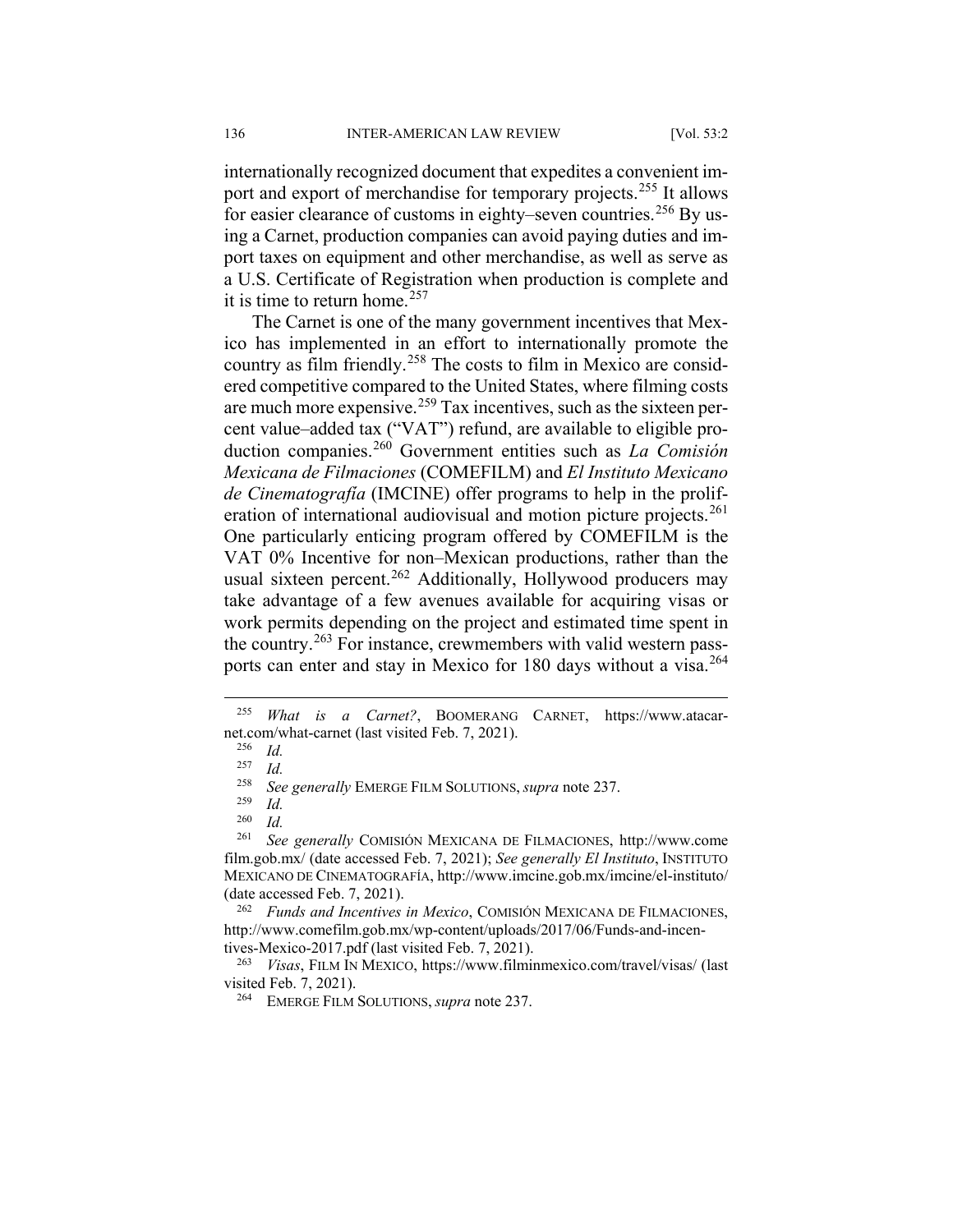Viewing all these benefits in a vacuum, it is easy to see why Mexico would be considered a top choice for a runaway production project.

Despite these incentives and the relatively low cost for production compared to those incurred in the United States, Mexico still struggles to compete with other foreign competitors in this realm, particularly against Canada.<sup>[265](#page-35-0)</sup> Because of the United States' location between the countries, Hollywood producers can benefit from the proximity factor for either neighboring nation.<sup>[266](#page-35-1)</sup> Canada's shared language with the United States also establishes it as Mex-ico's worthy adversary as a runaway production location.<sup>[267](#page-35-2)</sup>

Another reason U.S. film producers may chose Canada over Mexico is Mexico's lack of security and the subsequent risk that imposes on American companies.<sup>[268](#page-35-3)</sup> Mexico is home to some of the world's most dangerous cities, with Tijuana notoriously ranked as the most violent city in the world due to a longstanding drug war.<sup>[269](#page-35-4)</sup> Admittedly, most violence is confined to those involved in drug– gangs, and it has not prevented foreign companies from taking ad-vantage of Mexico's attractive environment.<sup>[270](#page-35-5)</sup> This concern is just one of the many factors that production companies must consider when deciding whether to produce in Mexico. $271$ 

## V. ROTTEN TOMATOES:[272](#page-35-7) REVIEWS OF MEXICO'S AUDIOVISUAL COPYRIGHT LAW

This Note refers to Mexico's updated LFDA copyright law as a "hybrid" because by definition the term hybrid means "something

<span id="page-35-0"></span> <sup>265</sup> MARTÍNEZ PIVA ET AL., *supra* note 243, at 35.

 $\frac{266}{267}$  *Id.* 

 $\frac{267}{268}$  *Id.* 

 $\frac{268}{269}$  *Id.* 

<span id="page-35-4"></span><span id="page-35-3"></span><span id="page-35-2"></span><span id="page-35-1"></span><sup>269</sup> Kate Linthicum, *Five of the Six Most Violent Cities in the World are in Mexico, Report Says*, L.A. TIMES (Mar. 14, 2012, 11:10 AM), https://www .latimes.com/world/la-fg-mexico-tijuana-violence-20190314-story.html.

<span id="page-35-5"></span><sup>270</sup> *6 Reasons Why Mexico is Safer than You Think*, MEXPERIENCE (July 9, 2020), https://www.mexperience.com/6-reasons-why-mexico-is-safer-than-youthink/.

<sup>271</sup> *See generally* EMERGE FILM SOLUTIONS, *supra* note 237.

<span id="page-35-7"></span><span id="page-35-6"></span><sup>272</sup> *About Rotten Tomatoes*, ROTTEN TOMATOES, https://www.rottentomatoes.com/about (last visited Mar. 5, 2021) ("Rotten Tomatoes . . . [is] the world's most trusted recommendation source[] for quality entertainment.").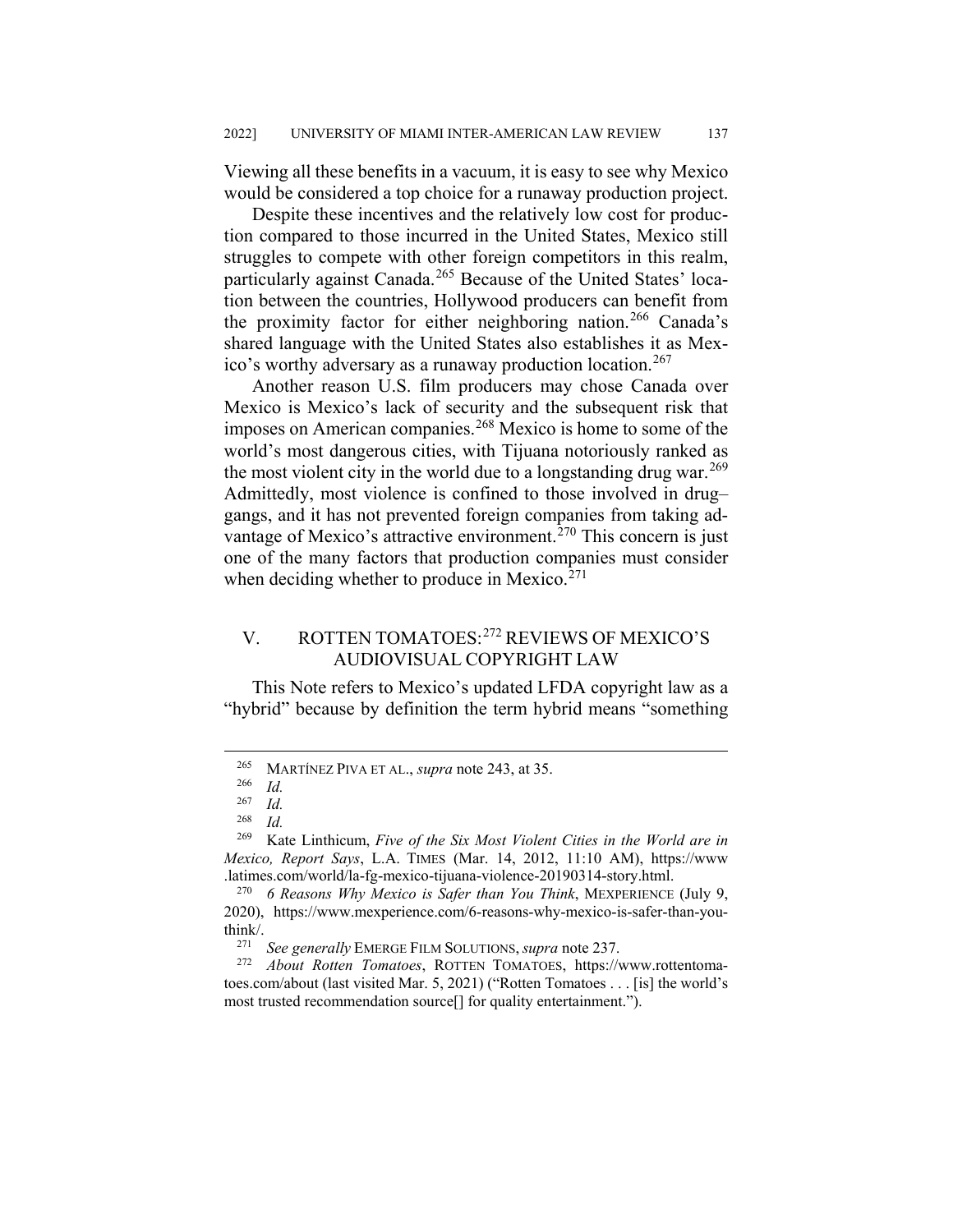that is a combination of two different things, so it has qualities relating to both of them." $273$  As the previous sections have demonstrated, Mexico's synthesis of its longstanding moral rights traditions with the American copyright ideologies created a unique law that retained qualities from both legal approaches.<sup>[274](#page-36-1)</sup> In doing so, Mexico yielded a few basic elements of its traditional laws to make room for the hybrid law's structure.<sup>[275](#page-36-2)</sup> Part V will acknowledge both the positive and negative commentary that naturally followed the enactment of this unique, hybrid law.

Criticism about the hybrid law stems back to when NAFTA was first enacted.[276](#page-36-3) Recall how some critics found Mexico's tactics during the NAFTA negotiations inadequate.[277](#page-36-4) Mexico was criticized for its defensive stance and its urgency in acquiescing to American demands.[278](#page-36-5) To some, these concessions not only changed legal standards, but also cultural implications.<sup>[279](#page-36-6)</sup> The notion of culture was redefined based on the ideologies implemented into NAFTA and later into the hybrid law.[280](#page-36-7) For instance, Mexico embraced a certain level of global capitalism that it had not accepted prior to NAFTA, especially in the intellectual property sector.<sup>[281](#page-36-8)</sup> This is a sharp turn from the moral rights principles Mexico has maintained since the beginning of its copyright law.<sup>[282](#page-36-9)</sup> Global capitalism is commonly signaled by free trade, which was one of the main selling points of NAFTA.[283](#page-36-10) One view on global capitalism is that impersonal forces impact the lives of ordinary people,  $284$  while increasing

<span id="page-36-11"></span>(last visited Mar. 6, 2021).

<sup>284</sup> *Id.*

<span id="page-36-3"></span><span id="page-36-2"></span><span id="page-36-1"></span><span id="page-36-0"></span> <sup>273</sup> *Hybrid*, CAMBRIDGE DICTIONARY, https://dictionary.cambridge.org/us /dictionary/english/hybrid (last visited Mar. 6, 2021).

<sup>&</sup>lt;sup>274</sup> *See generally LFDA (Mex.).*<br><sup>275</sup> *See generally id* 

<sup>275</sup> *See generally id.*

<span id="page-36-4"></span><sup>276</sup> *See* Gomez Garcia, *supra* note 116, at 156.

<sup>277</sup> *Id.*

<span id="page-36-6"></span><span id="page-36-5"></span> $\frac{278}{279}$  *Id.* at 135, 147.

 $\frac{279}{280}$  *Id.* at 157.

 $\frac{280}{281}$  *Id.* 

 $\frac{281}{282}$  *Id.* 

<sup>282</sup> *See* ZAMORA ET AL., *supra* note 8, at 661.

<span id="page-36-10"></span><span id="page-36-9"></span><span id="page-36-8"></span><span id="page-36-7"></span><sup>283</sup> *Global Capitalism*, SCIENCEDIRECT, https://www.sciencedirect.com/topics/psychology/global-capitalism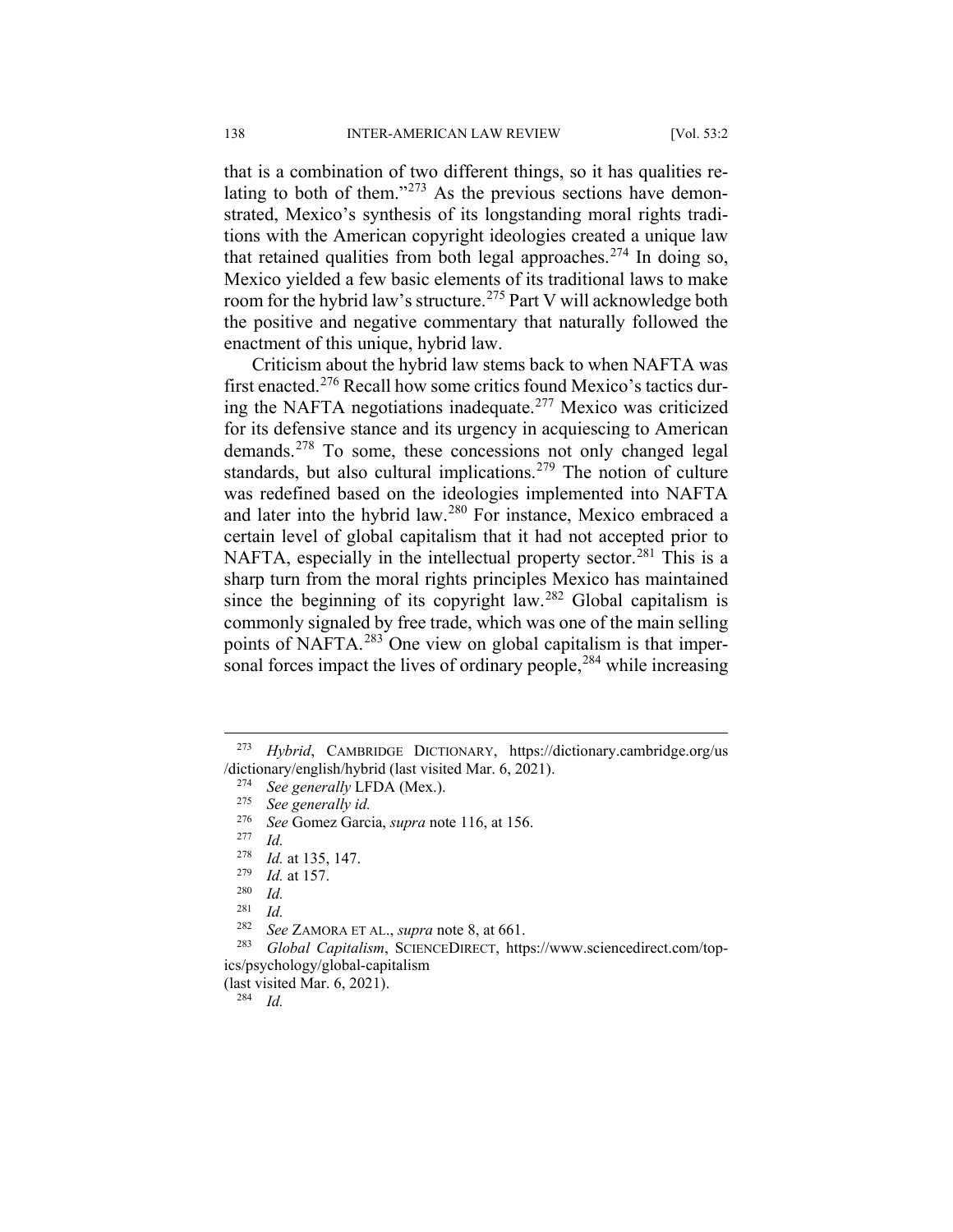the freedom and flexibility of corporate entities.<sup>[285](#page-37-0)</sup> Applying this view, commentators in opposition of the hybrid law have argued that the LFDA and its work–made–for–hire exception to the moral rights principles have negatively impacted ordinary creators, while expanding the power and reach of production companies.<sup>[286](#page-37-1)</sup>

Another critique circulating the LFDA pertains to the text itself and how the words used negatively affect the creator. $287$  The chapter of the LFDA that refers to *la cadena de títulos* states that authors "*ceden*" or "assign" their patrimonial rights exclusively to producers.[288](#page-37-3) The legal ramifications that attach to the word "[*ceder*]" have been criticized as an unfortunate and legally incorrect way to describe the transfer of the patrimonial rights because the nature of the word *"ceder"* greatly conflicts with protections afforded to the original creators.[289](#page-37-4) Assignment agreements by design purport to grant derivative owners the full transfer of the patrimonial rights.<sup>[290](#page-37-5)</sup> These critics argue that a more appropriate term for the transfer of the rights would be "license" or "*licenciar*" because it would better pre-serve the author's rights to her work.<sup>[291](#page-37-6)</sup>

Despite the negative commentary, time has proven that the hybrid law has enhanced Mexican copyright regulations, which have previously been considered lacking.<sup>[292](#page-37-7)</sup> Like many developing countries, Mexico was pressured to upgrade its intellectual property reg-ulations.<sup>[293](#page-37-8)</sup> Mexico acquiesced by conforming to the intellectual property provisions laid out in NAFTA.[294](#page-37-9) By adopting principles from NAFTA into Mexican copyright law, Mexico demonstrated its commitment to copyright reform to the United States and to other nations.[295](#page-37-10) And, ultimately, these standards benefit Mexico because

- <sup>291</sup> BERRUECO GARCIA, *supra* note 106, at 125.<br><sup>292</sup> ZAMORA ETAL *supra* pote 8
- <sup>292</sup> ZAMORA ET AL., *supra* note 8.

<span id="page-37-2"></span><span id="page-37-1"></span><span id="page-37-0"></span> <sup>285</sup> Nicki Lisa Cole, *5 Things That Make Capitalism Global*, THOUGHTCO., https://www.thoughtco.com/global-capitalism-p2-3026336 (last updated Apr. 22,  $2018$ ).

<sup>286</sup> *See id.*

<sup>287</sup> *See* BERRUECO GARCIA, *supra* note 106, at 125.

<span id="page-37-3"></span><sup>&</sup>lt;sup>288</sup> LFDA cap. VI, art 86–72 (Mex.).<br><sup>289</sup> BERRIECO GARCIA, *sunta* note 10

<sup>&</sup>lt;sup>289</sup> BERRUECO GARCIA, *supra* note 106, at 125.

<span id="page-37-6"></span><span id="page-37-5"></span><span id="page-37-4"></span><sup>&</sup>lt;sup>290</sup> Schmidt, *supra* note 85.<br><sup>291</sup> BERRIEGO GARCIA *sup* 

<span id="page-37-9"></span><span id="page-37-8"></span><span id="page-37-7"></span> $\frac{293}{294}$  Smith, *supra* note 11, at 514.

<span id="page-37-10"></span> $\frac{294}{295}$  *Id.* 

*Id.* at 516.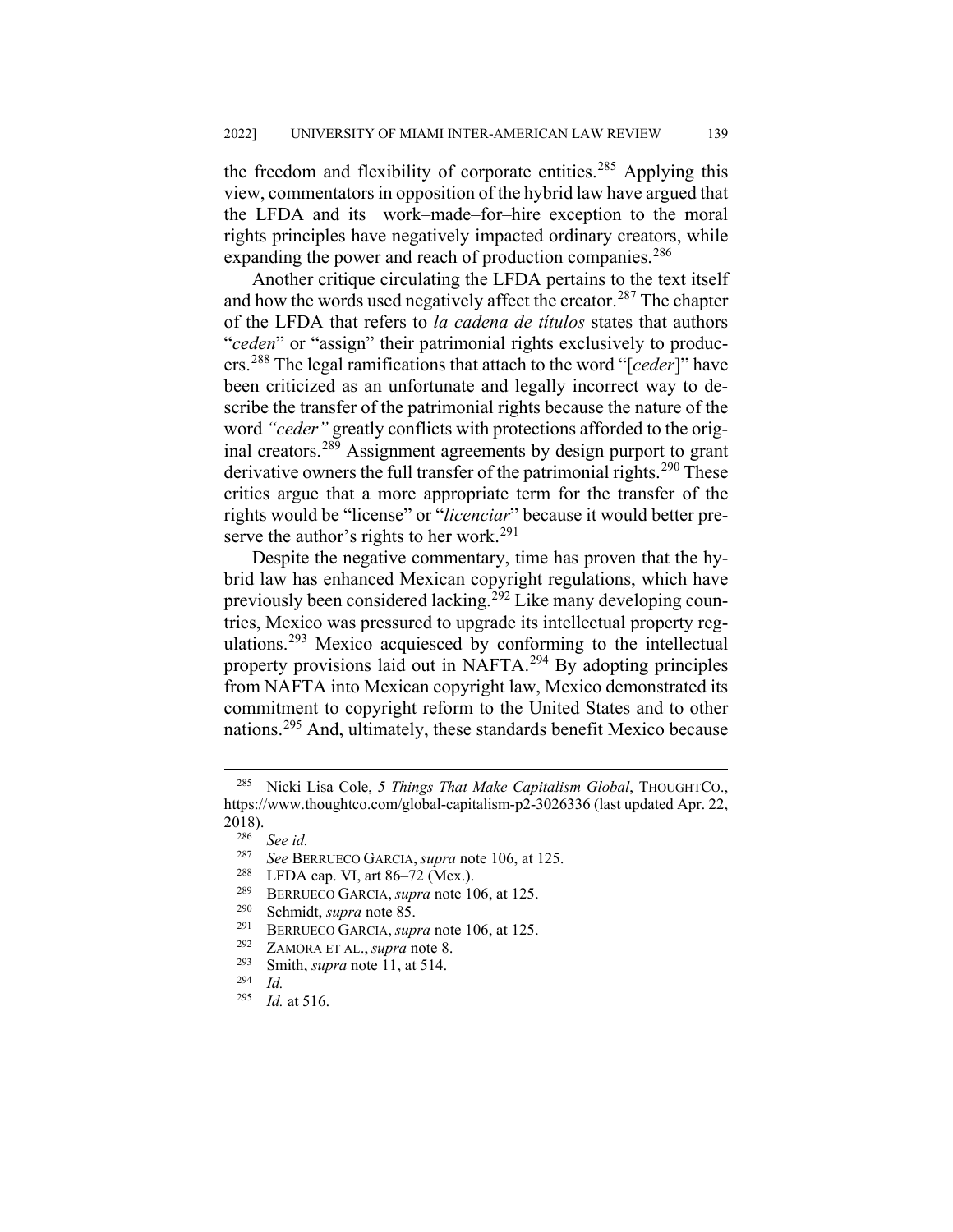the laws protect foreigners, who primarily publish and sell the most in Mexico's cinematographic market.<sup>[296](#page-38-0)</sup> Assuming that the Mexican economy continues to rely on export–led growth, it is important that Mexico continue to keep up with what foreign countries deem adequate copyright protections.[297](#page-38-1)

Looking solely at the U.S. principles of copyright law, one can see that the goal is to strike a balance between protecting a creator's property rights and achieving societal benefits.<sup>[298](#page-38-2)</sup> This pragmatic view stems from a utilitarian approach, which this Note has previ-ously discussed.<sup>[299](#page-38-3)</sup> Generally speaking, well–rounded American copyright regulations prompt developing nations like Mexico to create more sophisticated standards and gain competitive footing on the international stage.<sup>[300](#page-38-4)</sup> While the hybrid law does not go as far as the U.S. copyright law in terms of finding a balance between property rights and societal benefits, it did create an easier process for production companies to create their movies without requiring that a creator give up her moral rights in the name of movie making.<sup>[301](#page-38-5)</sup> In taking steps to harmonize the legal structures between Mexico and the United States, Mexico has demonstrated its hopes to keep up with worldwide standards of intellectual property, while remaining loyal to its roots.  $302$ 

#### VI. AND ... THAT'S A WRAP!

Historically, Mexican civil law and American common law clashed. Both countries developed laws based on their own paths and traditions. And yet, Mexico defied those same tradition by

<span id="page-38-0"></span>Jose Antonio Torres Reyes, Una aproximación a los derechos de autor y su impacto en las bibliotecas, archivos y centros de información en el contexto mexicano, 2 (Sept. 7–8, 2006), (unpublished conference paper, Segundo Foro Social de Información, Documentación y Bibliotecas) (on file with ResearchGate), https://www.researchgate.net/publication/28807316\_Una\_aproximacion

<span id="page-38-3"></span><span id="page-38-2"></span><span id="page-38-1"></span>\_a\_los\_derechos\_de\_autor\_y\_su\_impacto\_en\_las\_bibliotecas\_archivos\_y\_centros\_de\_informacion\_en\_el\_contexto\_mexicano.<br> $\frac{297}{2}$ . Smith\_sunus note 11

<sup>&</sup>lt;sup>297</sup> Smith, *supra* note 11.<br><sup>298</sup> Walz Choinacki supp

<sup>298</sup> Walz–Chojnacki, *supra* note 14.

 $\frac{299}{300}$  *Id.* 

<span id="page-38-4"></span> $300$  *See id.*<br> $301$  *See zer* 

<span id="page-38-6"></span><span id="page-38-5"></span> $^{301}$  *See generally LFDA (Mex.).*<br> $^{302}$  *Schmidt supra note* 85

Schmidt, *supra note* 85.